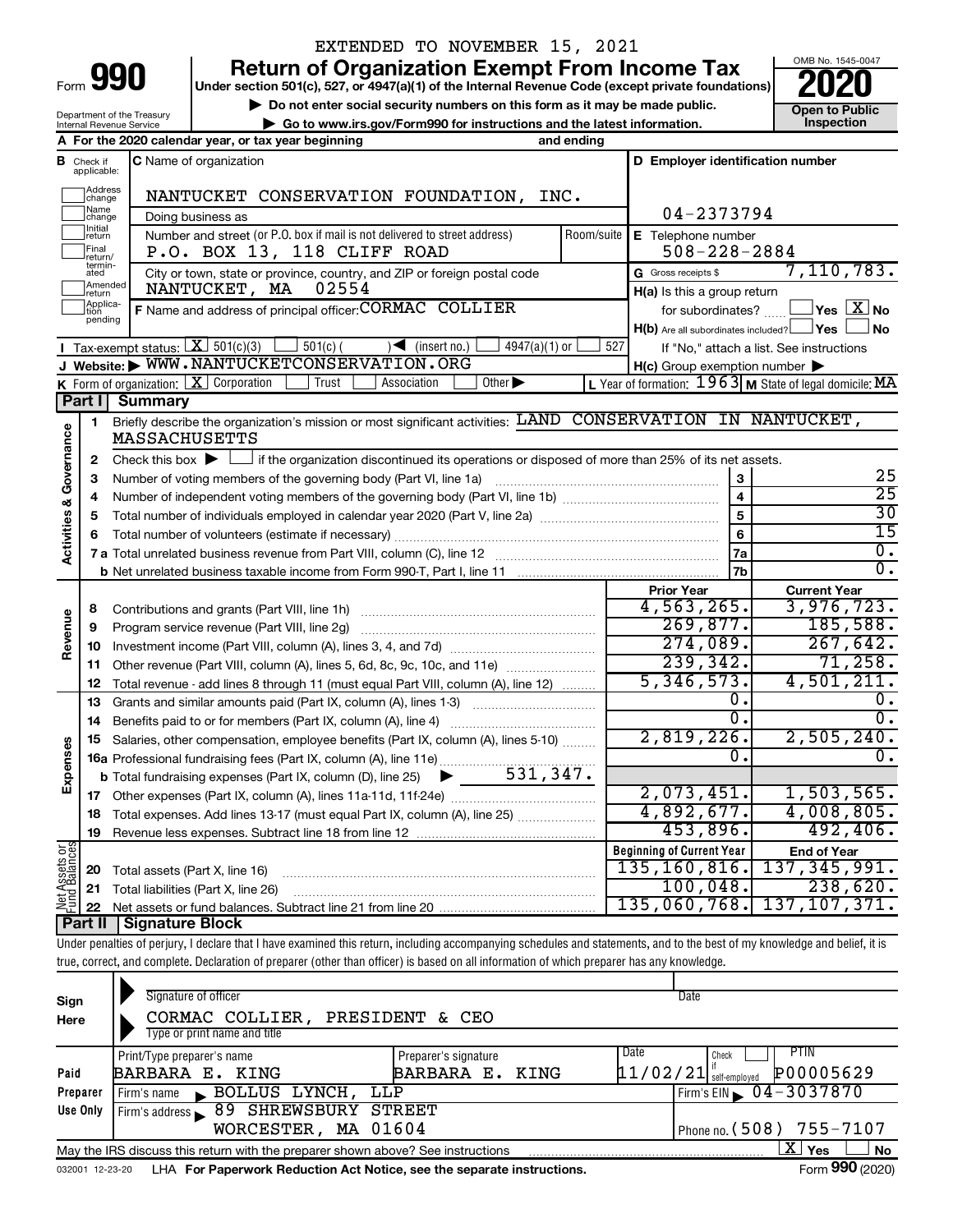|              | 04-2373794<br>NANTUCKET CONSERVATION FOUNDATION, INC.<br>Page 2<br>Form 990 (2020)                                                           |
|--------------|----------------------------------------------------------------------------------------------------------------------------------------------|
|              | <b>Statement of Program Service Accomplishments</b><br>Part III                                                                              |
|              |                                                                                                                                              |
| 1.           | Briefly describe the organization's mission:<br>THE MISSION OF NANTUCKET CONSERVATION FOUNDATION, INC. IS TO ASSIST IN                       |
|              | THE PRESERVATION OF NANTUCKET'S CHARACTER BY CONSERVING, MAINTAINING,                                                                        |
|              | AND MANAGING NATURAL AREAS AND TO ENCOURAGE AN APPRECIATION OF THE                                                                           |
|              | ISLAND'S NATURAL RESOURCES.                                                                                                                  |
| $\mathbf{2}$ | Did the organization undertake any significant program services during the year which were not listed on the                                 |
|              | $\Box$ Yes $[\overline{\mathrm{X}}]$ No<br>prior Form 990 or 990-EZ?                                                                         |
|              |                                                                                                                                              |
|              | If "Yes," describe these new services on Schedule O.<br>$\Box$ Yes $[\overline{\mathrm{X}}]$ No                                              |
| 3            | Did the organization cease conducting, or make significant changes in how it conducts, any program services?                                 |
|              | If "Yes," describe these changes on Schedule O.                                                                                              |
| 4            | Describe the organization's program service accomplishments for each of its three largest program services, as measured by expenses.         |
|              | Section 501(c)(3) and 501(c)(4) organizations are required to report the amount of grants and allocations to others, the total expenses, and |
|              | revenue, if any, for each program service reported.                                                                                          |
| 4a           | 184,902.<br>1,772,472. including grants of \$<br>) (Expenses \$<br>) (Revenue \$<br>(Code:                                                   |
|              | LAND MANAGEMENT: MAINTAINING OVER 9,000 ACRES OF OPEN SPACE,<br>TRAILS                                                                       |
|              | SYSTEMS AND BEACHES FOR VISITORS TO ENJOY.                                                                                                   |
|              |                                                                                                                                              |
|              |                                                                                                                                              |
|              |                                                                                                                                              |
|              |                                                                                                                                              |
|              |                                                                                                                                              |
|              |                                                                                                                                              |
|              |                                                                                                                                              |
|              |                                                                                                                                              |
|              |                                                                                                                                              |
|              |                                                                                                                                              |
| 4b           | $627,049$ . including grants of \$<br>(Expenses \$<br>) (Revenue \$<br>(Code:                                                                |
|              | SCIENCE AND STEWARDSHIP: DEVELOPING AND IMPLEMENTING RESOURCE INVENTORY                                                                      |
|              | PLANS FOR ALL NCF PROPERTIES.                                                                                                                |
|              |                                                                                                                                              |
|              |                                                                                                                                              |
|              |                                                                                                                                              |
|              |                                                                                                                                              |
|              |                                                                                                                                              |
|              |                                                                                                                                              |
|              |                                                                                                                                              |
|              |                                                                                                                                              |
|              |                                                                                                                                              |
|              |                                                                                                                                              |
|              |                                                                                                                                              |
| 4c           | 40,943.<br>including grants of \$<br>(Code:<br>) (Expenses \$<br>) (Revenue \$                                                               |
|              | A PROGRAM TO PREVENT WILDFIRE PROLIFERATION ON NCF<br>WILDFIRE PROGRAM:                                                                      |
|              | IMPLEMENT<br>PROPERTIES; DEVELOP<br>AND<br>EXTENSIVE AREA FIREBREAK MOWING.                                                                  |
|              |                                                                                                                                              |
|              |                                                                                                                                              |
|              |                                                                                                                                              |
|              |                                                                                                                                              |
|              |                                                                                                                                              |
|              |                                                                                                                                              |
|              |                                                                                                                                              |
|              |                                                                                                                                              |
|              |                                                                                                                                              |
|              |                                                                                                                                              |
|              |                                                                                                                                              |
| 4d           | Other program services (Describe on Schedule O.)                                                                                             |
|              | (Expenses \$<br>including grants of \$<br>(Revenue \$<br>2,440,464.                                                                          |
| 4e           | Total program service expenses<br>$000 \text{ hours}$                                                                                        |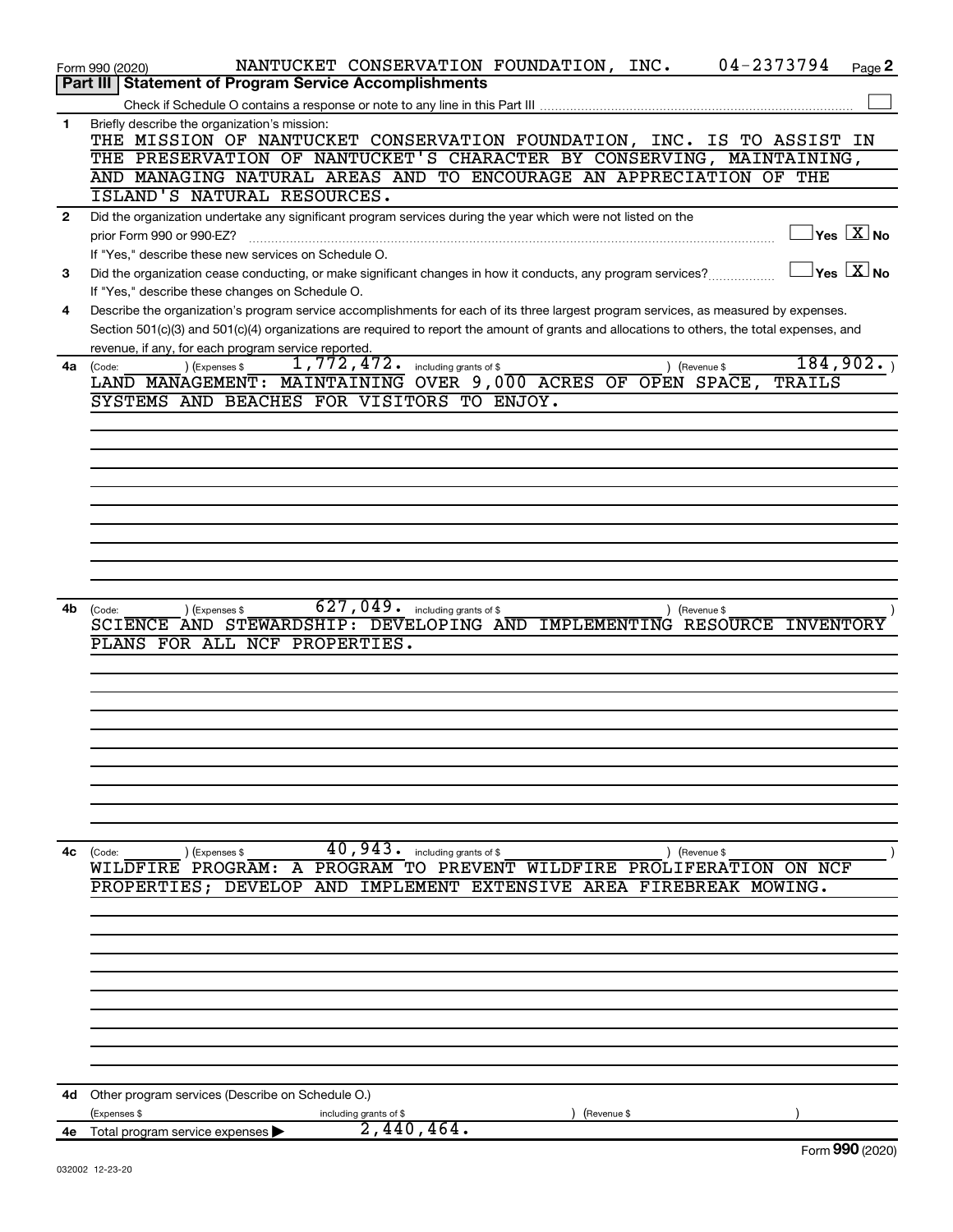| Form 990 (2020) |  |  | NANTUCKET CONSERVATION FOUNDATION, |  | INC. | 04-2373794 | Page |
|-----------------|--|--|------------------------------------|--|------|------------|------|
|-----------------|--|--|------------------------------------|--|------|------------|------|

**Part IV Checklist of Required Schedules**

|    |                                                                                                                                                                                                                                                           |                 | Yes                     | No                      |
|----|-----------------------------------------------------------------------------------------------------------------------------------------------------------------------------------------------------------------------------------------------------------|-----------------|-------------------------|-------------------------|
| 1. | Is the organization described in section $501(c)(3)$ or $4947(a)(1)$ (other than a private foundation)?                                                                                                                                                   |                 |                         |                         |
|    | If "Yes," complete Schedule A                                                                                                                                                                                                                             | 1               | х                       |                         |
| 2  | Is the organization required to complete Schedule B, Schedule of Contributors? [11] The organization required to complete Schedule B, Schedule of Contributors?                                                                                           | $\overline{2}$  | $\overline{\text{x}}$   |                         |
| 3  | Did the organization engage in direct or indirect political campaign activities on behalf of or in opposition to candidates for                                                                                                                           |                 |                         |                         |
|    | public office? If "Yes," complete Schedule C, Part I                                                                                                                                                                                                      | 3               |                         | x                       |
| 4  | Section 501(c)(3) organizations. Did the organization engage in lobbying activities, or have a section 501(h) election in effect                                                                                                                          |                 |                         |                         |
|    |                                                                                                                                                                                                                                                           | 4               |                         | х                       |
| 5  | Is the organization a section 501(c)(4), 501(c)(5), or 501(c)(6) organization that receives membership dues, assessments, or                                                                                                                              |                 |                         | х                       |
|    |                                                                                                                                                                                                                                                           | 5               |                         |                         |
| 6  | Did the organization maintain any donor advised funds or any similar funds or accounts for which donors have the right to<br>provide advice on the distribution or investment of amounts in such funds or accounts? If "Yes," complete Schedule D, Part I | 6               |                         | X                       |
| 7  | Did the organization receive or hold a conservation easement, including easements to preserve open space,                                                                                                                                                 |                 |                         |                         |
|    | the environment, historic land areas, or historic structures? If "Yes," complete Schedule D, Part II                                                                                                                                                      | $\overline{7}$  | х                       |                         |
| 8  | .<br>Did the organization maintain collections of works of art, historical treasures, or other similar assets? If "Yes," complete                                                                                                                         |                 |                         |                         |
|    |                                                                                                                                                                                                                                                           | 8               |                         | x                       |
| 9  | Did the organization report an amount in Part X, line 21, for escrow or custodial account liability, serve as a custodian for                                                                                                                             |                 |                         |                         |
|    | amounts not listed in Part X; or provide credit counseling, debt management, credit repair, or debt negotiation services?                                                                                                                                 |                 |                         |                         |
|    |                                                                                                                                                                                                                                                           | 9               |                         | х                       |
| 10 | Did the organization, directly or through a related organization, hold assets in donor-restricted endowments                                                                                                                                              |                 |                         |                         |
|    |                                                                                                                                                                                                                                                           | 10              | х                       |                         |
| 11 | If the organization's answer to any of the following questions is "Yes," then complete Schedule D, Parts VI, VII, VIII, IX, or X                                                                                                                          |                 |                         |                         |
|    | as applicable.                                                                                                                                                                                                                                            |                 |                         |                         |
|    | a Did the organization report an amount for land, buildings, and equipment in Part X, line 10? If "Yes," complete Schedule D,                                                                                                                             |                 |                         |                         |
|    | Part VI                                                                                                                                                                                                                                                   | 11a             | х                       |                         |
|    | <b>b</b> Did the organization report an amount for investments - other securities in Part X, line 12, that is 5% or more of its total                                                                                                                     |                 |                         |                         |
|    |                                                                                                                                                                                                                                                           | 11b             |                         | x                       |
|    | c Did the organization report an amount for investments - program related in Part X, line 13, that is 5% or more of its total                                                                                                                             |                 |                         |                         |
|    |                                                                                                                                                                                                                                                           | 11c             |                         | x                       |
|    | d Did the organization report an amount for other assets in Part X, line 15, that is 5% or more of its total assets reported in                                                                                                                           |                 |                         |                         |
|    |                                                                                                                                                                                                                                                           | 11d             | $\overline{\textbf{x}}$ | х                       |
|    |                                                                                                                                                                                                                                                           | 11e             |                         |                         |
| f  | Did the organization's separate or consolidated financial statements for the tax year include a footnote that addresses                                                                                                                                   |                 |                         | х                       |
|    | the organization's liability for uncertain tax positions under FIN 48 (ASC 740)? If "Yes," complete Schedule D, Part X<br>12a Did the organization obtain separate, independent audited financial statements for the tax year? If "Yes," complete         | 11f             |                         |                         |
|    | Schedule D, Parts XI and XII                                                                                                                                                                                                                              | 12a             | x                       |                         |
|    | <b>b</b> Was the organization included in consolidated, independent audited financial statements for the tax year?                                                                                                                                        |                 |                         |                         |
|    | If "Yes," and if the organization answered "No" to line 12a, then completing Schedule D, Parts XI and XII is optional                                                                                                                                     | 12b             |                         | ∡⊾                      |
| 13 |                                                                                                                                                                                                                                                           | 13              |                         | $\overline{\mathbf{X}}$ |
|    |                                                                                                                                                                                                                                                           | 14a             |                         | х                       |
|    | <b>b</b> Did the organization have aggregate revenues or expenses of more than \$10,000 from grantmaking, fundraising, business,                                                                                                                          |                 |                         |                         |
|    | investment, and program service activities outside the United States, or aggregate foreign investments valued at \$100,000                                                                                                                                |                 |                         |                         |
|    |                                                                                                                                                                                                                                                           | 14b             |                         | x                       |
| 15 | Did the organization report on Part IX, column (A), line 3, more than \$5,000 of grants or other assistance to or for any                                                                                                                                 |                 |                         |                         |
|    |                                                                                                                                                                                                                                                           | 15              |                         | x                       |
| 16 | Did the organization report on Part IX, column (A), line 3, more than \$5,000 of aggregate grants or other assistance to                                                                                                                                  |                 |                         |                         |
|    |                                                                                                                                                                                                                                                           | 16              |                         | х                       |
| 17 | Did the organization report a total of more than \$15,000 of expenses for professional fundraising services on Part IX,                                                                                                                                   |                 |                         |                         |
|    |                                                                                                                                                                                                                                                           | 17              |                         | х                       |
| 18 | Did the organization report more than \$15,000 total of fundraising event gross income and contributions on Part VIII, lines                                                                                                                              |                 |                         |                         |
|    |                                                                                                                                                                                                                                                           | 18              |                         | x                       |
| 19 | Did the organization report more than \$15,000 of gross income from gaming activities on Part VIII, line 9a? If "Yes,"                                                                                                                                    |                 |                         | х                       |
|    |                                                                                                                                                                                                                                                           | 19<br>20a       |                         | $\overline{\textbf{x}}$ |
|    |                                                                                                                                                                                                                                                           | 20 <sub>b</sub> |                         |                         |
| 21 | Did the organization report more than \$5,000 of grants or other assistance to any domestic organization or                                                                                                                                               |                 |                         |                         |
|    |                                                                                                                                                                                                                                                           | 21              |                         | x                       |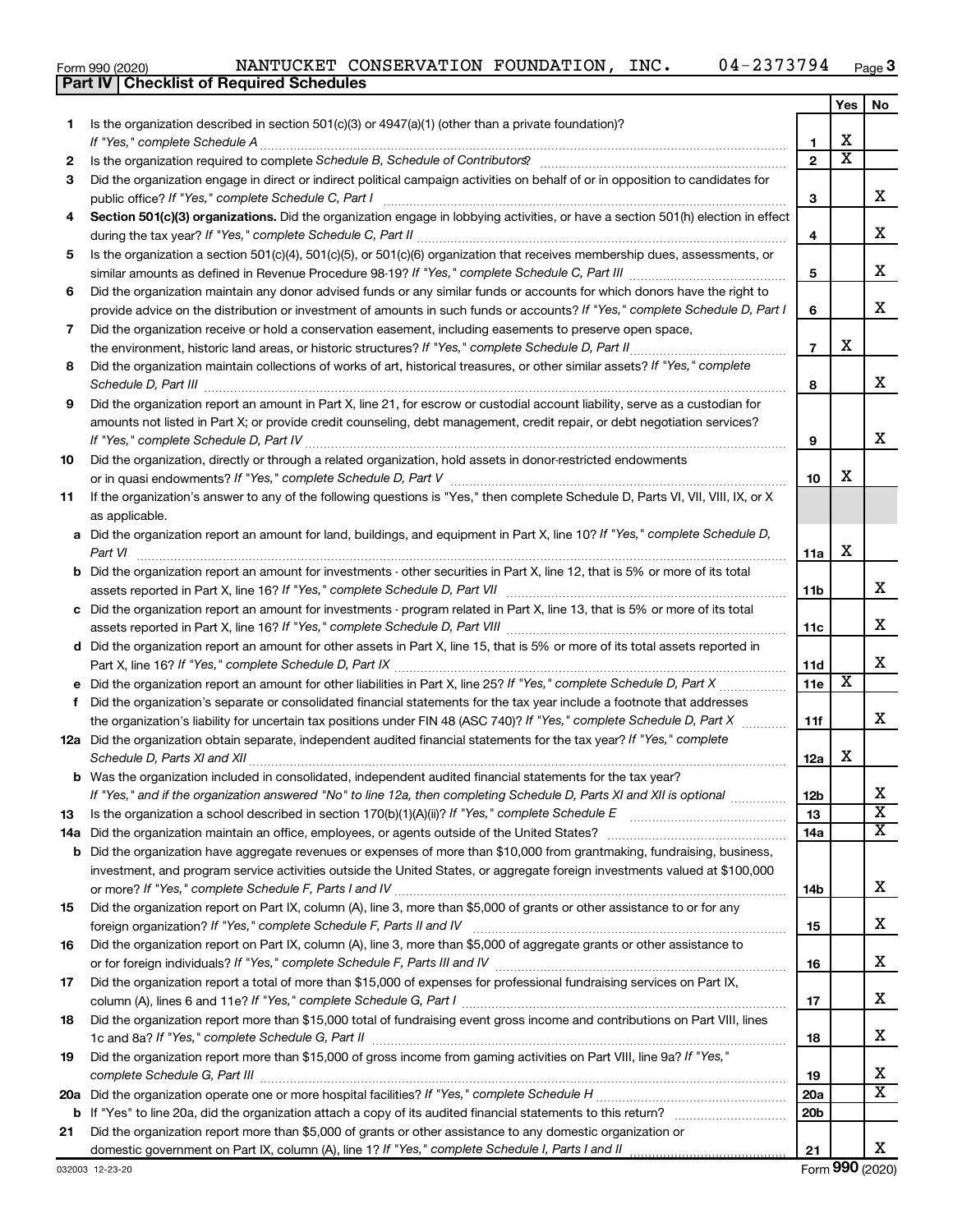Form 990 (2020) Page NANTUCKET CONSERVATION FOUNDATION, INC. 04-2373794

*(continued)* **Part IV Checklist of Required Schedules**

|        |                                                                                                                                                                                                                                                         |                 | Yes | No                      |
|--------|---------------------------------------------------------------------------------------------------------------------------------------------------------------------------------------------------------------------------------------------------------|-----------------|-----|-------------------------|
| 22     | Did the organization report more than \$5,000 of grants or other assistance to or for domestic individuals on                                                                                                                                           |                 |     |                         |
|        |                                                                                                                                                                                                                                                         | 22              |     | х                       |
| 23     | Did the organization answer "Yes" to Part VII, Section A, line 3, 4, or 5 about compensation of the organization's current                                                                                                                              |                 |     |                         |
|        | and former officers, directors, trustees, key employees, and highest compensated employees? If "Yes," complete                                                                                                                                          |                 |     |                         |
|        | Schedule J                                                                                                                                                                                                                                              | 23              | X   |                         |
|        | 24a Did the organization have a tax-exempt bond issue with an outstanding principal amount of more than \$100,000 as of the                                                                                                                             |                 |     |                         |
|        | last day of the year, that was issued after December 31, 2002? If "Yes," answer lines 24b through 24d and complete                                                                                                                                      |                 |     |                         |
|        |                                                                                                                                                                                                                                                         | 24a             |     | x                       |
|        |                                                                                                                                                                                                                                                         | 24 <sub>b</sub> |     |                         |
|        | c Did the organization maintain an escrow account other than a refunding escrow at any time during the year to defease                                                                                                                                  |                 |     |                         |
|        |                                                                                                                                                                                                                                                         | 24c             |     |                         |
|        |                                                                                                                                                                                                                                                         | 24d             |     |                         |
|        | 25a Section 501(c)(3), 501(c)(4), and 501(c)(29) organizations. Did the organization engage in an excess benefit                                                                                                                                        |                 |     | x                       |
|        |                                                                                                                                                                                                                                                         | 25a             |     |                         |
|        | b Is the organization aware that it engaged in an excess benefit transaction with a disqualified person in a prior year, and                                                                                                                            |                 |     |                         |
|        | that the transaction has not been reported on any of the organization's prior Forms 990 or 990-EZ? If "Yes," complete                                                                                                                                   |                 |     | х                       |
|        | Schedule L, Part I                                                                                                                                                                                                                                      | 25b             |     |                         |
| 26     | Did the organization report any amount on Part X, line 5 or 22, for receivables from or payables to any current                                                                                                                                         |                 |     |                         |
|        | or former officer, director, trustee, key employee, creator or founder, substantial contributor, or 35%                                                                                                                                                 |                 | х   |                         |
|        | controlled entity or family member of any of these persons? If "Yes," complete Schedule L, Part II                                                                                                                                                      | 26              |     |                         |
| 27     | Did the organization provide a grant or other assistance to any current or former officer, director, trustee, key employee,                                                                                                                             |                 |     |                         |
|        | creator or founder, substantial contributor or employee thereof, a grant selection committee member, or to a 35% controlled<br>entity (including an employee thereof) or family member of any of these persons? If "Yes," complete Schedule L, Part III | 27              |     | х                       |
| 28     | Was the organization a party to a business transaction with one of the following parties (see Schedule L, Part IV                                                                                                                                       |                 |     |                         |
|        | instructions, for applicable filing thresholds, conditions, and exceptions):                                                                                                                                                                            |                 |     |                         |
| а      | A current or former officer, director, trustee, key employee, creator or founder, or substantial contributor? If                                                                                                                                        |                 |     |                         |
|        |                                                                                                                                                                                                                                                         | 28a             |     | х                       |
|        |                                                                                                                                                                                                                                                         | 28 <sub>b</sub> |     | $\overline{\texttt{x}}$ |
|        | c A 35% controlled entity of one or more individuals and/or organizations described in lines 28a or 28b?/f                                                                                                                                              |                 |     |                         |
|        |                                                                                                                                                                                                                                                         | 28c             |     | х                       |
| 29     |                                                                                                                                                                                                                                                         | 29              |     | $\overline{\textbf{X}}$ |
| 30     | Did the organization receive contributions of art, historical treasures, or other similar assets, or qualified conservation                                                                                                                             |                 |     |                         |
|        |                                                                                                                                                                                                                                                         | 30              |     | х                       |
| 31     | Did the organization liquidate, terminate, or dissolve and cease operations? If "Yes," complete Schedule N, Part I                                                                                                                                      | 31              |     | X                       |
| 32     | Did the organization sell, exchange, dispose of, or transfer more than 25% of its net assets? If "Yes," complete                                                                                                                                        |                 |     |                         |
|        |                                                                                                                                                                                                                                                         | 32              |     | х                       |
| 33     | Did the organization own 100% of an entity disregarded as separate from the organization under Regulations                                                                                                                                              |                 |     |                         |
|        | sections 301.7701-2 and 301.7701-3? If "Yes," complete Schedule R, Part I                                                                                                                                                                               | 33              |     | х                       |
| 34     | Was the organization related to any tax-exempt or taxable entity? If "Yes," complete Schedule R, Part II, III, or IV, and                                                                                                                               |                 |     |                         |
|        | Part V, line 1                                                                                                                                                                                                                                          | 34              |     | x                       |
|        |                                                                                                                                                                                                                                                         | 35a             |     | X                       |
|        | b If "Yes" to line 35a, did the organization receive any payment from or engage in any transaction with a controlled entity                                                                                                                             |                 |     |                         |
|        |                                                                                                                                                                                                                                                         | 35b             |     |                         |
| 36     | Section 501(c)(3) organizations. Did the organization make any transfers to an exempt non-charitable related organization?                                                                                                                              |                 |     |                         |
|        |                                                                                                                                                                                                                                                         | 36              |     | x                       |
| 37     | Did the organization conduct more than 5% of its activities through an entity that is not a related organization                                                                                                                                        |                 |     |                         |
|        |                                                                                                                                                                                                                                                         | 37              |     | x                       |
| 38     | Did the organization complete Schedule O and provide explanations in Schedule O for Part VI, lines 11b and 19?                                                                                                                                          |                 |     |                         |
|        |                                                                                                                                                                                                                                                         | 38              | X   |                         |
| Part V | <b>Statements Regarding Other IRS Filings and Tax Compliance</b>                                                                                                                                                                                        |                 |     |                         |
|        | Check if Schedule O contains a response or note to any line in this Part V [11] [12] Check if Schedule O contains a response or note to any line in this Part V                                                                                         |                 |     |                         |
|        |                                                                                                                                                                                                                                                         |                 | Yes | No                      |
|        | 6<br>1a                                                                                                                                                                                                                                                 |                 |     |                         |
|        | 1 <sub>b</sub><br><b>b</b> Enter the number of Forms W-2G included in line 1a. Enter -0- if not applicable                                                                                                                                              |                 |     |                         |
|        | c Did the organization comply with backup withholding rules for reportable payments to vendors and reportable gaming                                                                                                                                    |                 |     |                         |
|        |                                                                                                                                                                                                                                                         | 1c              | х   |                         |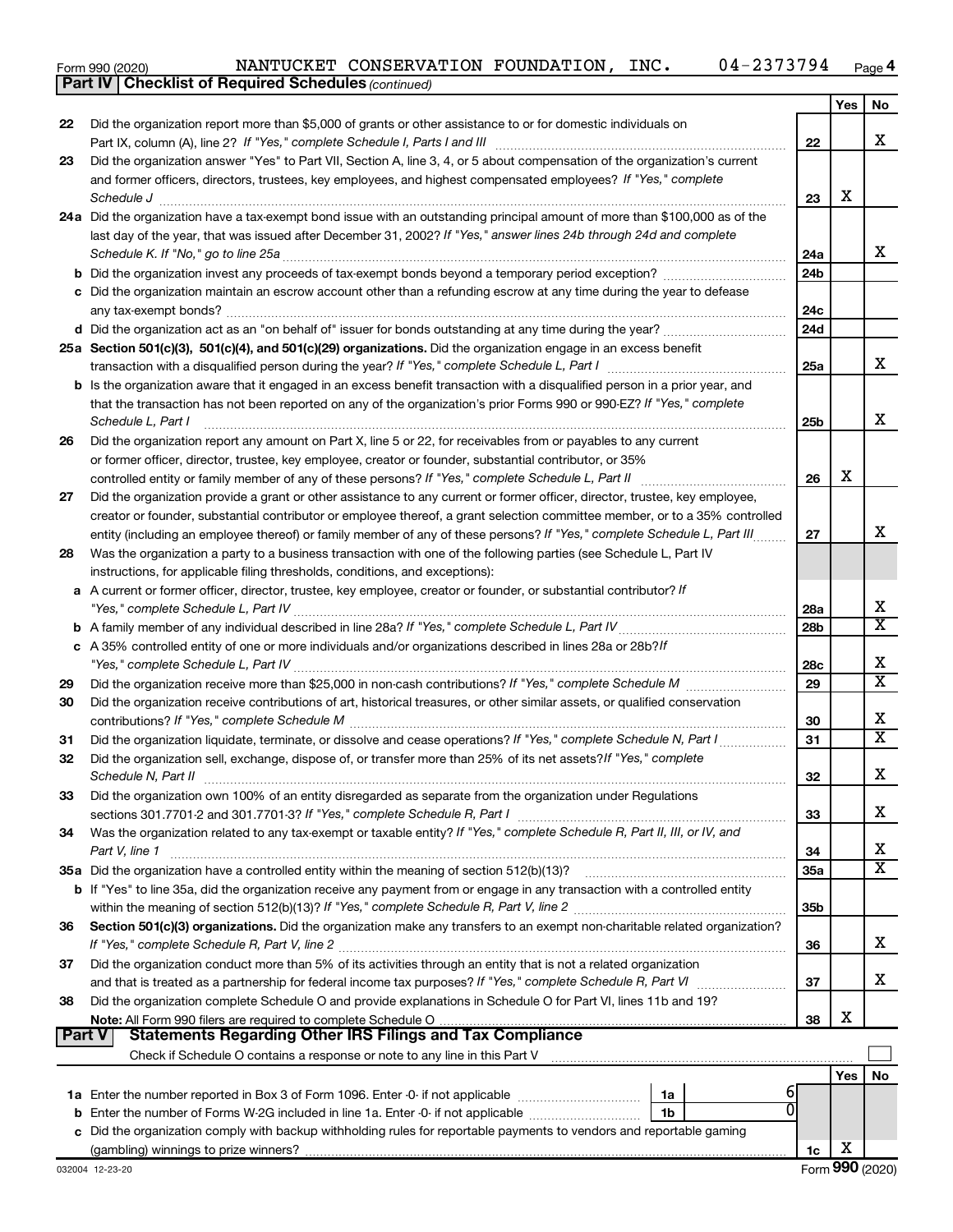| Form 990 (2020) |  | NANTUCKET CONSERVATION FOUNDATION,                                                  | INC. | 04-2373794 | Page |
|-----------------|--|-------------------------------------------------------------------------------------|------|------------|------|
|                 |  | <b>Part V</b> Statements Regarding Other IRS Filings and Tax Compliance (continued) |      |            |      |

|     |                                                                                                                                                 |                | Yes | No                      |  |  |
|-----|-------------------------------------------------------------------------------------------------------------------------------------------------|----------------|-----|-------------------------|--|--|
|     | 2a Enter the number of employees reported on Form W-3, Transmittal of Wage and Tax Statements,                                                  |                |     |                         |  |  |
|     | 30<br>filed for the calendar year ending with or within the year covered by this return <i>[[[[[[[[[[[[[]]]]</i><br>2a                          |                |     |                         |  |  |
|     |                                                                                                                                                 | 2 <sub>b</sub> | X   |                         |  |  |
|     | <b>Note:</b> If the sum of lines 1a and 2a is greater than 250, you may be required to e-file (see instructions) <i></i>                        |                |     |                         |  |  |
|     | 3a Did the organization have unrelated business gross income of \$1,000 or more during the year?                                                | За             |     | X.                      |  |  |
| b   |                                                                                                                                                 | 3b             |     |                         |  |  |
|     | 4a At any time during the calendar year, did the organization have an interest in, or a signature or other authority over, a                    |                |     |                         |  |  |
|     | financial account in a foreign country (such as a bank account, securities account, or other financial account)?                                | 4a             |     | x                       |  |  |
|     | <b>b</b> If "Yes," enter the name of the foreign country $\blacktriangleright$                                                                  |                |     |                         |  |  |
|     | See instructions for filing requirements for FinCEN Form 114, Report of Foreign Bank and Financial Accounts (FBAR).                             |                |     |                         |  |  |
|     |                                                                                                                                                 | 5a             |     | х                       |  |  |
| b   |                                                                                                                                                 | 5 <sub>b</sub> |     | X                       |  |  |
|     |                                                                                                                                                 | 5 <sub>c</sub> |     |                         |  |  |
| 6a  | Does the organization have annual gross receipts that are normally greater than \$100,000, and did the organization solicit                     |                |     |                         |  |  |
|     |                                                                                                                                                 | 6a             |     | х                       |  |  |
| b   | If "Yes," did the organization include with every solicitation an express statement that such contributions or gifts                            |                |     |                         |  |  |
|     | were not tax deductible?                                                                                                                        | 6b             |     |                         |  |  |
| 7   | Organizations that may receive deductible contributions under section 170(c).                                                                   |                |     | x.                      |  |  |
|     | Did the organization receive a payment in excess of \$75 made partly as a contribution and partly for goods and services provided to the payor? | 7a             |     |                         |  |  |
| b   |                                                                                                                                                 | 7b             |     |                         |  |  |
| с   | Did the organization sell, exchange, or otherwise dispose of tangible personal property for which it was required                               |                |     | x                       |  |  |
|     | 7d                                                                                                                                              | 7c             |     |                         |  |  |
|     | Did the organization receive any funds, directly or indirectly, to pay premiums on a personal benefit contract?                                 | 7e             |     |                         |  |  |
|     |                                                                                                                                                 |                |     |                         |  |  |
|     | If the organization received a contribution of qualified intellectual property, did the organization file Form 8899 as required?                |                |     |                         |  |  |
| h   | If the organization received a contribution of cars, boats, airplanes, or other vehicles, did the organization file a Form 1098-C?              |                |     |                         |  |  |
| 8   | Sponsoring organizations maintaining donor advised funds. Did a donor advised fund maintained by the                                            | 7h             |     |                         |  |  |
|     |                                                                                                                                                 | 8              |     |                         |  |  |
| 9   | Sponsoring organizations maintaining donor advised funds.                                                                                       |                |     |                         |  |  |
| а   | Did the sponsoring organization make any taxable distributions under section 4966?                                                              | 9а             |     |                         |  |  |
| b   | Did the sponsoring organization make a distribution to a donor, donor advisor, or related person?                                               | 9b             |     |                         |  |  |
| 10  | Section 501(c)(7) organizations. Enter:                                                                                                         |                |     |                         |  |  |
|     | 10a                                                                                                                                             |                |     |                         |  |  |
|     | 10 <sub>b</sub><br>Gross receipts, included on Form 990, Part VIII, line 12, for public use of club facilities                                  |                |     |                         |  |  |
| 11. | Section 501(c)(12) organizations. Enter:                                                                                                        |                |     |                         |  |  |
|     | 11a                                                                                                                                             |                |     |                         |  |  |
| b   | Gross income from other sources (Do not net amounts due or paid to other sources against                                                        |                |     |                         |  |  |
|     | amounts due or received from them.)<br>11b                                                                                                      |                |     |                         |  |  |
|     | 12a Section 4947(a)(1) non-exempt charitable trusts. Is the organization filing Form 990 in lieu of Form 1041?                                  | 12a            |     |                         |  |  |
| b   | 12b<br>If "Yes," enter the amount of tax-exempt interest received or accrued during the year                                                    |                |     |                         |  |  |
| 13  | Section 501(c)(29) qualified nonprofit health insurance issuers.                                                                                |                |     |                         |  |  |
|     | <b>a</b> Is the organization licensed to issue qualified health plans in more than one state?                                                   | 13a            |     |                         |  |  |
|     | Note: See the instructions for additional information the organization must report on Schedule O.                                               |                |     |                         |  |  |
|     | <b>b</b> Enter the amount of reserves the organization is required to maintain by the states in which the                                       |                |     |                         |  |  |
|     | 13 <sub>b</sub>                                                                                                                                 |                |     |                         |  |  |
| с   | 13с                                                                                                                                             |                |     |                         |  |  |
| 14a | Did the organization receive any payments for indoor tanning services during the tax year?                                                      | 14a<br>14b     |     | $\overline{\mathbf{x}}$ |  |  |
| b   | If "Yes," has it filed a Form 720 to report these payments? If "No," provide an explanation on Schedule O                                       |                |     |                         |  |  |
| 15  | Is the organization subject to the section 4960 tax on payment(s) of more than \$1,000,000 in remuneration or                                   |                |     | x                       |  |  |
|     | excess parachute payment(s) during the year?                                                                                                    | 15             |     |                         |  |  |
|     | If "Yes," see instructions and file Form 4720, Schedule N.                                                                                      |                |     | x                       |  |  |
| 16  | Is the organization an educational institution subject to the section 4968 excise tax on net investment income?                                 | 16             |     |                         |  |  |
|     | If "Yes," complete Form 4720, Schedule O.                                                                                                       |                |     |                         |  |  |

Form (2020) **990**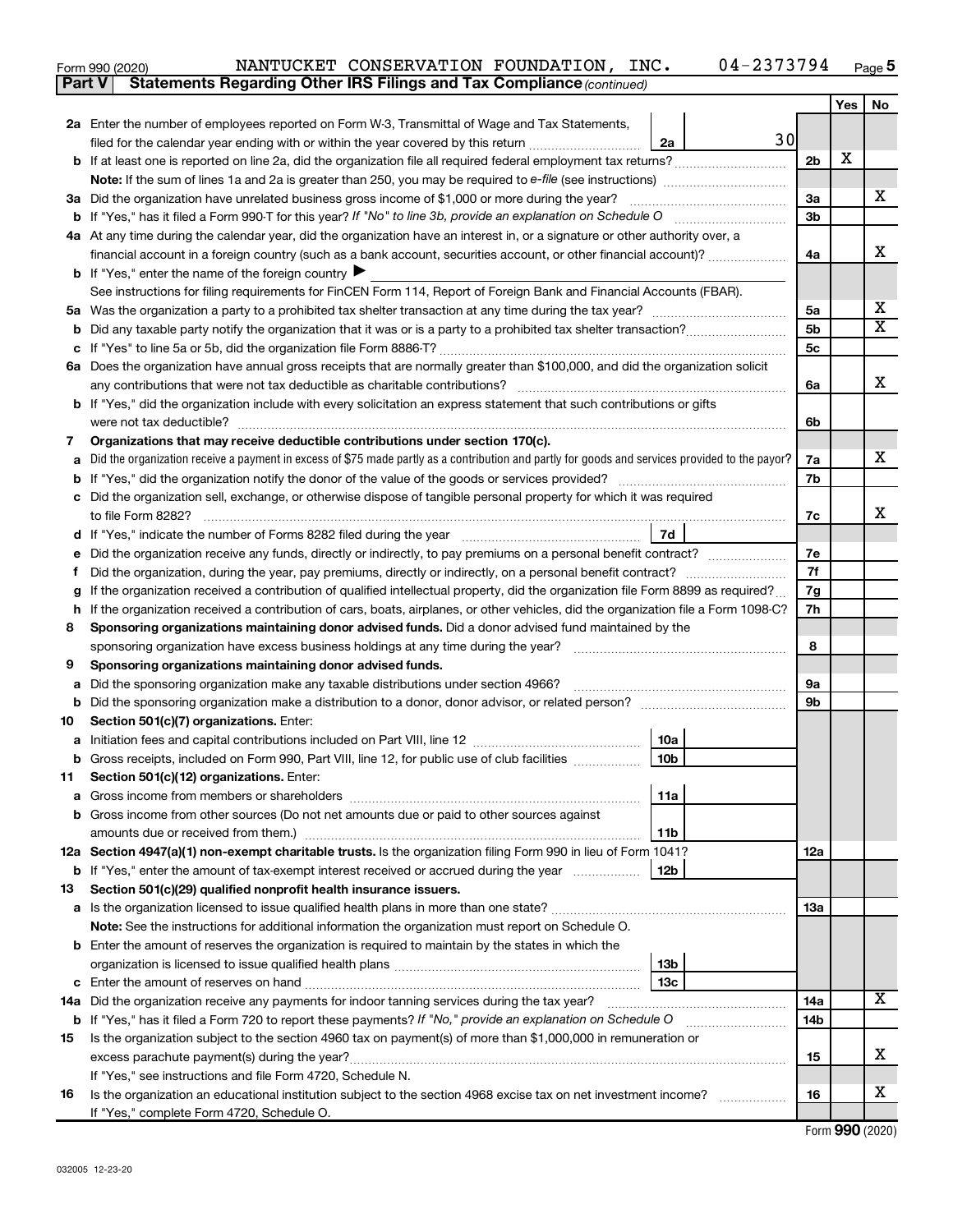| Form 990 (2020) |  |
|-----------------|--|
|-----------------|--|

l,

#### Form 990 (2020) Page NANTUCKET CONSERVATION FOUNDATION, INC. 04-2373794

**6**

**Part VI** Governance, Management, and Disclosure For each "Yes" response to lines 2 through 7b below, and for a "No" response *to line 8a, 8b, or 10b below, describe the circumstances, processes, or changes on Schedule O. See instructions.*

|     | Check if Schedule O contains a response or note to any line in this Part VI [11] [12] Check if Schedule O contains a response or note to any line in this Part VI                                                               |                 |                              | $\overline{\text{X}}$   |
|-----|---------------------------------------------------------------------------------------------------------------------------------------------------------------------------------------------------------------------------------|-----------------|------------------------------|-------------------------|
|     | <b>Section A. Governing Body and Management</b>                                                                                                                                                                                 |                 |                              |                         |
|     |                                                                                                                                                                                                                                 |                 | Yes                          | No.                     |
|     | 25<br>1a Enter the number of voting members of the governing body at the end of the tax year<br>1a                                                                                                                              |                 |                              |                         |
|     | If there are material differences in voting rights among members of the governing body, or if the governing                                                                                                                     |                 |                              |                         |
|     | body delegated broad authority to an executive committee or similar committee, explain on Schedule O.                                                                                                                           |                 |                              |                         |
| b   | 25<br>Enter the number of voting members included on line 1a, above, who are independent<br>1b                                                                                                                                  |                 |                              |                         |
| 2   | Did any officer, director, trustee, or key employee have a family relationship or a business relationship with any other                                                                                                        |                 |                              |                         |
|     | officer, director, trustee, or key employee?                                                                                                                                                                                    | $\mathbf{2}$    |                              | x                       |
| 3   | Did the organization delegate control over management duties customarily performed by or under the direct supervision                                                                                                           |                 |                              |                         |
|     |                                                                                                                                                                                                                                 | 3               |                              | х                       |
| 4   | Did the organization make any significant changes to its governing documents since the prior Form 990 was filed?                                                                                                                | 4               |                              | $\overline{\text{x}}$   |
| 5   |                                                                                                                                                                                                                                 | 5               |                              | $\overline{\mathbf{x}}$ |
| 6   |                                                                                                                                                                                                                                 | 6               |                              | $\overline{\text{x}}$   |
|     | 7a Did the organization have members, stockholders, or other persons who had the power to elect or appoint one or                                                                                                               |                 |                              |                         |
|     |                                                                                                                                                                                                                                 | 7a              |                              | х                       |
|     | <b>b</b> Are any governance decisions of the organization reserved to (or subject to approval by) members, stockholders, or                                                                                                     |                 |                              |                         |
|     | persons other than the governing body?                                                                                                                                                                                          | 7b              |                              | x                       |
| 8   | Did the organization contemporaneously document the meetings held or written actions undertaken during the year by the following:                                                                                               |                 |                              |                         |
|     |                                                                                                                                                                                                                                 | 8а              | X<br>$\overline{\mathbf{x}}$ |                         |
| b   |                                                                                                                                                                                                                                 | 8b              |                              |                         |
| 9   | Is there any officer, director, trustee, or key employee listed in Part VII, Section A, who cannot be reached at the                                                                                                            |                 |                              | x                       |
|     |                                                                                                                                                                                                                                 | 9               |                              |                         |
|     | Section B. Policies (This Section B requests information about policies not required by the Internal Revenue Code.)                                                                                                             |                 |                              |                         |
|     |                                                                                                                                                                                                                                 |                 | Yes                          | No<br>$\mathbf{x}$      |
|     |                                                                                                                                                                                                                                 | 10a             |                              |                         |
|     | b If "Yes," did the organization have written policies and procedures governing the activities of such chapters, affiliates,<br>and branches to ensure their operations are consistent with the organization's exempt purposes? | 10b             |                              |                         |
|     | 11a Has the organization provided a complete copy of this Form 990 to all members of its governing body before filing the form?                                                                                                 | 11a             | $\overline{\mathbf{X}}$      |                         |
| b   | Describe in Schedule O the process, if any, used by the organization to review this Form 990.                                                                                                                                   |                 |                              |                         |
| 12a |                                                                                                                                                                                                                                 | 12a             | х                            |                         |
| b   | Were officers, directors, or trustees, and key employees required to disclose annually interests that could give rise to conflicts?                                                                                             | 12 <sub>b</sub> | $\overline{\textbf{x}}$      |                         |
| c   | Did the organization regularly and consistently monitor and enforce compliance with the policy? If "Yes," describe                                                                                                              |                 |                              |                         |
|     | in Schedule O how this was done                                                                                                                                                                                                 | 12c             | х                            |                         |
| 13  |                                                                                                                                                                                                                                 | 13              | $\overline{\textbf{x}}$      |                         |
| 14  | Did the organization have a written document retention and destruction policy? [11] manufaction manufaction in                                                                                                                  | 14              | $\overline{\text{x}}$        |                         |
| 15  | Did the process for determining compensation of the following persons include a review and approval by independent                                                                                                              |                 |                              |                         |
|     | persons, comparability data, and contemporaneous substantiation of the deliberation and decision?                                                                                                                               |                 |                              |                         |
|     |                                                                                                                                                                                                                                 | 15a             | х                            |                         |
| b   |                                                                                                                                                                                                                                 | 15b             | $\overline{\textbf{x}}$      |                         |
|     | If "Yes" to line 15a or 15b, describe the process in Schedule O (see instructions).                                                                                                                                             |                 |                              |                         |
|     | 16a Did the organization invest in, contribute assets to, or participate in a joint venture or similar arrangement with a                                                                                                       |                 |                              |                         |
|     | taxable entity during the year?                                                                                                                                                                                                 | 16a             |                              | X                       |
|     | b If "Yes," did the organization follow a written policy or procedure requiring the organization to evaluate its participation                                                                                                  |                 |                              |                         |
|     | in joint venture arrangements under applicable federal tax law, and take steps to safeguard the organization's                                                                                                                  |                 |                              |                         |
|     | exempt status with respect to such arrangements?                                                                                                                                                                                | 16b             |                              |                         |
|     | <b>Section C. Disclosure</b>                                                                                                                                                                                                    |                 |                              |                         |
| 17  | List the states with which a copy of this Form 990 is required to be filed $\blacktriangleright$ MA                                                                                                                             |                 |                              |                         |
| 18  | Section 6104 requires an organization to make its Forms 1023 (1024 or 1024-A, if applicable), 990, and 990-T (Section 501(c)(3)s only) available                                                                                |                 |                              |                         |
|     | for public inspection. Indicate how you made these available. Check all that apply.                                                                                                                                             |                 |                              |                         |
|     | $ \underline{X} $ Upon request<br>Own website<br>Another's website<br>Other (explain on Schedule O)                                                                                                                             |                 |                              |                         |
| 19  | Describe on Schedule O whether (and if so, how) the organization made its governing documents, conflict of interest policy, and financial                                                                                       |                 |                              |                         |
|     | statements available to the public during the tax year.                                                                                                                                                                         |                 |                              |                         |
| 20  | State the name, address, and telephone number of the person who possesses the organization's books and records<br>TRACI FINNERTY - 508-228-2884                                                                                 |                 |                              |                         |
|     | P.O. BOX 13, 118 CLIFF ROAD, NANTUCKET, MA<br>02254                                                                                                                                                                             |                 |                              |                         |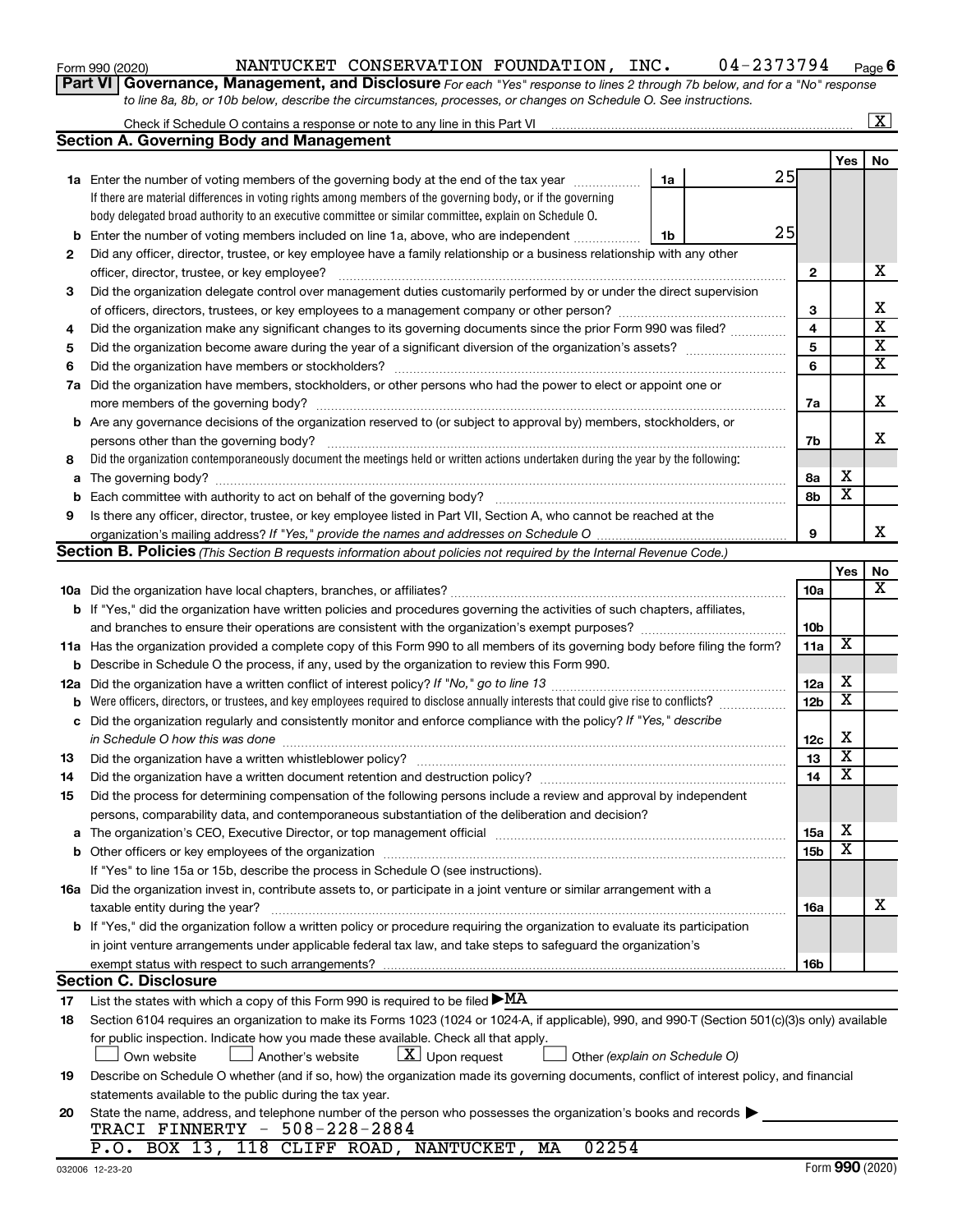| Form 990 (2020)                                                                            |  | NANTUCKET CONSERVATION FOUNDATION,                                           |  | INC. | $04 - 2373794$ | Page 7 |  |
|--------------------------------------------------------------------------------------------|--|------------------------------------------------------------------------------|--|------|----------------|--------|--|
| Part VII Compensation of Officers, Directors, Trustees, Key Employees, Highest Compensated |  |                                                                              |  |      |                |        |  |
| <b>Employees, and Independent Contractors</b>                                              |  |                                                                              |  |      |                |        |  |
|                                                                                            |  | Check if Schedule O contains a response or note to any line in this Part VII |  |      |                |        |  |

**Section A. Officers, Directors, Trustees, Key Employees, and Highest Compensated Employees**

**1a**  Complete this table for all persons required to be listed. Report compensation for the calendar year ending with or within the organization's tax year.  $\bullet$  List all of the organization's current officers, directors, trustees (whether individuals or organizations), regardless of amount of compensation.

Enter -0- in columns (D), (E), and (F) if no compensation was paid.

**•** List all of the organization's current key employees, if any. See instructions for definition of "key employee."

• List the organization's five *current* highest compensated employees (other than an officer, director, trustee, or key employee) who received reportable compensation (Box 5 of Form W-2 and/or Box 7 of Form 1099-MISC) of more than \$100,000 from the organization and any related organizations.

 $\bullet$  List all of the organization's former officers, key employees, and highest compensated employees who received more than \$100,000 of reportable compensation from the organization and any related organizations.

**•** List all of the organization's former directors or trustees that received, in the capacity as a former director or trustee of the organization, more than \$10,000 of reportable compensation from the organization and any related organizations.

See instructions for the order in which to list the persons above.

Check this box if neither the organization nor any related organization compensated any current officer, director, or trustee.  $\Box$ 

| (A)                            | (B)                    | (C)                            |                                                                  |             |              |                                   |           | (D)                 | (E)                              | (F)                      |
|--------------------------------|------------------------|--------------------------------|------------------------------------------------------------------|-------------|--------------|-----------------------------------|-----------|---------------------|----------------------------------|--------------------------|
| Name and title                 | Average                |                                | Position<br>(do not check more than one                          |             | Reportable   | Reportable                        | Estimated |                     |                                  |                          |
|                                | hours per              |                                | box, unless person is both an<br>officer and a director/trustee) |             |              |                                   |           | compensation        | compensation                     | amount of                |
|                                | week                   |                                |                                                                  |             |              |                                   |           | from                | from related                     | other                    |
|                                | (list any<br>hours for |                                |                                                                  |             |              |                                   |           | the<br>organization | organizations<br>(W-2/1099-MISC) | compensation<br>from the |
|                                | related                |                                |                                                                  |             |              |                                   |           | (W-2/1099-MISC)     |                                  | organization             |
|                                | organizations          |                                |                                                                  |             |              |                                   |           |                     |                                  | and related              |
|                                | below                  | Individual trustee or director | Institutional trustee                                            |             | Key employee |                                   |           |                     |                                  | organizations            |
|                                | line)                  |                                |                                                                  | Officer     |              | Highest compensated<br>  employee | Former    |                     |                                  |                          |
| CORMAC COLLIER<br>(1)          | 40.00                  |                                |                                                                  |             |              |                                   |           |                     |                                  |                          |
| PRESIDENT AND CEO              |                        |                                |                                                                  | $\mathbf X$ |              |                                   |           | 205,000.            | 0.                               | 27,408.                  |
| SUSAN COFFIN<br>(2)            | 40.00                  |                                |                                                                  |             |              |                                   |           |                     |                                  |                          |
| DIR. OF DEVELOPMENT            |                        |                                |                                                                  |             |              | X                                 |           | 157,471.            | $\mathbf 0$ .                    | 20,315.                  |
| KAREN C. BEATTIE<br>(3)        | 40.00                  |                                |                                                                  |             |              |                                   |           |                     |                                  |                          |
| DIR. OF SCIENCE                |                        |                                |                                                                  |             |              | X                                 |           | 126,100.            | $\mathbf 0$ .                    | 32,421.                  |
| TRACI FINNERTY<br>(4)          | 40.00                  |                                |                                                                  |             |              |                                   |           |                     |                                  |                          |
| DIR OF FINANCE                 |                        |                                |                                                                  | X           |              |                                   |           | 132,571.            | $\mathbf 0$ .                    | 14,842.                  |
| ARTHUR A. GOSNELL<br>(5)       | 1.00                   |                                |                                                                  |             |              |                                   |           |                     |                                  |                          |
| CHAIRMAN                       |                        | $\mathbf X$                    |                                                                  | $\mathbf X$ |              |                                   |           | $\mathbf 0$ .       | $\mathbf 0$ .                    | $\mathbf 0$ .            |
| JOHN G. MACFARLANE, III<br>(6) | 1.00                   |                                |                                                                  |             |              |                                   |           |                     |                                  |                          |
| VICE CHAIRMAN                  |                        | X                              |                                                                  | $\mathbf X$ |              |                                   |           | $\mathbf 0$         | $\mathbf 0$ .                    | $\mathbf 0$ .            |
| (7)<br>CHARLES K. GIFFORD      | 1.00                   |                                |                                                                  |             |              |                                   |           |                     |                                  |                          |
| <b>TREASURER</b>               |                        | X                              |                                                                  | $\mathbf X$ |              |                                   |           | $\mathbf 0$ .       | $\mathbf 0$ .                    | $\boldsymbol{0}$ .       |
| (8) MARIANNE R. STANTON        | 1.00                   |                                |                                                                  |             |              |                                   |           |                     |                                  |                          |
| <b>CLERK</b>                   |                        | $\mathbf X$                    |                                                                  | $\mathbf X$ |              |                                   |           | $\mathbf 0$ .       | $\mathbf 0$ .                    | $\mathbf 0$ .            |
| (9) LUCINDA YOUNG              | 1.00                   |                                |                                                                  |             |              |                                   |           |                     |                                  |                          |
| ASSISTANT CLERK                |                        | X                              |                                                                  | $\mathbf X$ |              |                                   |           | $\mathbf 0$ .       | $\mathbf 0$ .                    | $\boldsymbol{0}$ .       |
| (10) TODD M. KNUTSON           | 1.00                   |                                |                                                                  |             |              |                                   |           |                     |                                  |                          |
| <b>SECRETARY</b>               |                        | $\mathbf X$                    |                                                                  | $\rm X$     |              |                                   |           | $\mathbf 0$         | $\mathbf 0$ .                    | $\mathbf 0$ .            |
| (11) JOHN M. CATHEY            | 1.00                   |                                |                                                                  |             |              |                                   |           |                     |                                  |                          |
| <b>TRUSTEE</b>                 |                        | X                              |                                                                  |             |              |                                   |           | $\mathbf 0$ .       | $\mathbf 0$ .                    | $\boldsymbol{0}$ .       |
| (12) DAVID A. CHAMPOUX         | 1.00                   |                                |                                                                  |             |              |                                   |           |                     |                                  |                          |
| TRUSTEE                        |                        | X                              |                                                                  |             |              |                                   |           | $\mathbf 0$ .       | $\mathbf 0$ .                    | $\mathbf 0$ .            |
| (13) KATIE KEITH               | 1.00                   |                                |                                                                  |             |              |                                   |           |                     |                                  |                          |
| TRUSTEE                        |                        | X                              |                                                                  |             |              |                                   |           | $\mathbf 0$ .       | $\mathbf 0$ .                    | $0_{.}$                  |
| (14) ISABELLE P. LORING        | 1.00                   |                                |                                                                  |             |              |                                   |           |                     |                                  |                          |
| TRUSTEE                        |                        | X                              |                                                                  |             |              |                                   |           | 0.                  | $\mathbf 0$ .                    | $\mathbf 0$ .            |
| (15) BONNIE MCCAUSLAND         | 1.00                   |                                |                                                                  |             |              |                                   |           |                     |                                  |                          |
| <b>TRUSTEE</b>                 |                        | X                              |                                                                  |             |              |                                   |           | $\mathbf 0$ .       | $\mathbf 0$ .                    | $\boldsymbol{0}$ .       |
| (16) KATE MILLER               | 1.00                   |                                |                                                                  |             |              |                                   |           |                     |                                  |                          |
| TRUSTEE                        |                        | $\mathbf X$                    |                                                                  |             |              |                                   |           | $\mathbf 0$         | $\mathbf 0$ .                    | $\mathbf 0$ .            |
| (17) ANN B. OLIVER             | 1.00                   |                                |                                                                  |             |              |                                   |           |                     |                                  |                          |
| TRUSTEE                        |                        | $\mathbf X$                    |                                                                  |             |              |                                   |           | $\mathbf 0$ .       | $\mathbf 0$ .                    | 0.                       |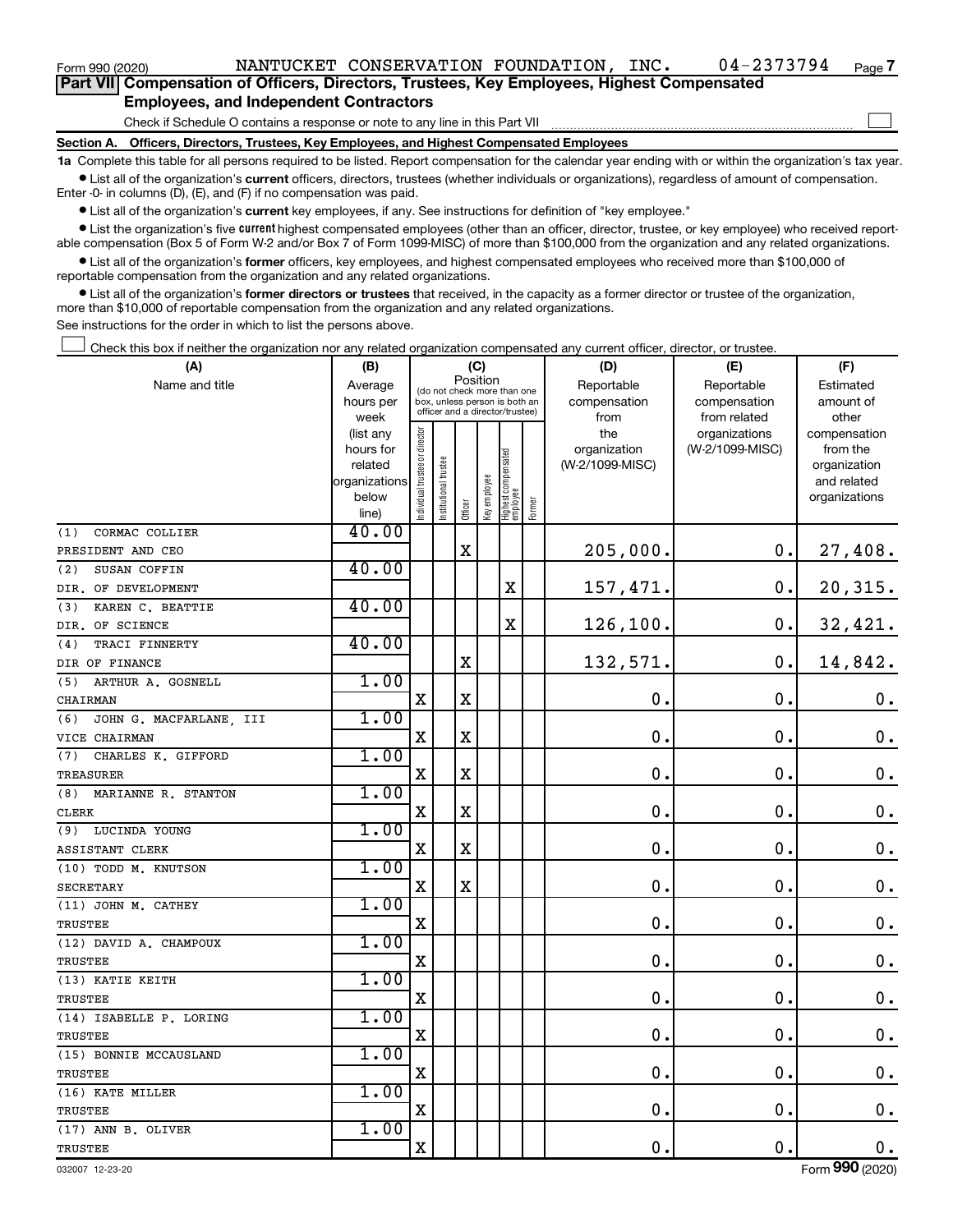| Form 990 (2020)                                                                                                                                                                                                                                             |                                                         |                                |                       |         |                 |                                                                                                 |        | NANTUCKET CONSERVATION FOUNDATION, INC.          | 04-2373794                                                         |                                      |                     | Page 8                                  |                    |
|-------------------------------------------------------------------------------------------------------------------------------------------------------------------------------------------------------------------------------------------------------------|---------------------------------------------------------|--------------------------------|-----------------------|---------|-----------------|-------------------------------------------------------------------------------------------------|--------|--------------------------------------------------|--------------------------------------------------------------------|--------------------------------------|---------------------|-----------------------------------------|--------------------|
| Part VII Section A. Officers, Directors, Trustees, Key Employees, and Highest Compensated Employees (continued)                                                                                                                                             |                                                         |                                |                       |         |                 |                                                                                                 |        |                                                  |                                                                    |                                      |                     |                                         |                    |
| (A)<br>Name and title                                                                                                                                                                                                                                       | (B)<br>Average<br>hours per<br>week<br>(list any        |                                |                       |         | (C)<br>Position | (do not check more than one<br>box, unless person is both an<br>officer and a director/trustee) |        | (D)<br>Reportable<br>compensation<br>from<br>the | (E)<br>Reportable<br>compensation<br>from related<br>organizations |                                      | compensation        | (F)<br>Estimated<br>amount of<br>other  |                    |
|                                                                                                                                                                                                                                                             | hours for<br>related<br>organizations<br>below<br>line) | Individual trustee or director | Institutional trustee | Officer | Key employee    | Highest compensated<br>  employee                                                               | Former | organization<br>(W-2/1099-MISC)                  | (W-2/1099-MISC)                                                    |                                      | organizations       | from the<br>organization<br>and related |                    |
| (18) SUSAN D. REIN<br>TRUSTEE                                                                                                                                                                                                                               | 1.00                                                    | X                              |                       |         |                 |                                                                                                 |        | $\mathbf 0$ .                                    |                                                                    | $\mathbf 0$ .                        |                     |                                         | 0.                 |
| (19) DENISE R. SCRUTON<br>TRUSTEE                                                                                                                                                                                                                           | 1.00                                                    | X                              |                       |         |                 |                                                                                                 |        | $\mathbf 0$ .                                    |                                                                    | О.                                   |                     |                                         | $\mathbf 0$ .      |
| (20) SUSAN R. SHAPIRO<br><b>TRUSTEE</b>                                                                                                                                                                                                                     | 1.00                                                    | X                              |                       |         |                 |                                                                                                 |        | $\mathbf 0$ .                                    |                                                                    | О.                                   |                     |                                         | $\boldsymbol{0}$ . |
| (21) PRESCOTT D. STEWART                                                                                                                                                                                                                                    | 1.00                                                    |                                |                       |         |                 |                                                                                                 |        |                                                  |                                                                    |                                      |                     |                                         |                    |
| TRUSTEE<br>(22) DR. GEOFFREY TRUSSELL                                                                                                                                                                                                                       | 1.00                                                    | X                              |                       |         |                 |                                                                                                 |        | $\mathbf 0$ .                                    |                                                                    | О.                                   |                     |                                         | $\boldsymbol{0}$ . |
| <b>TRUSTEE</b><br>(23) PATRICK S. WAYLAND                                                                                                                                                                                                                   | 1.00                                                    | X                              |                       |         |                 |                                                                                                 |        | $\mathbf 0$ .                                    |                                                                    | О.                                   |                     |                                         | $\boldsymbol{0}$ . |
| TRUSTEE<br>(24) MARCIA D. WEBER                                                                                                                                                                                                                             | 1.00                                                    | X                              |                       |         |                 |                                                                                                 |        | $\mathbf 0$ .                                    |                                                                    | О.                                   |                     |                                         | $\mathbf 0$ .      |
| TRUSTEE<br>(25) DAPHNE MITCHELL                                                                                                                                                                                                                             | 1.00                                                    | X                              |                       |         |                 |                                                                                                 |        | $\mathbf 0$ .                                    |                                                                    | О.                                   |                     |                                         | $\mathbf 0$ .      |
| TRUSTEE                                                                                                                                                                                                                                                     |                                                         | X                              |                       |         |                 |                                                                                                 |        | 0.                                               |                                                                    | О.                                   |                     |                                         | 0.                 |
|                                                                                                                                                                                                                                                             |                                                         |                                |                       |         |                 |                                                                                                 |        |                                                  |                                                                    |                                      |                     |                                         |                    |
|                                                                                                                                                                                                                                                             |                                                         |                                |                       |         |                 |                                                                                                 |        | 621, 142.<br>σ.                                  |                                                                    | $\overline{0}$ .<br>$\overline{0}$ . |                     | 94,986.                                 | $\overline{0}$ .   |
| c Total from continuation sheets to Part VII, Section A manufactured by                                                                                                                                                                                     |                                                         |                                |                       |         |                 |                                                                                                 |        | 621,142.                                         |                                                                    | σ.                                   |                     | 94,986.                                 |                    |
| Total number of individuals (including but not limited to those listed above) who received more than \$100,000 of reportable<br>2<br>compensation from the organization $\blacktriangleright$                                                               |                                                         |                                |                       |         |                 |                                                                                                 |        |                                                  |                                                                    |                                      |                     |                                         | 4                  |
|                                                                                                                                                                                                                                                             |                                                         |                                |                       |         |                 |                                                                                                 |        |                                                  |                                                                    |                                      |                     | Yes                                     | No                 |
| 3<br>Did the organization list any former officer, director, trustee, key employee, or highest compensated employee on                                                                                                                                      |                                                         |                                |                       |         |                 |                                                                                                 |        |                                                  |                                                                    |                                      | 3                   |                                         | X                  |
| For any individual listed on line 1a, is the sum of reportable compensation and other compensation from the organization<br>and related organizations greater than \$150,000? If "Yes," complete Schedule J for such individual                             |                                                         |                                |                       |         |                 |                                                                                                 |        |                                                  |                                                                    |                                      | 4                   | х                                       |                    |
| Did any person listed on line 1a receive or accrue compensation from any unrelated organization or individual for services<br>5                                                                                                                             |                                                         |                                |                       |         |                 |                                                                                                 |        |                                                  |                                                                    |                                      | 5                   |                                         | х                  |
| <b>Section B. Independent Contractors</b>                                                                                                                                                                                                                   |                                                         |                                |                       |         |                 |                                                                                                 |        |                                                  |                                                                    |                                      |                     |                                         |                    |
| Complete this table for your five highest compensated independent contractors that received more than \$100,000 of compensation from<br>1<br>the organization. Report compensation for the calendar year ending with or within the organization's tax year. |                                                         |                                |                       |         |                 |                                                                                                 |        |                                                  |                                                                    |                                      |                     |                                         |                    |
| (A)<br>Name and business address                                                                                                                                                                                                                            |                                                         |                                | <b>NONE</b>           |         |                 |                                                                                                 |        | (B)<br>Description of services                   |                                                                    |                                      | (C)<br>Compensation |                                         |                    |
|                                                                                                                                                                                                                                                             |                                                         |                                |                       |         |                 |                                                                                                 |        |                                                  |                                                                    |                                      |                     |                                         |                    |
|                                                                                                                                                                                                                                                             |                                                         |                                |                       |         |                 |                                                                                                 |        |                                                  |                                                                    |                                      |                     |                                         |                    |
|                                                                                                                                                                                                                                                             |                                                         |                                |                       |         |                 |                                                                                                 |        |                                                  |                                                                    |                                      |                     |                                         |                    |
|                                                                                                                                                                                                                                                             |                                                         |                                |                       |         |                 |                                                                                                 |        |                                                  |                                                                    |                                      |                     |                                         |                    |
|                                                                                                                                                                                                                                                             |                                                         |                                |                       |         |                 |                                                                                                 |        |                                                  |                                                                    |                                      |                     |                                         |                    |
| Total number of independent contractors (including but not limited to those listed above) who received more than<br>2                                                                                                                                       |                                                         |                                |                       |         |                 |                                                                                                 |        |                                                  |                                                                    |                                      |                     |                                         |                    |
| \$100,000 of compensation from the organization                                                                                                                                                                                                             |                                                         |                                |                       |         |                 | 0                                                                                               |        |                                                  |                                                                    |                                      |                     |                                         |                    |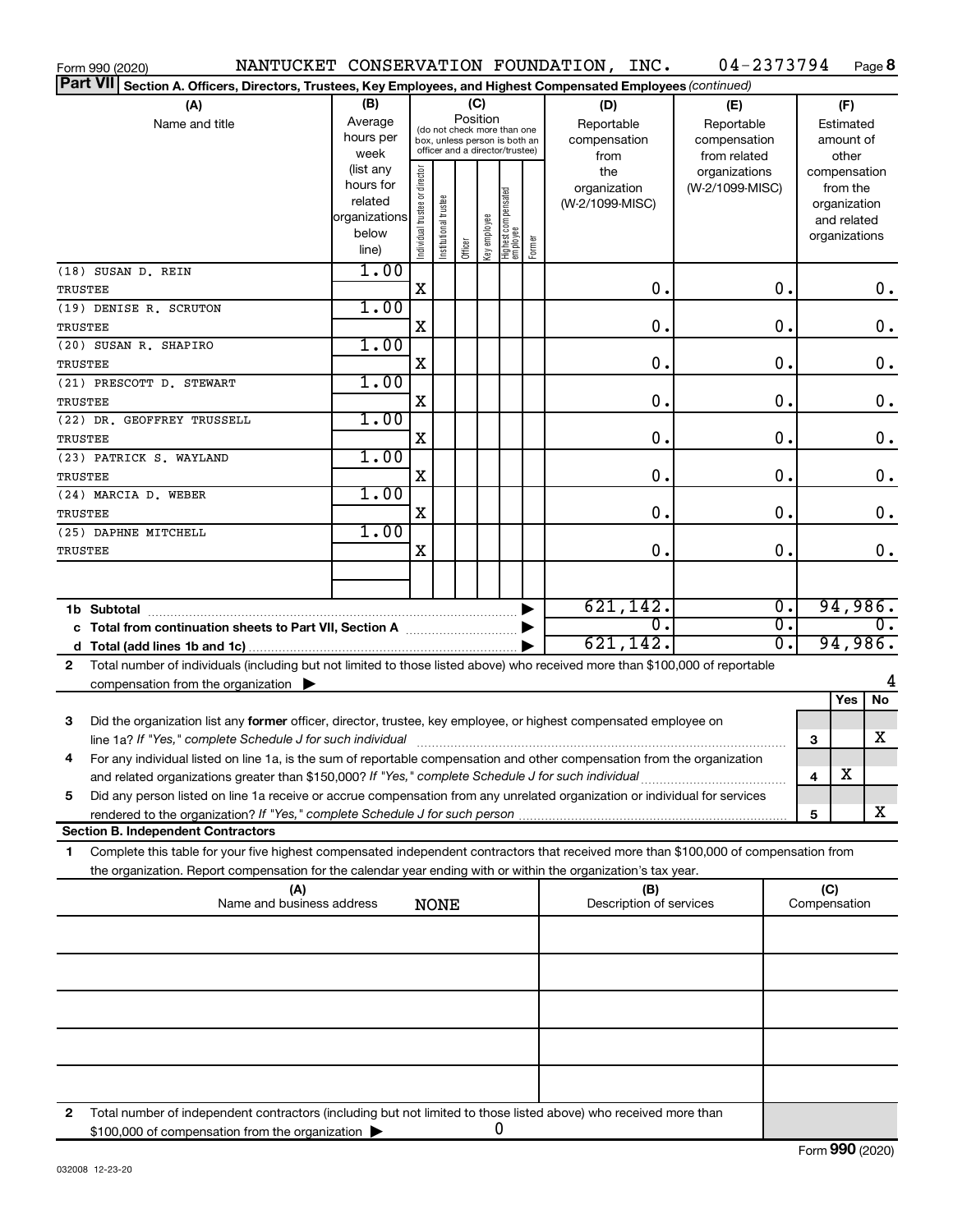|                                                           |    |        | Form 990 (2020)                                                            |                |                 |                      | NANTUCKET CONSERVATION FOUNDATION, INC. |                                                        | 04-2373794     | Page 9                                                   |
|-----------------------------------------------------------|----|--------|----------------------------------------------------------------------------|----------------|-----------------|----------------------|-----------------------------------------|--------------------------------------------------------|----------------|----------------------------------------------------------|
| <b>Part VIII</b>                                          |    |        | <b>Statement of Revenue</b>                                                |                |                 |                      |                                         |                                                        |                |                                                          |
|                                                           |    |        |                                                                            |                |                 |                      | (A)                                     |                                                        | $\overline{C}$ | (D)                                                      |
|                                                           |    |        |                                                                            |                |                 |                      | Total revenue                           | Related or exempt<br>function revenue business revenue | Unrelated      | Revenue excluded<br>from tax under<br>sections 512 - 514 |
|                                                           |    |        | 1 a Federated campaigns                                                    |                | 1a              |                      |                                         |                                                        |                |                                                          |
|                                                           |    | b      | Membership dues                                                            |                | 1 <sub>b</sub>  | 1,525,214.           |                                         |                                                        |                |                                                          |
|                                                           |    |        | c Fundraising events                                                       |                | 1 <sub>c</sub>  |                      |                                         |                                                        |                |                                                          |
| Contributions, Gifts, Grants<br>and Other Similar Amounts |    |        | d Related organizations                                                    |                | 1 <sub>d</sub>  |                      |                                         |                                                        |                |                                                          |
|                                                           |    | е      | Government grants (contributions)                                          |                | 1e              | 378,200.             |                                         |                                                        |                |                                                          |
|                                                           |    |        | f All other contributions, gifts, grants, and                              |                |                 |                      |                                         |                                                        |                |                                                          |
|                                                           |    |        | similar amounts not included above                                         |                | 1f              | 2,073,309.           |                                         |                                                        |                |                                                          |
|                                                           |    |        | Noncash contributions included in lines 1a-1f                              |                | $1g$ \$         |                      |                                         |                                                        |                |                                                          |
|                                                           |    |        |                                                                            |                |                 |                      | 3,976,723.                              |                                                        |                |                                                          |
|                                                           |    |        |                                                                            |                |                 | <b>Business Code</b> |                                         |                                                        |                |                                                          |
| Program Service<br>Revenue                                |    | 2 a    | WAUWINET GATEHOUSE                                                         |                |                 | 111000               | 162,422.                                | 162,422.                                               |                |                                                          |
|                                                           |    | b      | PRODUCT SALES                                                              |                |                 | 111000<br>111000     | 11,876.                                 | 11,876.                                                |                |                                                          |
|                                                           |    | c      | CRANBERRY REVENUE                                                          |                |                 |                      | 11,290.                                 | 11,290.                                                |                |                                                          |
|                                                           |    | d      |                                                                            |                |                 |                      |                                         |                                                        |                |                                                          |
|                                                           |    | е<br>f | All other program service revenue                                          |                |                 |                      |                                         |                                                        |                |                                                          |
|                                                           |    |        |                                                                            |                |                 | ▶                    | 185,588.                                |                                                        |                |                                                          |
|                                                           | 3  |        | Investment income (including dividends, interest, and                      |                |                 |                      |                                         |                                                        |                |                                                          |
|                                                           |    |        |                                                                            |                |                 |                      | 178,351.                                |                                                        |                | 178, 351.                                                |
|                                                           | 4  |        | Income from investment of tax-exempt bond proceeds                         |                |                 |                      |                                         |                                                        |                |                                                          |
|                                                           | 5  |        |                                                                            |                |                 |                      |                                         |                                                        |                |                                                          |
|                                                           |    |        |                                                                            |                | (i) Real        | (ii) Personal        |                                         |                                                        |                |                                                          |
|                                                           |    | 6а     | Gross rents<br>.                                                           | 6a             | 71,025.         |                      |                                         |                                                        |                |                                                          |
|                                                           |    | b      | Less: rental expenses                                                      | 6 <sub>b</sub> | $\mathbf{0}$ .  |                      |                                         |                                                        |                |                                                          |
|                                                           |    | c      | Rental income or (loss)                                                    | 6c             | 71,025.         |                      |                                         |                                                        |                |                                                          |
|                                                           |    | d      | Net rental income or (loss)                                                |                |                 |                      | 71,025.                                 |                                                        |                | 71,025.                                                  |
|                                                           |    |        | 7 a Gross amount from sales of                                             |                | (i) Securities  | (ii) Other           |                                         |                                                        |                |                                                          |
|                                                           |    |        | assets other than inventory                                                | 7a l           | 2,694,863.      | 4,000                |                                         |                                                        |                |                                                          |
|                                                           |    |        | <b>b</b> Less: cost or other basis                                         |                |                 |                      |                                         |                                                        |                |                                                          |
| evenue                                                    |    |        | and sales expenses                                                         | 7b             | 2,604,653.      | 4,919.               |                                         |                                                        |                |                                                          |
|                                                           |    |        | c Gain or (loss)                                                           | 7c             | 90,210.         | $-919.$              |                                         |                                                        |                |                                                          |
|                                                           |    |        |                                                                            |                |                 |                      | 89, 291.                                | 919.                                                   |                | 90,210.                                                  |
| Other F                                                   |    |        | 8 a Gross income from fundraising events (not<br>including \$              |                |                 |                      |                                         |                                                        |                |                                                          |
|                                                           |    |        | contributions reported on line 1c). See                                    |                |                 |                      |                                         |                                                        |                |                                                          |
|                                                           |    |        |                                                                            |                |                 |                      |                                         |                                                        |                |                                                          |
|                                                           |    |        | <b>b</b> Less: direct expenses                                             |                |                 |                      |                                         |                                                        |                |                                                          |
|                                                           |    |        | c Net income or (loss) from fundraising events                             |                |                 |                      |                                         |                                                        |                |                                                          |
|                                                           |    |        | 9 a Gross income from gaming activities. See                               |                |                 |                      |                                         |                                                        |                |                                                          |
|                                                           |    |        |                                                                            |                | 9a              |                      |                                         |                                                        |                |                                                          |
|                                                           |    |        | <b>b</b> Less: direct expenses <b>manually contained</b>                   |                | l 9b            |                      |                                         |                                                        |                |                                                          |
|                                                           |    |        | c Net income or (loss) from gaming activities                              |                |                 |                      |                                         |                                                        |                |                                                          |
|                                                           |    |        | 10 a Gross sales of inventory, less returns                                |                |                 |                      |                                         |                                                        |                |                                                          |
|                                                           |    |        |                                                                            |                |                 |                      |                                         |                                                        |                |                                                          |
|                                                           |    |        | <b>b</b> Less: cost of goods sold                                          |                | H <sub>0b</sub> |                      |                                         |                                                        |                |                                                          |
|                                                           |    |        | c Net income or (loss) from sales of inventory                             |                |                 | ▶                    |                                         |                                                        |                |                                                          |
|                                                           |    |        |                                                                            |                |                 | <b>Business Code</b> |                                         |                                                        |                |                                                          |
|                                                           |    |        | 11 a MISCELLANEOUS                                                         |                |                 | 111000               | 233.                                    | 233.                                                   |                |                                                          |
|                                                           |    | b      | the control of the control of the control of the control of the control of |                |                 |                      |                                         |                                                        |                |                                                          |
| Miscellaneous<br>Revenue                                  |    | c      |                                                                            |                |                 |                      |                                         |                                                        |                |                                                          |
|                                                           |    |        |                                                                            |                |                 |                      |                                         |                                                        |                |                                                          |
|                                                           |    |        |                                                                            |                |                 |                      | 233.<br>4,501,211.                      | 184,902.                                               | $\mathbf{0}$ . | 339,586.                                                 |
|                                                           | 12 |        |                                                                            |                |                 |                      |                                         |                                                        |                |                                                          |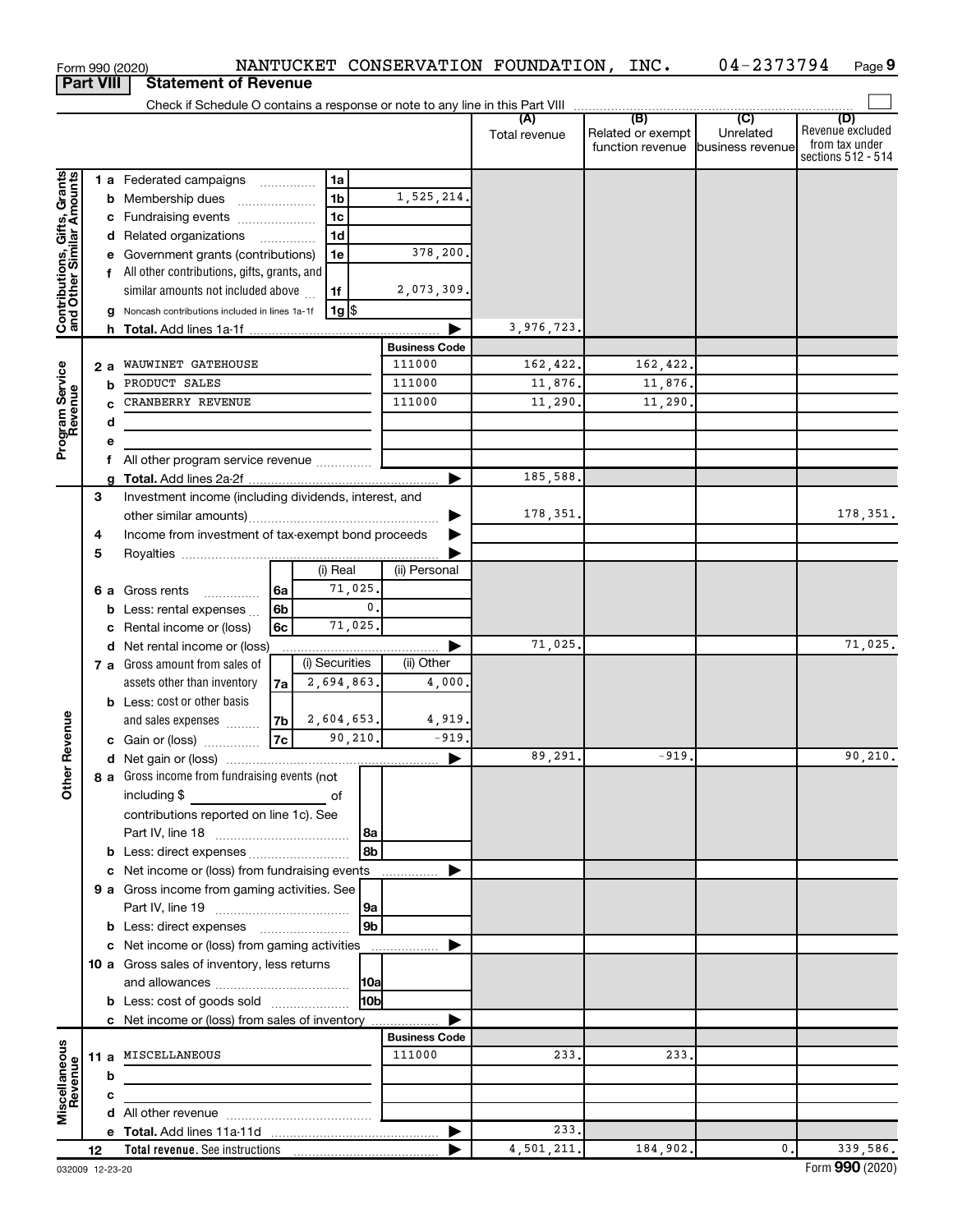#### Form 990 (2020) Page NANTUCKET CONSERVATION FOUNDATION, INC. 04-2373794 04-2373794 Page 10 **Part IX Statement of Functional Expenses**

*Section 501(c)(3) and 501(c)(4) organizations must complete all columns. All other organizations must complete column (A).*

|              | Do not include amounts reported on lines 6b,<br>7b, 8b, 9b, and 10b of Part VIII.                    | (A)<br>Total expenses | (B)<br>Program service<br>expenses | (C)<br>Management and<br>general expenses | (D)<br>Fundraising<br>expenses |  |  |  |  |  |  |
|--------------|------------------------------------------------------------------------------------------------------|-----------------------|------------------------------------|-------------------------------------------|--------------------------------|--|--|--|--|--|--|
| 1.           | Grants and other assistance to domestic organizations                                                |                       |                                    |                                           |                                |  |  |  |  |  |  |
|              | and domestic governments. See Part IV, line 21                                                       |                       |                                    |                                           |                                |  |  |  |  |  |  |
| $\mathbf{2}$ | Grants and other assistance to domestic                                                              |                       |                                    |                                           |                                |  |  |  |  |  |  |
|              | individuals. See Part IV, line 22                                                                    |                       |                                    |                                           |                                |  |  |  |  |  |  |
| 3            | Grants and other assistance to foreign                                                               |                       |                                    |                                           |                                |  |  |  |  |  |  |
|              | organizations, foreign governments, and foreign                                                      |                       |                                    |                                           |                                |  |  |  |  |  |  |
|              | individuals. See Part IV, lines 15 and 16                                                            |                       |                                    |                                           |                                |  |  |  |  |  |  |
| 4            | Benefits paid to or for members                                                                      |                       |                                    |                                           |                                |  |  |  |  |  |  |
| 5            | Compensation of current officers, directors,                                                         |                       |                                    |                                           |                                |  |  |  |  |  |  |
|              | trustees, and key employees                                                                          | 1,773,512.            | 1,329,341.                         | 181,298.                                  | 262,873.                       |  |  |  |  |  |  |
| 6            | Compensation not included above to disqualified                                                      |                       |                                    |                                           |                                |  |  |  |  |  |  |
|              | persons (as defined under section 4958(f)(1)) and                                                    |                       |                                    |                                           |                                |  |  |  |  |  |  |
|              | persons described in section 4958(c)(3)(B)                                                           |                       |                                    |                                           |                                |  |  |  |  |  |  |
| 7            | Other salaries and wages                                                                             |                       |                                    |                                           |                                |  |  |  |  |  |  |
| 8            | Pension plan accruals and contributions (include                                                     |                       |                                    |                                           |                                |  |  |  |  |  |  |
|              | section 401(k) and 403(b) employer contributions)                                                    | 593,368.              | 203,107.                           | 346,748.                                  | 43,513.                        |  |  |  |  |  |  |
| 9            |                                                                                                      |                       |                                    |                                           |                                |  |  |  |  |  |  |
| 10           |                                                                                                      | 138, 360.             | 103,708.                           | 14, 144.                                  | 20,508.                        |  |  |  |  |  |  |
| 11           | Fees for services (nonemployees):                                                                    |                       |                                    |                                           |                                |  |  |  |  |  |  |
| а            |                                                                                                      |                       |                                    |                                           |                                |  |  |  |  |  |  |
| b            |                                                                                                      | 16, 223.              |                                    | 15, 126.                                  | 1,097.                         |  |  |  |  |  |  |
| с            |                                                                                                      | 89,752.               |                                    | 89,752.                                   |                                |  |  |  |  |  |  |
| d            |                                                                                                      |                       |                                    |                                           |                                |  |  |  |  |  |  |
| е            | Professional fundraising services. See Part IV, line 17                                              |                       |                                    |                                           |                                |  |  |  |  |  |  |
| f            | Investment management fees                                                                           | 47,468.               |                                    | 47,468.                                   |                                |  |  |  |  |  |  |
| g            | Other. (If line 11g amount exceeds 10% of line 25,                                                   |                       |                                    |                                           |                                |  |  |  |  |  |  |
|              | column (A) amount, list line 11g expenses on Sch O.)                                                 | 172,503.              | 116,191.                           | 51,887.                                   | 4,425.                         |  |  |  |  |  |  |
| 12           |                                                                                                      | 60,665.               |                                    | 472.                                      | 60, 193.                       |  |  |  |  |  |  |
| 13           |                                                                                                      | 231, 275.             | 56, 156.                           | 69,441.                                   | 105,678.                       |  |  |  |  |  |  |
| 14           |                                                                                                      |                       |                                    |                                           |                                |  |  |  |  |  |  |
| 15           |                                                                                                      |                       |                                    |                                           |                                |  |  |  |  |  |  |
| 16           |                                                                                                      | 98, 345.              | 62,005.                            | 36, 340.                                  |                                |  |  |  |  |  |  |
| 17           | Travel                                                                                               | 58,694.               | 13,094.                            | 40, 252.                                  | 5,348.                         |  |  |  |  |  |  |
| 18           | Payments of travel or entertainment expenses                                                         |                       |                                    |                                           |                                |  |  |  |  |  |  |
|              | for any federal, state, or local public officials                                                    |                       |                                    |                                           |                                |  |  |  |  |  |  |
| 19           | Conferences, conventions, and meetings                                                               |                       |                                    |                                           |                                |  |  |  |  |  |  |
| 20           | Interest                                                                                             |                       |                                    |                                           |                                |  |  |  |  |  |  |
| 21           |                                                                                                      | 328,851.              |                                    |                                           |                                |  |  |  |  |  |  |
| 22           | Depreciation, depletion, and amortization                                                            | 145,907.              | 276, 235.<br>102,807.              | 52,616.<br>43,100.                        |                                |  |  |  |  |  |  |
| 23           | Insurance                                                                                            |                       |                                    |                                           |                                |  |  |  |  |  |  |
| 24           | Other expenses. Itemize expenses not covered<br>above (List miscellaneous expenses on line 24e. If   |                       |                                    |                                           |                                |  |  |  |  |  |  |
|              | line 24e amount exceeds 10% of line 25, column (A)<br>amount, list line 24e expenses on Schedule O.) |                       |                                    |                                           |                                |  |  |  |  |  |  |
|              | a MAINTENANCE AND REPAIRS                                                                            | 152, 519.             | 137, 375.                          | 15, 144.                                  |                                |  |  |  |  |  |  |
| b            | <b>CRANBERRY INVENTORY</b>                                                                           | 41,085.               | 40, 445.                           | 640.                                      |                                |  |  |  |  |  |  |
|              | OTHER EXPENSES                                                                                       | 32,566.               |                                    | 32,566                                    |                                |  |  |  |  |  |  |
| d            | <b>EVENTS</b>                                                                                        | 27,712.               |                                    |                                           | 27,712.                        |  |  |  |  |  |  |
|              | e All other expenses                                                                                 |                       |                                    |                                           |                                |  |  |  |  |  |  |
| 25           | Total functional expenses. Add lines 1 through 24e                                                   | 4,008,805.            | 2,440,464.                         | 1,036,994.                                | 531, 347.                      |  |  |  |  |  |  |
| 26           | Joint costs. Complete this line only if the organization                                             |                       |                                    |                                           |                                |  |  |  |  |  |  |
|              | reported in column (B) joint costs from a combined                                                   |                       |                                    |                                           |                                |  |  |  |  |  |  |
|              | educational campaign and fundraising solicitation.                                                   |                       |                                    |                                           |                                |  |  |  |  |  |  |
|              | Check here $\blacktriangleright$<br>$\overline{\phantom{a}}$ if following SOP 98-2 (ASC 958-720)     |                       |                                    |                                           |                                |  |  |  |  |  |  |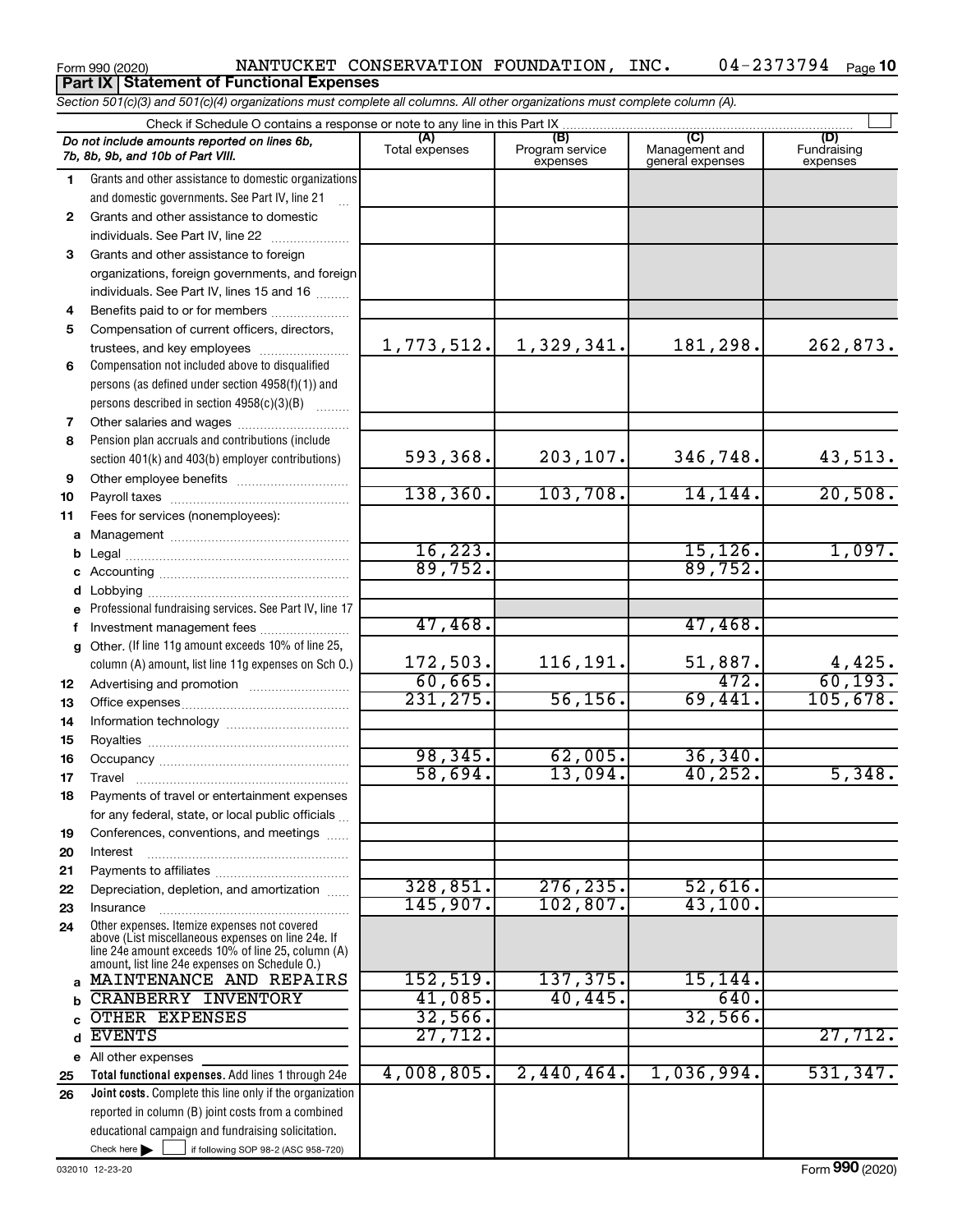| Form 990 (2020) |                               | NANTUCKET CONSERVATION FOUNDATION, | INC. | 04-2373794 | Page 11 |
|-----------------|-------------------------------|------------------------------------|------|------------|---------|
|                 | <b>Part X   Balance Sheet</b> |                                    |      |            |         |

|                             |          |                                                                                                                                                            |                                      |          | (A)<br>Beginning of year   |                         | (B)<br>End of year |
|-----------------------------|----------|------------------------------------------------------------------------------------------------------------------------------------------------------------|--------------------------------------|----------|----------------------------|-------------------------|--------------------|
|                             | 1        |                                                                                                                                                            |                                      |          | 958,416.                   | $\mathbf{1}$            | 993,406.           |
|                             | 2        |                                                                                                                                                            |                                      |          |                            | $\mathbf{2}$            |                    |
|                             | з        |                                                                                                                                                            |                                      |          | 1,926,577.                 | $\mathbf{3}$            | 1,788,148.         |
|                             | 4        |                                                                                                                                                            |                                      |          | 508, 118.                  | $\overline{\mathbf{4}}$ | 112,959.           |
|                             | 5        | Loans and other receivables from any current or former officer, director,                                                                                  |                                      |          |                            |                         |                    |
|                             |          | trustee, key employee, creator or founder, substantial contributor, or 35%                                                                                 |                                      |          |                            |                         |                    |
|                             |          | controlled entity or family member of any of these persons                                                                                                 |                                      |          |                            | 5                       | 466,742.           |
|                             | 6        | Loans and other receivables from other disqualified persons (as defined                                                                                    |                                      |          |                            |                         |                    |
|                             |          | under section $4958(f)(1)$ , and persons described in section $4958(c)(3)(B)$                                                                              |                                      | $\ldots$ |                            | 6                       |                    |
|                             | 7        |                                                                                                                                                            |                                      |          | $\overline{7}$             |                         |                    |
| Assets                      | 8        |                                                                                                                                                            |                                      |          |                            | 8                       |                    |
|                             | 9        | Prepaid expenses and deferred charges                                                                                                                      |                                      | 40, 366. | 9                          | 68,403.                 |                    |
|                             |          | 10a Land, buildings, and equipment: cost or other                                                                                                          |                                      |          |                            |                         |                    |
|                             |          | basis. Complete Part VI of Schedule D    10a   117, 155, 385.                                                                                              | 10 <sub>b</sub>                      |          |                            |                         |                    |
|                             |          | <b>b</b> Less: accumulated depreciation                                                                                                                    | $\overline{3,212,917.}$ 114,150,350. | 10c      | 113,942,468.               |                         |                    |
|                             | 11       |                                                                                                                                                            |                                      |          | 17,576,989.                | 11                      | 19,973,865.        |
|                             | 12       |                                                                                                                                                            |                                      |          | 12                         |                         |                    |
|                             | 13       |                                                                                                                                                            |                                      |          | 13                         |                         |                    |
|                             | 14       |                                                                                                                                                            |                                      |          |                            | 14                      |                    |
|                             | 15       |                                                                                                                                                            |                                      | 15       |                            |                         |                    |
|                             | 16       |                                                                                                                                                            |                                      |          | 135, 160, 816.<br>93, 287. | 16                      | 137, 345, 991.     |
|                             | 17       |                                                                                                                                                            |                                      |          |                            | 17                      | 66, 727.           |
|                             | 18       |                                                                                                                                                            |                                      | 18       |                            |                         |                    |
|                             | 19       |                                                                                                                                                            |                                      | 19       |                            |                         |                    |
|                             | 20       |                                                                                                                                                            |                                      |          |                            | 20                      |                    |
|                             | 21       | Escrow or custodial account liability. Complete Part IV of Schedule D                                                                                      |                                      |          |                            | 21                      |                    |
| Liabilities                 | 22       | Loans and other payables to any current or former officer, director,                                                                                       |                                      |          |                            |                         |                    |
|                             |          | trustee, key employee, creator or founder, substantial contributor, or 35%                                                                                 |                                      |          |                            |                         |                    |
|                             |          |                                                                                                                                                            |                                      |          |                            | 22                      |                    |
|                             | 23       | Secured mortgages and notes payable to unrelated third parties                                                                                             |                                      |          |                            | 23                      |                    |
|                             | 24<br>25 |                                                                                                                                                            |                                      |          |                            | 24                      |                    |
|                             |          | Other liabilities (including federal income tax, payables to related third<br>parties, and other liabilities not included on lines 17-24). Complete Part X |                                      |          |                            |                         |                    |
|                             |          | of Schedule D                                                                                                                                              |                                      |          | 6,761.                     | 25                      | 171,893.           |
|                             | 26       |                                                                                                                                                            |                                      |          | 100,048.                   | 26                      | 238,620.           |
|                             |          | Organizations that follow FASB ASC 958, check here $\blacktriangleright \lfloor \underline{X} \rfloor$                                                     |                                      |          |                            |                         |                    |
|                             |          | and complete lines 27, 28, 32, and 33.                                                                                                                     |                                      |          |                            |                         |                    |
|                             | 27       |                                                                                                                                                            |                                      |          | 121, 454, 444.             | 27                      | 124,004,002.       |
|                             | 28       |                                                                                                                                                            |                                      |          | 13,606,324.                | 28                      | 13, 103, 369.      |
|                             |          | Organizations that do not follow FASB ASC 958, check here $\blacktriangleright$                                                                            |                                      |          |                            |                         |                    |
|                             |          | and complete lines 29 through 33.                                                                                                                          |                                      |          |                            |                         |                    |
|                             | 29       |                                                                                                                                                            |                                      |          |                            | 29                      |                    |
|                             | 30       | Paid-in or capital surplus, or land, building, or equipment fund                                                                                           |                                      |          |                            | 30                      |                    |
| Net Assets or Fund Balances | 31       | Retained earnings, endowment, accumulated income, or other funds                                                                                           |                                      |          |                            | 31                      |                    |
|                             | 32       |                                                                                                                                                            |                                      |          | 135,060,768.               | 32                      | 137, 107, 371.     |
|                             | 33       |                                                                                                                                                            |                                      |          | 135, 160, 816.             | 33                      | 137, 345, 991.     |
|                             |          |                                                                                                                                                            |                                      |          |                            |                         |                    |

Form (2020) **990**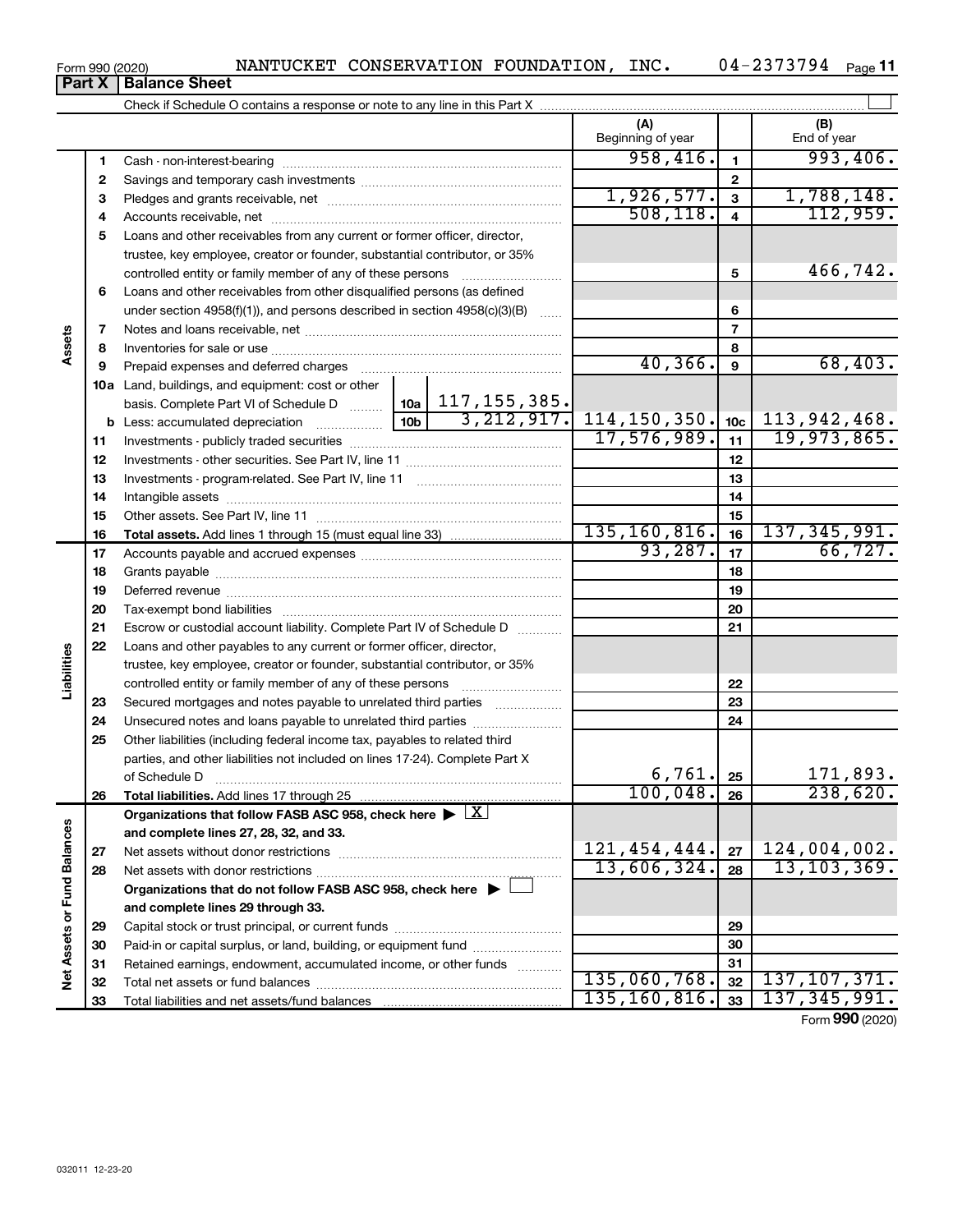|                                             | Form 990 (2020) | NANTUCKET CONSERVATION FOUNDATION, INC.                                                                                         |                         | 04-2373794     |                |            | Page 12            |  |  |  |
|---------------------------------------------|-----------------|---------------------------------------------------------------------------------------------------------------------------------|-------------------------|----------------|----------------|------------|--------------------|--|--|--|
|                                             | <b>Part XI</b>  | <b>Reconciliation of Net Assets</b>                                                                                             |                         |                |                |            |                    |  |  |  |
|                                             |                 |                                                                                                                                 |                         |                |                |            | $\boxed{\text{X}}$ |  |  |  |
|                                             |                 |                                                                                                                                 |                         |                |                |            |                    |  |  |  |
| 1                                           |                 |                                                                                                                                 | $\mathbf{1}$            |                | 4,501,211.     |            |                    |  |  |  |
| 2                                           |                 |                                                                                                                                 | $\mathbf{2}$            |                | 4,008,805.     |            |                    |  |  |  |
| з                                           |                 | Revenue less expenses. Subtract line 2 from line 1                                                                              | 3                       |                |                |            | 492,406.           |  |  |  |
| 4                                           |                 |                                                                                                                                 | $\overline{\mathbf{4}}$ | 135,060,768.   |                |            |                    |  |  |  |
| 5                                           |                 |                                                                                                                                 | 5                       |                | 1,448,357.     |            |                    |  |  |  |
| 6                                           |                 |                                                                                                                                 | 6                       |                |                |            |                    |  |  |  |
| 7                                           |                 | Investment expenses www.communication.com/www.communication.com/www.communication.com/www.com                                   | $\overline{7}$          |                |                |            |                    |  |  |  |
| 8                                           |                 |                                                                                                                                 | 8                       |                |                |            |                    |  |  |  |
| 9                                           |                 | Other changes in net assets or fund balances (explain on Schedule O)                                                            | 9                       |                |                |            | 105, 840.          |  |  |  |
| 10                                          |                 | Net assets or fund balances at end of year. Combine lines 3 through 9 (must equal Part X, line 32,                              |                         |                |                |            |                    |  |  |  |
|                                             |                 |                                                                                                                                 | 10                      | 137, 107, 371. |                |            |                    |  |  |  |
| Part XII Financial Statements and Reporting |                 |                                                                                                                                 |                         |                |                |            |                    |  |  |  |
|                                             |                 |                                                                                                                                 |                         |                |                |            |                    |  |  |  |
|                                             |                 |                                                                                                                                 |                         |                |                | <b>Yes</b> | <b>No</b>          |  |  |  |
| 1                                           |                 | $\lfloor x \rfloor$ Accrual<br>Accounting method used to prepare the Form 990: [130] Cash<br>$\Box$ Other                       |                         |                |                |            |                    |  |  |  |
|                                             |                 | If the organization changed its method of accounting from a prior year or checked "Other," explain in Schedule O.               |                         |                |                |            |                    |  |  |  |
|                                             |                 |                                                                                                                                 |                         |                | 2a             |            | х                  |  |  |  |
|                                             |                 | If "Yes," check a box below to indicate whether the financial statements for the year were compiled or reviewed on a            |                         |                |                |            |                    |  |  |  |
|                                             |                 | separate basis, consolidated basis, or both:                                                                                    |                         |                |                |            |                    |  |  |  |
|                                             |                 | Separate basis<br>Consolidated basis<br>Both consolidated and separate basis                                                    |                         |                |                |            |                    |  |  |  |
|                                             |                 |                                                                                                                                 |                         |                | 2 <sub>b</sub> | х          |                    |  |  |  |
|                                             |                 | If "Yes," check a box below to indicate whether the financial statements for the year were audited on a separate basis,         |                         |                |                |            |                    |  |  |  |
|                                             |                 | consolidated basis, or both:                                                                                                    |                         |                |                |            |                    |  |  |  |
|                                             |                 | $\lfloor \underline{X} \rfloor$ Separate basis<br>Consolidated basis<br>Both consolidated and separate basis                    |                         |                |                |            |                    |  |  |  |
|                                             |                 | c If "Yes" to line 2a or 2b, does the organization have a committee that assumes responsibility for oversight of the audit,     |                         |                |                | х          |                    |  |  |  |
|                                             | 2c              |                                                                                                                                 |                         |                |                |            |                    |  |  |  |
|                                             |                 | If the organization changed either its oversight process or selection process during the tax year, explain on Schedule O.       |                         |                |                |            |                    |  |  |  |
|                                             |                 | 3a As a result of a federal award, was the organization required to undergo an audit or audits as set forth in the Single Audit |                         |                |                |            |                    |  |  |  |
|                                             |                 |                                                                                                                                 |                         |                | За             |            | x                  |  |  |  |
|                                             |                 | If "Yes," did the organization undergo the required audit or audits? If the organization did not undergo the required audit     |                         |                |                |            |                    |  |  |  |
|                                             |                 |                                                                                                                                 |                         |                | 3b             |            |                    |  |  |  |

Form (2020) **990**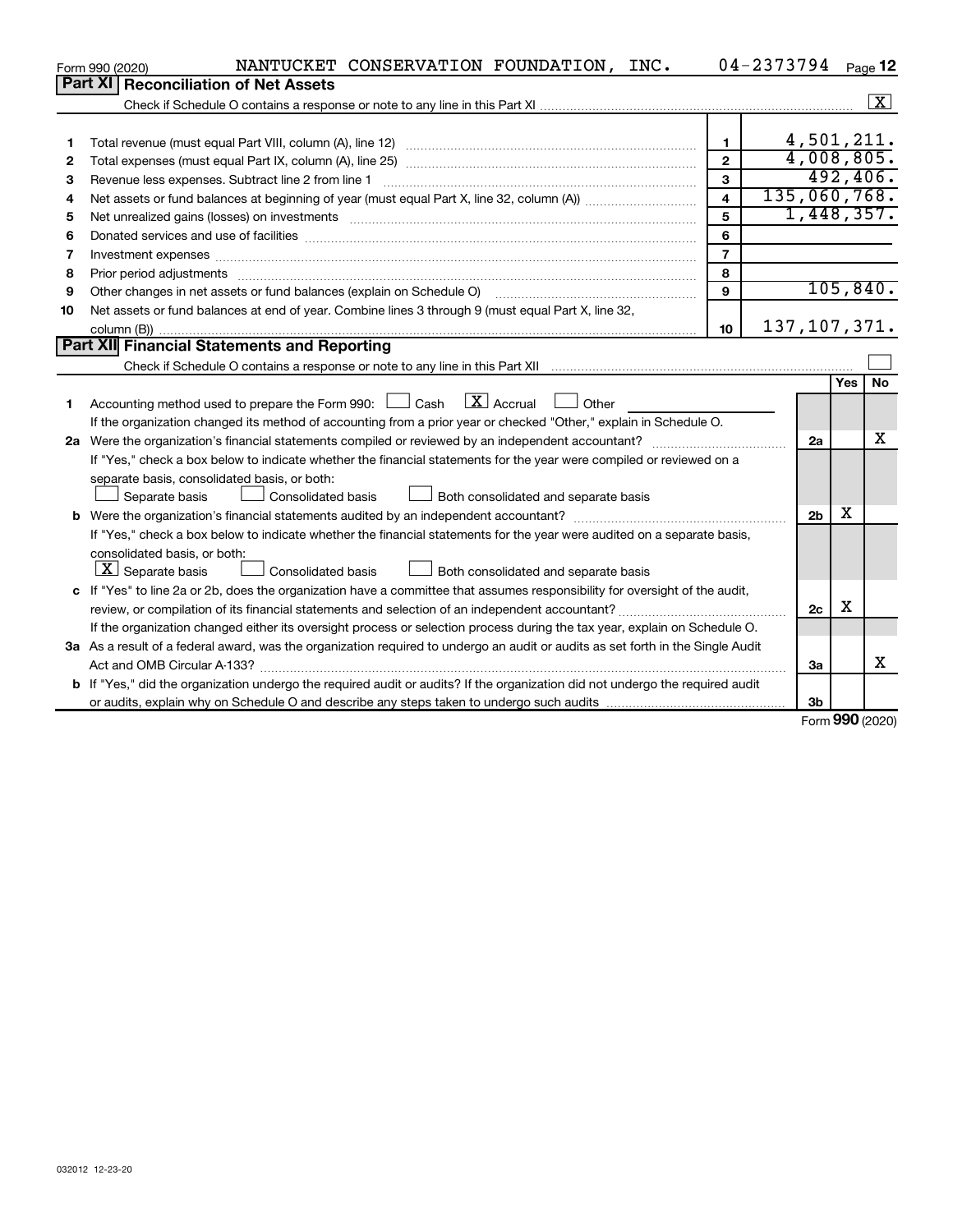| <b>SCHEDULE A</b> |  |
|-------------------|--|
|-------------------|--|

Department of the Treasury

| (Form 990 or 990-EZ) |  |  |
|----------------------|--|--|
|                      |  |  |

Form 990 or 990-EZ) **Public Charity Status and Public Support**<br>
Complete if the organization is a section 501(c)(3) organization or a section<br> **2020 4947(a)(1) nonexempt charitable trust.**

**| Attach to Form 990 or Form 990-EZ.** 

| Go to www.irs.gov/Form990 for instructions and the latest information. |  |
|------------------------------------------------------------------------|--|

| OMB No 1545-0047                    |
|-------------------------------------|
| 2020                                |
| <b>Open to Public</b><br>Inspection |

|                |              | Internal Revenue Service                                                                                                                  |  |                                               | , w , o, ,,, , , , , , , ,,,, ,<br>Go to www.irs.gov/Form990 for instructions and the latest information.                                                                                                                                            |     |                                                                |                            |  | Inspection                            |
|----------------|--------------|-------------------------------------------------------------------------------------------------------------------------------------------|--|-----------------------------------------------|------------------------------------------------------------------------------------------------------------------------------------------------------------------------------------------------------------------------------------------------------|-----|----------------------------------------------------------------|----------------------------|--|---------------------------------------|
|                |              | Name of the organization                                                                                                                  |  |                                               |                                                                                                                                                                                                                                                      |     |                                                                |                            |  | <b>Employer identification number</b> |
|                |              |                                                                                                                                           |  |                                               | NANTUCKET CONSERVATION FOUNDATION, INC.                                                                                                                                                                                                              |     |                                                                |                            |  | 04-2373794                            |
|                | Part I       |                                                                                                                                           |  |                                               | Reason for Public Charity Status. (All organizations must complete this part.) See instructions.                                                                                                                                                     |     |                                                                |                            |  |                                       |
|                |              |                                                                                                                                           |  |                                               | The organization is not a private foundation because it is: (For lines 1 through 12, check only one box.)                                                                                                                                            |     |                                                                |                            |  |                                       |
| 1              |              |                                                                                                                                           |  |                                               | A church, convention of churches, or association of churches described in section 170(b)(1)(A)(i).                                                                                                                                                   |     |                                                                |                            |  |                                       |
| 2              |              |                                                                                                                                           |  |                                               | A school described in section 170(b)(1)(A)(ii). (Attach Schedule E (Form 990 or 990-EZ).)                                                                                                                                                            |     |                                                                |                            |  |                                       |
| 3              |              |                                                                                                                                           |  |                                               | A hospital or a cooperative hospital service organization described in section 170(b)(1)(A)(iii).                                                                                                                                                    |     |                                                                |                            |  |                                       |
| 4              |              |                                                                                                                                           |  |                                               | A medical research organization operated in conjunction with a hospital described in section 170(b)(1)(A)(iii). Enter the hospital's name,                                                                                                           |     |                                                                |                            |  |                                       |
|                |              | city, and state:                                                                                                                          |  |                                               |                                                                                                                                                                                                                                                      |     |                                                                |                            |  |                                       |
| 5              |              |                                                                                                                                           |  |                                               | An organization operated for the benefit of a college or university owned or operated by a governmental unit described in                                                                                                                            |     |                                                                |                            |  |                                       |
|                |              |                                                                                                                                           |  | section 170(b)(1)(A)(iv). (Complete Part II.) |                                                                                                                                                                                                                                                      |     |                                                                |                            |  |                                       |
| 6              |              |                                                                                                                                           |  |                                               | A federal, state, or local government or governmental unit described in section 170(b)(1)(A)(v).                                                                                                                                                     |     |                                                                |                            |  |                                       |
| $\overline{7}$ | <u>  X  </u> | An organization that normally receives a substantial part of its support from a governmental unit or from the general public described in |  |                                               |                                                                                                                                                                                                                                                      |     |                                                                |                            |  |                                       |
|                |              |                                                                                                                                           |  | section 170(b)(1)(A)(vi). (Complete Part II.) |                                                                                                                                                                                                                                                      |     |                                                                |                            |  |                                       |
| 8              |              |                                                                                                                                           |  |                                               | A community trust described in section 170(b)(1)(A)(vi). (Complete Part II.)                                                                                                                                                                         |     |                                                                |                            |  |                                       |
| 9              |              |                                                                                                                                           |  |                                               | An agricultural research organization described in section 170(b)(1)(A)(ix) operated in conjunction with a land-grant college                                                                                                                        |     |                                                                |                            |  |                                       |
|                |              |                                                                                                                                           |  |                                               | or university or a non-land-grant college of agriculture (see instructions). Enter the name, city, and state of the college or                                                                                                                       |     |                                                                |                            |  |                                       |
|                |              | university:                                                                                                                               |  |                                               |                                                                                                                                                                                                                                                      |     |                                                                |                            |  |                                       |
| 10             |              |                                                                                                                                           |  |                                               | An organization that normally receives (1) more than 33 1/3% of its support from contributions, membership fees, and gross receipts from                                                                                                             |     |                                                                |                            |  |                                       |
|                |              |                                                                                                                                           |  |                                               | activities related to its exempt functions, subject to certain exceptions; and (2) no more than 33 1/3% of its support from gross investment                                                                                                         |     |                                                                |                            |  |                                       |
|                |              |                                                                                                                                           |  |                                               | income and unrelated business taxable income (less section 511 tax) from businesses acquired by the organization after June 30, 1975.                                                                                                                |     |                                                                |                            |  |                                       |
|                |              |                                                                                                                                           |  | See section 509(a)(2). (Complete Part III.)   |                                                                                                                                                                                                                                                      |     |                                                                |                            |  |                                       |
| 11             |              |                                                                                                                                           |  |                                               | An organization organized and operated exclusively to test for public safety. See section 509(a)(4).                                                                                                                                                 |     |                                                                |                            |  |                                       |
| 12             |              |                                                                                                                                           |  |                                               | An organization organized and operated exclusively for the benefit of, to perform the functions of, or to carry out the purposes of one or                                                                                                           |     |                                                                |                            |  |                                       |
|                |              |                                                                                                                                           |  |                                               | more publicly supported organizations described in section 509(a)(1) or section 509(a)(2). See section 509(a)(3). Check the box in<br>lines 12a through 12d that describes the type of supporting organization and complete lines 12e, 12f, and 12g. |     |                                                                |                            |  |                                       |
| а              |              |                                                                                                                                           |  |                                               | Type I. A supporting organization operated, supervised, or controlled by its supported organization(s), typically by giving                                                                                                                          |     |                                                                |                            |  |                                       |
|                |              |                                                                                                                                           |  |                                               | the supported organization(s) the power to regularly appoint or elect a majority of the directors or trustees of the supporting                                                                                                                      |     |                                                                |                            |  |                                       |
|                |              |                                                                                                                                           |  |                                               | organization. You must complete Part IV, Sections A and B.                                                                                                                                                                                           |     |                                                                |                            |  |                                       |
| b              |              |                                                                                                                                           |  |                                               | Type II. A supporting organization supervised or controlled in connection with its supported organization(s), by having                                                                                                                              |     |                                                                |                            |  |                                       |
|                |              |                                                                                                                                           |  |                                               | control or management of the supporting organization vested in the same persons that control or manage the supported                                                                                                                                 |     |                                                                |                            |  |                                       |
|                |              |                                                                                                                                           |  |                                               | organization(s). You must complete Part IV, Sections A and C.                                                                                                                                                                                        |     |                                                                |                            |  |                                       |
| с              |              |                                                                                                                                           |  |                                               | Type III functionally integrated. A supporting organization operated in connection with, and functionally integrated with,                                                                                                                           |     |                                                                |                            |  |                                       |
|                |              |                                                                                                                                           |  |                                               | its supported organization(s) (see instructions). You must complete Part IV, Sections A, D, and E.                                                                                                                                                   |     |                                                                |                            |  |                                       |
| d              |              |                                                                                                                                           |  |                                               | Type III non-functionally integrated. A supporting organization operated in connection with its supported organization(s)                                                                                                                            |     |                                                                |                            |  |                                       |
|                |              |                                                                                                                                           |  |                                               | that is not functionally integrated. The organization generally must satisfy a distribution requirement and an attentiveness                                                                                                                         |     |                                                                |                            |  |                                       |
|                |              |                                                                                                                                           |  |                                               | requirement (see instructions). You must complete Part IV, Sections A and D, and Part V.                                                                                                                                                             |     |                                                                |                            |  |                                       |
| е              |              |                                                                                                                                           |  |                                               | Check this box if the organization received a written determination from the IRS that it is a Type I, Type II, Type III                                                                                                                              |     |                                                                |                            |  |                                       |
|                |              |                                                                                                                                           |  |                                               | functionally integrated, or Type III non-functionally integrated supporting organization.                                                                                                                                                            |     |                                                                |                            |  |                                       |
| f              |              |                                                                                                                                           |  |                                               |                                                                                                                                                                                                                                                      |     |                                                                |                            |  |                                       |
| g              |              |                                                                                                                                           |  |                                               | Provide the following information about the supported organization(s).                                                                                                                                                                               |     |                                                                |                            |  |                                       |
|                |              | (i) Name of supported                                                                                                                     |  | (ii) EIN                                      | (iii) Type of organization<br>(described on lines 1-10                                                                                                                                                                                               |     | (iv) Is the organization listed<br>in your governing document? | (v) Amount of monetary     |  | (vi) Amount of other                  |
|                |              | organization                                                                                                                              |  |                                               | above (see instructions))                                                                                                                                                                                                                            | Yes | No                                                             | support (see instructions) |  | support (see instructions)            |
|                |              |                                                                                                                                           |  |                                               |                                                                                                                                                                                                                                                      |     |                                                                |                            |  |                                       |
|                |              |                                                                                                                                           |  |                                               |                                                                                                                                                                                                                                                      |     |                                                                |                            |  |                                       |
|                |              |                                                                                                                                           |  |                                               |                                                                                                                                                                                                                                                      |     |                                                                |                            |  |                                       |
|                |              |                                                                                                                                           |  |                                               |                                                                                                                                                                                                                                                      |     |                                                                |                            |  |                                       |
|                |              |                                                                                                                                           |  |                                               |                                                                                                                                                                                                                                                      |     |                                                                |                            |  |                                       |
|                |              |                                                                                                                                           |  |                                               |                                                                                                                                                                                                                                                      |     |                                                                |                            |  |                                       |
|                |              |                                                                                                                                           |  |                                               |                                                                                                                                                                                                                                                      |     |                                                                |                            |  |                                       |
|                |              |                                                                                                                                           |  |                                               |                                                                                                                                                                                                                                                      |     |                                                                |                            |  |                                       |
|                |              |                                                                                                                                           |  |                                               |                                                                                                                                                                                                                                                      |     |                                                                |                            |  |                                       |
|                |              |                                                                                                                                           |  |                                               |                                                                                                                                                                                                                                                      |     |                                                                |                            |  |                                       |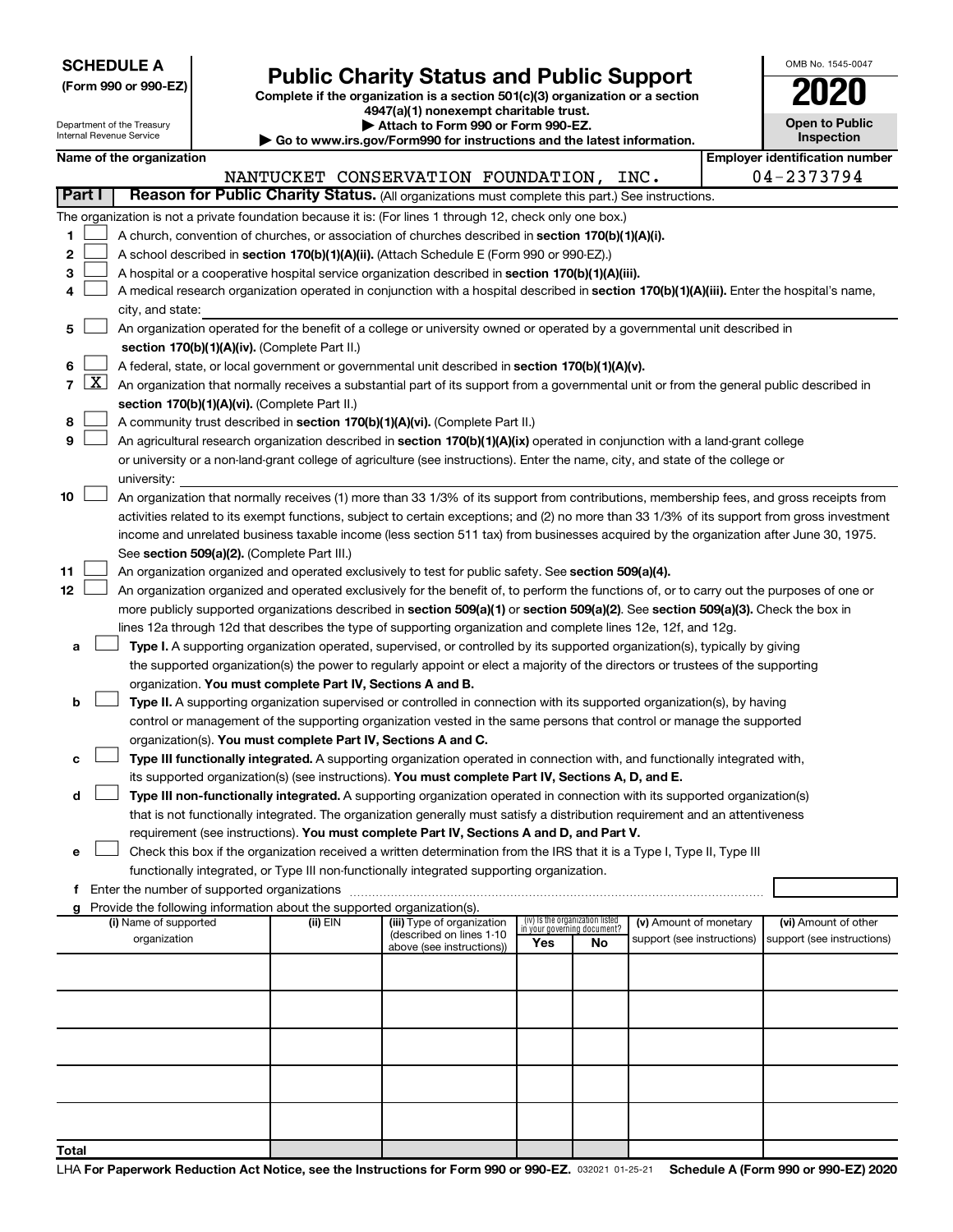## Schedule A (Form 990 or 990-EZ) 2020 NANTUCKET CONSERVATION FOUNDATION, INC. 04-2373794 <sub>Page 2</sub>

(Complete only if you checked the box on line 5, 7, or 8 of Part I or if the organization failed to qualify under Part III. If the organization fails to qualify under the tests listed below, please complete Part III.) **Part II Support Schedule for Organizations Described in Sections 170(b)(1)(A)(iv) and 170(b)(1)(A)(vi)**

|    | <b>Section A. Public Support</b>                                                                                                               |                     |                       |            |            |          |                                    |
|----|------------------------------------------------------------------------------------------------------------------------------------------------|---------------------|-----------------------|------------|------------|----------|------------------------------------|
|    | Calendar year (or fiscal year beginning in)                                                                                                    | (a) 2016            | (b) 2017              | $(c)$ 2018 | $(d)$ 2019 | (e) 2020 | (f) Total                          |
|    | 1 Gifts, grants, contributions, and                                                                                                            |                     |                       |            |            |          |                                    |
|    | membership fees received. (Do not                                                                                                              |                     |                       |            |            |          |                                    |
|    | include any "unusual grants.")                                                                                                                 | 2792527.            | 5486703.              | 1222888.   | 4527204.   |          | 3976723.18006045.                  |
|    | 2 Tax revenues levied for the organ-                                                                                                           |                     |                       |            |            |          |                                    |
|    | ization's benefit and either paid to                                                                                                           |                     |                       |            |            |          |                                    |
|    | or expended on its behalf                                                                                                                      |                     |                       |            |            |          |                                    |
|    | 3 The value of services or facilities                                                                                                          |                     |                       |            |            |          |                                    |
|    | furnished by a governmental unit to                                                                                                            |                     |                       |            |            |          |                                    |
|    | the organization without charge                                                                                                                |                     |                       |            |            |          |                                    |
|    | 4 Total. Add lines 1 through 3                                                                                                                 | 2792527.            | 5486703.              | 1222888.   | 4527204.   |          | 3976723.18006045.                  |
| 5  | The portion of total contributions                                                                                                             |                     |                       |            |            |          |                                    |
|    | by each person (other than a                                                                                                                   |                     |                       |            |            |          |                                    |
|    | governmental unit or publicly                                                                                                                  |                     |                       |            |            |          |                                    |
|    | supported organization) included                                                                                                               |                     |                       |            |            |          |                                    |
|    | on line 1 that exceeds 2% of the                                                                                                               |                     |                       |            |            |          |                                    |
|    | amount shown on line 11,                                                                                                                       |                     |                       |            |            |          |                                    |
|    | column (f)                                                                                                                                     |                     |                       |            |            |          | 2771480.                           |
|    | 6 Public support. Subtract line 5 from line 4.                                                                                                 |                     |                       |            |            |          | 15234565.                          |
|    | <b>Section B. Total Support</b>                                                                                                                |                     |                       |            |            |          |                                    |
|    | Calendar year (or fiscal year beginning in)                                                                                                    |                     | (b) 2017              | $(c)$ 2018 | $(d)$ 2019 | (e) 2020 | (f) Total                          |
|    | <b>7</b> Amounts from line 4                                                                                                                   | (a) 2016<br>2792527 | 5486703               | 1222888    | 4527204    |          | <u>3976723.18006045.</u>           |
| 8  | Gross income from interest.                                                                                                                    |                     |                       |            |            |          |                                    |
|    | dividends, payments received on                                                                                                                |                     |                       |            |            |          |                                    |
|    | securities loans, rents, royalties,                                                                                                            |                     |                       |            |            |          |                                    |
|    | and income from similar sources                                                                                                                | 89,461.             | 117,252.              | 37,871.    | 203,089.   | 339,586. | 787,259.                           |
| 9  | Net income from unrelated business                                                                                                             |                     |                       |            |            |          |                                    |
|    | activities, whether or not the                                                                                                                 |                     |                       |            |            |          |                                    |
|    | business is regularly carried on                                                                                                               |                     |                       |            |            |          |                                    |
|    | 10 Other income. Do not include gain                                                                                                           |                     |                       |            |            |          |                                    |
|    | or loss from the sale of capital                                                                                                               |                     |                       |            |            |          |                                    |
|    | assets (Explain in Part VI.)                                                                                                                   |                     | 303, 299.   325, 303. | 12,841.    | 637,068.   |          | 1278511.                           |
|    | 11 Total support. Add lines 7 through 10                                                                                                       |                     |                       |            |            |          | 20071815.                          |
|    | <b>12</b> Gross receipts from related activities, etc. (see instructions)                                                                      |                     |                       |            |            | 12       |                                    |
|    | 13 First 5 years. If the Form 990 is for the organization's first, second, third, fourth, or fifth tax year as a section 501(c)(3)             |                     |                       |            |            |          |                                    |
|    | organization, check this box and stop here                                                                                                     |                     |                       |            |            |          |                                    |
|    | <b>Section C. Computation of Public Support Percentage</b>                                                                                     |                     |                       |            |            |          |                                    |
|    |                                                                                                                                                |                     |                       |            |            | 14       | 75.90<br>%                         |
|    |                                                                                                                                                |                     |                       |            |            | 15       | 87.57<br>%                         |
|    | 16a 33 1/3% support test - 2020. If the organization did not check the box on line 13, and line 14 is 33 1/3% or more, check this box and      |                     |                       |            |            |          |                                    |
|    | stop here. The organization qualifies as a publicly supported organization manufaction manufacture or the organization                         |                     |                       |            |            |          | $\blacktriangleright$ $\mathbf{X}$ |
|    | b 33 1/3% support test - 2019. If the organization did not check a box on line 13 or 16a, and line 15 is 33 1/3% or more, check this box       |                     |                       |            |            |          |                                    |
|    |                                                                                                                                                |                     |                       |            |            |          |                                    |
|    | 17a 10% -facts-and-circumstances test - 2020. If the organization did not check a box on line 13, 16a, or 16b, and line 14 is 10% or more,     |                     |                       |            |            |          |                                    |
|    | and if the organization meets the facts-and-circumstances test, check this box and stop here. Explain in Part VI how the organization          |                     |                       |            |            |          |                                    |
|    | meets the facts-and-circumstances test. The organization qualifies as a publicly supported organization                                        |                     |                       |            |            |          |                                    |
|    | <b>b 10% -facts-and-circumstances test - 2019.</b> If the organization did not check a box on line 13, 16a, 16b, or 17a, and line 15 is 10% or |                     |                       |            |            |          |                                    |
|    | more, and if the organization meets the facts-and-circumstances test, check this box and stop here. Explain in Part VI how the                 |                     |                       |            |            |          |                                    |
|    | organization meets the facts-and-circumstances test. The organization qualifies as a publicly supported organization                           |                     |                       |            |            |          |                                    |
| 18 | Private foundation. If the organization did not check a box on line 13, 16a, 16b, 17a, or 17b, check this box and see instructions             |                     |                       |            |            |          |                                    |

**Schedule A (Form 990 or 990-EZ) 2020**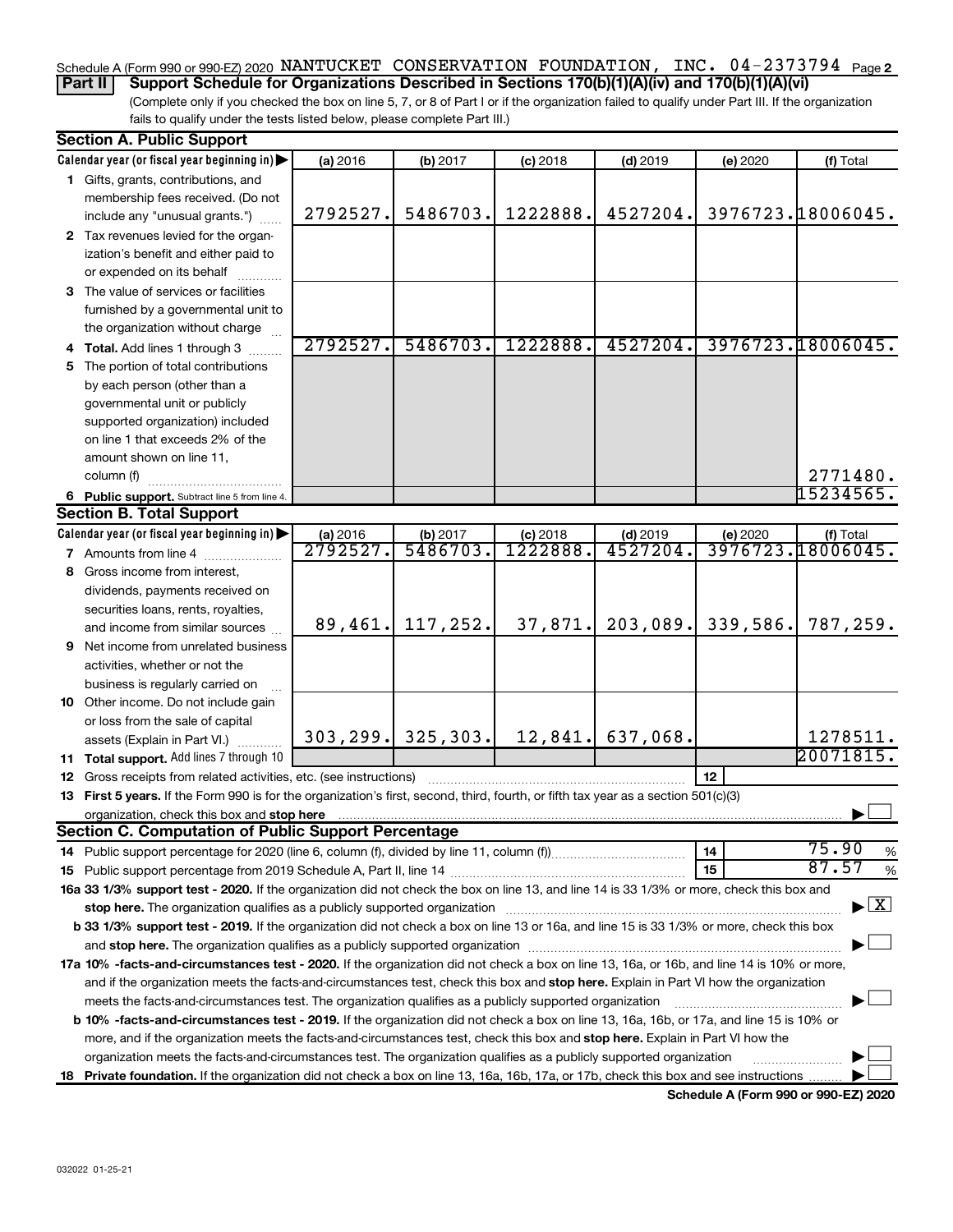#### Schedule A (Form 990 or 990-EZ) 2020 NANTUCKET CONSERVATION FOUNDATION, INC. 04-2373794 <sub>Page 3</sub> **Part III Support Schedule for Organizations Described in Section 509(a)(2)**

(Complete only if you checked the box on line 10 of Part I or if the organization failed to qualify under Part II. If the organization fails to qualify under the tests listed below, please complete Part II.)

| <b>Section A. Public Support</b>                                                                                                                 |          |          |            |            |          |           |
|--------------------------------------------------------------------------------------------------------------------------------------------------|----------|----------|------------|------------|----------|-----------|
| Calendar year (or fiscal year beginning in)                                                                                                      | (a) 2016 | (b) 2017 | $(c)$ 2018 | $(d)$ 2019 | (e) 2020 | (f) Total |
| 1 Gifts, grants, contributions, and                                                                                                              |          |          |            |            |          |           |
| membership fees received. (Do not                                                                                                                |          |          |            |            |          |           |
| include any "unusual grants.")                                                                                                                   |          |          |            |            |          |           |
| 2 Gross receipts from admissions,                                                                                                                |          |          |            |            |          |           |
| merchandise sold or services per-                                                                                                                |          |          |            |            |          |           |
| formed, or facilities furnished in                                                                                                               |          |          |            |            |          |           |
| any activity that is related to the<br>organization's tax-exempt purpose                                                                         |          |          |            |            |          |           |
| <b>3</b> Gross receipts from activities that                                                                                                     |          |          |            |            |          |           |
| are not an unrelated trade or bus-                                                                                                               |          |          |            |            |          |           |
| iness under section 513                                                                                                                          |          |          |            |            |          |           |
| 4 Tax revenues levied for the organ-                                                                                                             |          |          |            |            |          |           |
| ization's benefit and either paid to                                                                                                             |          |          |            |            |          |           |
| or expended on its behalf                                                                                                                        |          |          |            |            |          |           |
| 5 The value of services or facilities                                                                                                            |          |          |            |            |          |           |
| furnished by a governmental unit to                                                                                                              |          |          |            |            |          |           |
| the organization without charge                                                                                                                  |          |          |            |            |          |           |
| <b>6 Total.</b> Add lines 1 through 5                                                                                                            |          |          |            |            |          |           |
| 7a Amounts included on lines 1, 2, and                                                                                                           |          |          |            |            |          |           |
| 3 received from disqualified persons                                                                                                             |          |          |            |            |          |           |
| <b>b</b> Amounts included on lines 2 and 3 received                                                                                              |          |          |            |            |          |           |
| from other than disqualified persons that                                                                                                        |          |          |            |            |          |           |
| exceed the greater of \$5,000 or 1% of the<br>amount on line 13 for the year                                                                     |          |          |            |            |          |           |
| c Add lines 7a and 7b                                                                                                                            |          |          |            |            |          |           |
| 8 Public support. (Subtract line 7c from line 6.)                                                                                                |          |          |            |            |          |           |
| <b>Section B. Total Support</b>                                                                                                                  |          |          |            |            |          |           |
| Calendar year (or fiscal year beginning in)                                                                                                      | (a) 2016 | (b) 2017 | $(c)$ 2018 | $(d)$ 2019 | (e) 2020 | (f) Total |
| 9 Amounts from line 6                                                                                                                            |          |          |            |            |          |           |
| <b>10a</b> Gross income from interest,                                                                                                           |          |          |            |            |          |           |
| dividends, payments received on                                                                                                                  |          |          |            |            |          |           |
| securities loans, rents, royalties,                                                                                                              |          |          |            |            |          |           |
| and income from similar sources<br><b>b</b> Unrelated business taxable income                                                                    |          |          |            |            |          |           |
| (less section 511 taxes) from businesses                                                                                                         |          |          |            |            |          |           |
| acquired after June 30, 1975                                                                                                                     |          |          |            |            |          |           |
|                                                                                                                                                  |          |          |            |            |          |           |
| c Add lines 10a and 10b<br><b>11</b> Net income from unrelated business                                                                          |          |          |            |            |          |           |
| activities not included in line 10b.                                                                                                             |          |          |            |            |          |           |
| whether or not the business is                                                                                                                   |          |          |            |            |          |           |
| regularly carried on<br>12 Other income. Do not include gain                                                                                     |          |          |            |            |          |           |
| or loss from the sale of capital                                                                                                                 |          |          |            |            |          |           |
| assets (Explain in Part VI.)                                                                                                                     |          |          |            |            |          |           |
| <b>13</b> Total support. (Add lines 9, 10c, 11, and 12.)                                                                                         |          |          |            |            |          |           |
| 14 First 5 years. If the Form 990 is for the organization's first, second, third, fourth, or fifth tax year as a section 501(c)(3) organization, |          |          |            |            |          |           |
| check this box and stop here                                                                                                                     |          |          |            |            |          |           |
| <b>Section C. Computation of Public Support Percentage</b>                                                                                       |          |          |            |            |          |           |
| 15 Public support percentage for 2020 (line 8, column (f), divided by line 13, column (f) <i></i>                                                |          |          |            |            | 15       | %         |
| 16 Public support percentage from 2019 Schedule A, Part III, line 15                                                                             |          |          |            |            | 16       | %         |
| Section D. Computation of Investment Income Percentage                                                                                           |          |          |            |            |          |           |
|                                                                                                                                                  |          |          |            |            | 17       | %         |
| 18 Investment income percentage from 2019 Schedule A, Part III, line 17                                                                          |          |          |            |            | 18       | %         |
| 19a 33 1/3% support tests - 2020. If the organization did not check the box on line 14, and line 15 is more than 33 1/3%, and line 17 is not     |          |          |            |            |          |           |
| more than 33 1/3%, check this box and stop here. The organization qualifies as a publicly supported organization                                 |          |          |            |            |          |           |
| b 33 1/3% support tests - 2019. If the organization did not check a box on line 14 or line 19a, and line 16 is more than 33 1/3%, and            |          |          |            |            |          |           |
| line 18 is not more than 33 1/3%, check this box and stop here. The organization qualifies as a publicly supported organization                  |          |          |            |            |          |           |
|                                                                                                                                                  |          |          |            |            |          |           |

**Schedule A (Form 990 or 990-EZ) 2020**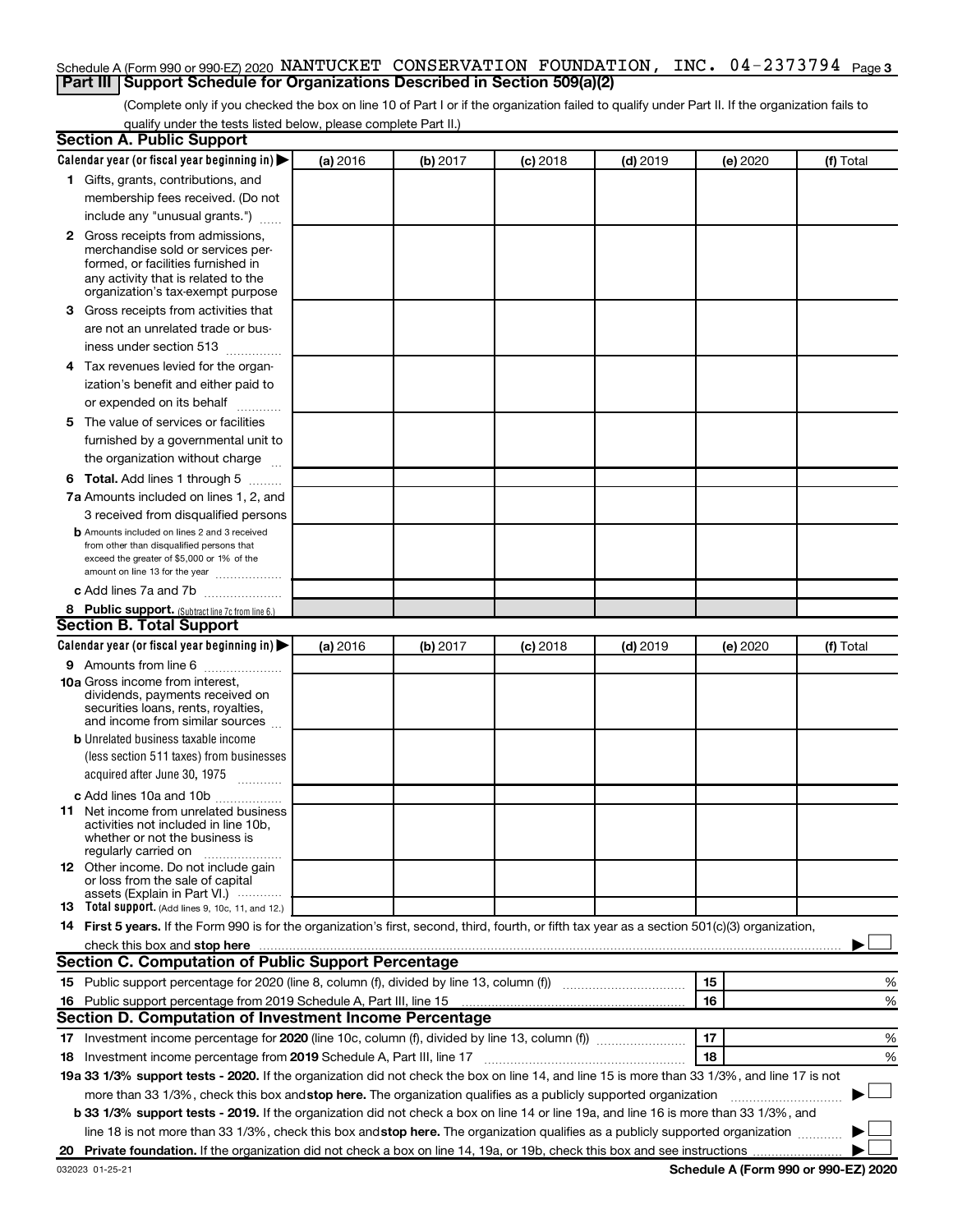#### Schedule A (Form 990 or 990-EZ) 2020 NANTUCKET CONSERVATION FOUNDATION, INC. 04-2373794 <sub>Page 4</sub>

## **Part IV Supporting Organizations**

(Complete only if you checked a box in line 12 on Part I. If you checked box 12a, Part I, complete Sections A and B. If you checked box 12b, Part I, complete Sections A and C. If you checked box 12c, Part I, complete Sections A, D, and E. If you checked box 12d, Part I, complete Sections A and D, and complete Part V.)

### **Section A. All Supporting Organizations**

- **1** Are all of the organization's supported organizations listed by name in the organization's governing documents? If "No," describe in Part VI how the supported organizations are designated. If designated by *class or purpose, describe the designation. If historic and continuing relationship, explain.*
- **2** Did the organization have any supported organization that does not have an IRS determination of status under section 509(a)(1) or (2)? If "Yes," explain in Part **VI** how the organization determined that the supported *organization was described in section 509(a)(1) or (2).*
- **3a** Did the organization have a supported organization described in section 501(c)(4), (5), or (6)? If "Yes," answer *lines 3b and 3c below.*
- **b** Did the organization confirm that each supported organization qualified under section 501(c)(4), (5), or (6) and satisfied the public support tests under section 509(a)(2)? If "Yes," describe in Part VI when and how the *organization made the determination.*
- **c** Did the organization ensure that all support to such organizations was used exclusively for section 170(c)(2)(B) purposes? If "Yes," explain in Part VI what controls the organization put in place to ensure such use.
- **4 a** *If* Was any supported organization not organized in the United States ("foreign supported organization")? *"Yes," and if you checked box 12a or 12b in Part I, answer lines 4b and 4c below.*
- **b** Did the organization have ultimate control and discretion in deciding whether to make grants to the foreign supported organization? If "Yes," describe in Part VI how the organization had such control and discretion *despite being controlled or supervised by or in connection with its supported organizations.*
- **c** Did the organization support any foreign supported organization that does not have an IRS determination under sections 501(c)(3) and 509(a)(1) or (2)? If "Yes," explain in Part VI what controls the organization used *to ensure that all support to the foreign supported organization was used exclusively for section 170(c)(2)(B) purposes.*
- **5a** Did the organization add, substitute, or remove any supported organizations during the tax year? If "Yes," answer lines 5b and 5c below (if applicable). Also, provide detail in **Part VI,** including (i) the names and EIN *numbers of the supported organizations added, substituted, or removed; (ii) the reasons for each such action; (iii) the authority under the organization's organizing document authorizing such action; and (iv) how the action was accomplished (such as by amendment to the organizing document).*
- **b Type I or Type II only.** Was any added or substituted supported organization part of a class already designated in the organization's organizing document?
- **c Substitutions only.**  Was the substitution the result of an event beyond the organization's control?
- **6** Did the organization provide support (whether in the form of grants or the provision of services or facilities) to **Part VI.** support or benefit one or more of the filing organization's supported organizations? If "Yes," provide detail in anyone other than (i) its supported organizations, (ii) individuals that are part of the charitable class benefited by one or more of its supported organizations, or (iii) other supporting organizations that also
- **7** Did the organization provide a grant, loan, compensation, or other similar payment to a substantial contributor regard to a substantial contributor? If "Yes," complete Part I of Schedule L (Form 990 or 990-EZ). (as defined in section 4958(c)(3)(C)), a family member of a substantial contributor, or a 35% controlled entity with
- **8** Did the organization make a loan to a disqualified person (as defined in section 4958) not described in line 7? *If "Yes," complete Part I of Schedule L (Form 990 or 990-EZ).*
- **9 a** Was the organization controlled directly or indirectly at any time during the tax year by one or more in section 509(a)(1) or (2))? If "Yes," provide detail in **Part VI.** disqualified persons, as defined in section 4946 (other than foundation managers and organizations described
- **b** Did one or more disqualified persons (as defined in line 9a) hold a controlling interest in any entity in which the supporting organization had an interest? If "Yes," provide detail in Part VI.
- **c** Did a disqualified person (as defined in line 9a) have an ownership interest in, or derive any personal benefit from, assets in which the supporting organization also had an interest? If "Yes," provide detail in Part VI.
- **10 a** Was the organization subject to the excess business holdings rules of section 4943 because of section supporting organizations)? If "Yes," answer line 10b below. 4943(f) (regarding certain Type II supporting organizations, and all Type III non-functionally integrated
	- **b** Did the organization have any excess business holdings in the tax year? (Use Schedule C, Form 4720, to *determine whether the organization had excess business holdings.)*

**Yes No**

**10b**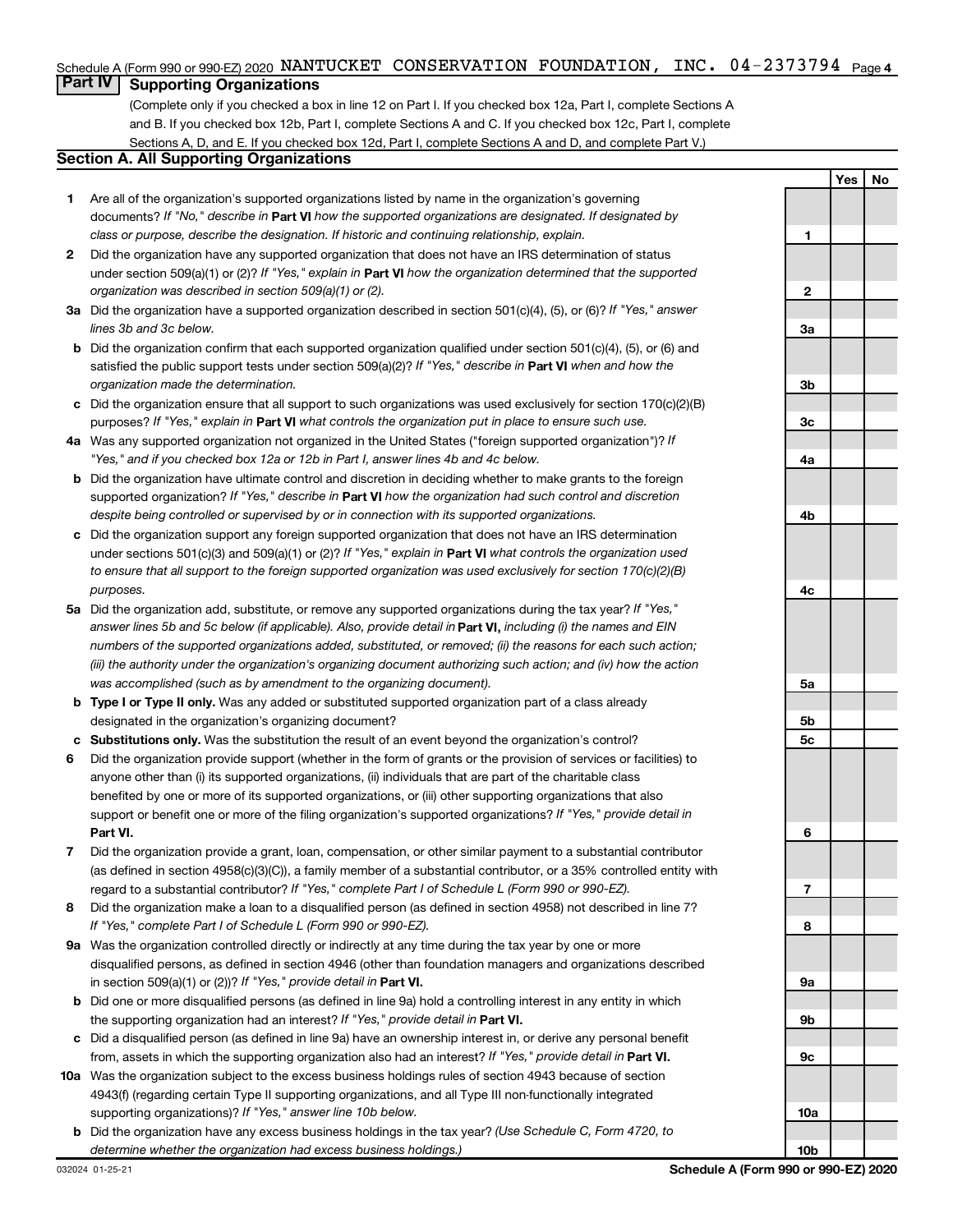#### INC.  $04 - 2373794$  Page 5 Schedule A (Form 990 or 990-EZ) 2020 NANTUCKET CONSERVATION FOUNDATION, INC.  $04$  –  $2373794$  Page **Part IV** Supporting Organizations *(contine*

|              |                                                                                                                                                                                                                                                                                                                                                                                                                                                                                                                                                                                                                                                      |                 | Yes        | No |
|--------------|------------------------------------------------------------------------------------------------------------------------------------------------------------------------------------------------------------------------------------------------------------------------------------------------------------------------------------------------------------------------------------------------------------------------------------------------------------------------------------------------------------------------------------------------------------------------------------------------------------------------------------------------------|-----------------|------------|----|
| 11           | Has the organization accepted a gift or contribution from any of the following persons?                                                                                                                                                                                                                                                                                                                                                                                                                                                                                                                                                              |                 |            |    |
|              | a A person who directly or indirectly controls, either alone or together with persons described in lines 11b and                                                                                                                                                                                                                                                                                                                                                                                                                                                                                                                                     |                 |            |    |
|              | 11c below, the governing body of a supported organization?                                                                                                                                                                                                                                                                                                                                                                                                                                                                                                                                                                                           | 11a             |            |    |
|              | <b>b</b> A family member of a person described in line 11a above?                                                                                                                                                                                                                                                                                                                                                                                                                                                                                                                                                                                    | 11 <sub>b</sub> |            |    |
|              | c A 35% controlled entity of a person described in line 11a or 11b above?If "Yes" to line 11a, 11b, or 11c, provide                                                                                                                                                                                                                                                                                                                                                                                                                                                                                                                                  |                 |            |    |
|              | detail in Part VI.                                                                                                                                                                                                                                                                                                                                                                                                                                                                                                                                                                                                                                   | 11c             |            |    |
|              | <b>Section B. Type I Supporting Organizations</b>                                                                                                                                                                                                                                                                                                                                                                                                                                                                                                                                                                                                    |                 |            |    |
|              |                                                                                                                                                                                                                                                                                                                                                                                                                                                                                                                                                                                                                                                      |                 | <b>Yes</b> | No |
| 1            | Did the governing body, members of the governing body, officers acting in their official capacity, or membership of one or<br>more supported organizations have the power to regularly appoint or elect at least a majority of the organization's officers,<br>directors, or trustees at all times during the tax year? If "No," describe in Part VI how the supported organization(s)<br>effectively operated, supervised, or controlled the organization's activities. If the organization had more than one supported<br>organization, describe how the powers to appoint and/or remove officers, directors, or trustees were allocated among the |                 |            |    |
|              | supported organizations and what conditions or restrictions, if any, applied to such powers during the tax year.                                                                                                                                                                                                                                                                                                                                                                                                                                                                                                                                     | 1               |            |    |
| $\mathbf{2}$ | Did the organization operate for the benefit of any supported organization other than the supported                                                                                                                                                                                                                                                                                                                                                                                                                                                                                                                                                  |                 |            |    |
|              | organization(s) that operated, supervised, or controlled the supporting organization? If "Yes," explain in                                                                                                                                                                                                                                                                                                                                                                                                                                                                                                                                           |                 |            |    |
|              | <b>Part VI</b> how providing such benefit carried out the purposes of the supported organization(s) that operated,                                                                                                                                                                                                                                                                                                                                                                                                                                                                                                                                   |                 |            |    |
|              | supervised, or controlled the supporting organization.                                                                                                                                                                                                                                                                                                                                                                                                                                                                                                                                                                                               | 2               |            |    |
|              | <b>Section C. Type II Supporting Organizations</b>                                                                                                                                                                                                                                                                                                                                                                                                                                                                                                                                                                                                   |                 |            |    |
|              |                                                                                                                                                                                                                                                                                                                                                                                                                                                                                                                                                                                                                                                      |                 | <b>Yes</b> | No |
| 1            | Were a majority of the organization's directors or trustees during the tax year also a majority of the directors                                                                                                                                                                                                                                                                                                                                                                                                                                                                                                                                     |                 |            |    |
|              | or trustees of each of the organization's supported organization(s)? If "No," describe in Part VI how control                                                                                                                                                                                                                                                                                                                                                                                                                                                                                                                                        |                 |            |    |
|              | or management of the supporting organization was vested in the same persons that controlled or managed                                                                                                                                                                                                                                                                                                                                                                                                                                                                                                                                               |                 |            |    |
|              | the supported organization(s).                                                                                                                                                                                                                                                                                                                                                                                                                                                                                                                                                                                                                       | 1               |            |    |
|              | Section D. All Type III Supporting Organizations                                                                                                                                                                                                                                                                                                                                                                                                                                                                                                                                                                                                     |                 |            |    |
|              |                                                                                                                                                                                                                                                                                                                                                                                                                                                                                                                                                                                                                                                      |                 | <b>Yes</b> | No |
| 1            | Did the organization provide to each of its supported organizations, by the last day of the fifth month of the                                                                                                                                                                                                                                                                                                                                                                                                                                                                                                                                       |                 |            |    |
|              | organization's tax year, (i) a written notice describing the type and amount of support provided during the prior tax                                                                                                                                                                                                                                                                                                                                                                                                                                                                                                                                |                 |            |    |
|              | year, (ii) a copy of the Form 990 that was most recently filed as of the date of notification, and (iii) copies of the                                                                                                                                                                                                                                                                                                                                                                                                                                                                                                                               |                 |            |    |
|              | organization's governing documents in effect on the date of notification, to the extent not previously provided?                                                                                                                                                                                                                                                                                                                                                                                                                                                                                                                                     | 1               |            |    |
| $\mathbf{2}$ | Were any of the organization's officers, directors, or trustees either (i) appointed or elected by the supported                                                                                                                                                                                                                                                                                                                                                                                                                                                                                                                                     |                 |            |    |
|              | organization(s) or (ii) serving on the governing body of a supported organization? If "No," explain in <b>Part VI</b> how                                                                                                                                                                                                                                                                                                                                                                                                                                                                                                                            |                 |            |    |
|              | the organization maintained a close and continuous working relationship with the supported organization(s).                                                                                                                                                                                                                                                                                                                                                                                                                                                                                                                                          | $\mathbf{2}$    |            |    |
| 3            | By reason of the relationship described in line 2, above, did the organization's supported organizations have a                                                                                                                                                                                                                                                                                                                                                                                                                                                                                                                                      |                 |            |    |
|              | significant voice in the organization's investment policies and in directing the use of the organization's                                                                                                                                                                                                                                                                                                                                                                                                                                                                                                                                           |                 |            |    |
|              | income or assets at all times during the tax year? If "Yes," describe in Part VI the role the organization's                                                                                                                                                                                                                                                                                                                                                                                                                                                                                                                                         |                 |            |    |
|              | supported organizations played in this regard.                                                                                                                                                                                                                                                                                                                                                                                                                                                                                                                                                                                                       | 3               |            |    |
|              |                                                                                                                                                                                                                                                                                                                                                                                                                                                                                                                                                                                                                                                      |                 |            |    |
|              | Section E. Type III Functionally Integrated Supporting Organizations                                                                                                                                                                                                                                                                                                                                                                                                                                                                                                                                                                                 |                 |            |    |

- **1** Check the box next to the method that the organization used to satisfy the Integral Part Test during the yealsee instructions).
- **a The organization satisfied the Activities Test. Complete line 2 below.**
- **b** The organization is the parent of each of its supported organizations. Complete line 3 below.  $\Box$
- **c** The organization supported a governmental entity. Describe in Part VI how you supported a governmental entity (see instructions).  $\Box$
- **2 Answer lines 2a and 2b below. Yes No** Activities Test.
- **a** Did substantially all of the organization's activities during the tax year directly further the exempt purposes of the supported organization(s) to which the organization was responsive? If "Yes," then in Part VI identify **those supported organizations and explain**  *how these activities directly furthered their exempt purposes, how the organization was responsive to those supported organizations, and how the organization determined that these activities constituted substantially all of its activities.*
- **b** Did the activities described in line 2a, above, constitute activities that, but for the organization's involvement, **Part VI**  *the reasons for the organization's position that its supported organization(s) would have engaged in* one or more of the organization's supported organization(s) would have been engaged in? If "Yes," explain in *these activities but for the organization's involvement.*
- **3** Parent of Supported Organizations. Answer lines 3a and 3b below.
- **a** Did the organization have the power to regularly appoint or elect a majority of the officers, directors, or trustees of each of the supported organizations? If "Yes" or "No" provide details in Part VI.
- **b** Did the organization exercise a substantial degree of direction over the policies, programs, and activities of each of its supported organizations? If "Yes," describe in Part VI the role played by the organization in this regard.

**2a**

**2b**

**3a**

**3b**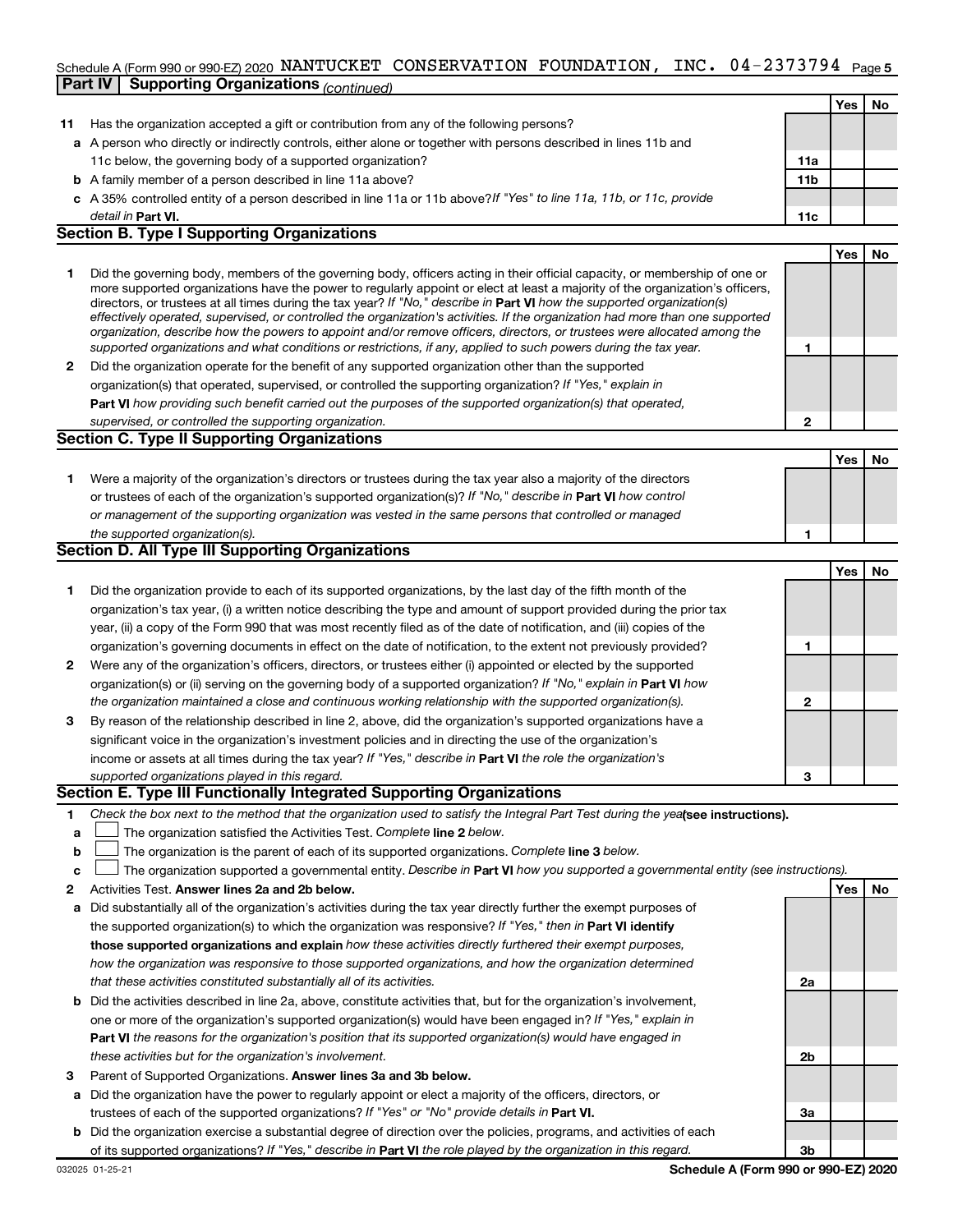|   | Schedule A (Form 990 or 990-EZ) 2020 NANTUCKET CONSERVATION FOUNDATION, INC. $04-2373794$ Page 6                                               |                |                |                                |
|---|------------------------------------------------------------------------------------------------------------------------------------------------|----------------|----------------|--------------------------------|
|   | Type III Non-Functionally Integrated 509(a)(3) Supporting Organizations<br><b>Part V</b>                                                       |                |                |                                |
| 1 | Check here if the organization satisfied the Integral Part Test as a qualifying trust on Nov. 20, 1970 (explain in Part VI). See instructions. |                |                |                                |
|   | All other Type III non-functionally integrated supporting organizations must complete Sections A through E.                                    |                |                |                                |
|   | Section A - Adjusted Net Income                                                                                                                |                | (A) Prior Year | (B) Current Year<br>(optional) |
| 1 | Net short-term capital gain                                                                                                                    | 1              |                |                                |
| 2 | Recoveries of prior-year distributions                                                                                                         | $\mathbf 2$    |                |                                |
| З | Other gross income (see instructions)                                                                                                          | 3              |                |                                |
| 4 | Add lines 1 through 3.                                                                                                                         | 4              |                |                                |
| 5 | Depreciation and depletion                                                                                                                     | 5              |                |                                |
| 6 | Portion of operating expenses paid or incurred for production or                                                                               |                |                |                                |
|   | collection of gross income or for management, conservation, or                                                                                 |                |                |                                |
|   | maintenance of property held for production of income (see instructions)                                                                       | 6              |                |                                |
| 7 | Other expenses (see instructions)                                                                                                              | $\overline{7}$ |                |                                |
| 8 | <b>Adjusted Net Income</b> (subtract lines 5, 6, and 7 from line 4)                                                                            | 8              |                |                                |
|   | Section B - Minimum Asset Amount                                                                                                               |                | (A) Prior Year | (B) Current Year<br>(optional) |
| 1 | Aggregate fair market value of all non-exempt-use assets (see                                                                                  |                |                |                                |
|   | instructions for short tax year or assets held for part of year):                                                                              |                |                |                                |
|   | a Average monthly value of securities                                                                                                          | 1a             |                |                                |
|   | <b>b</b> Average monthly cash balances                                                                                                         | 1b             |                |                                |
|   | c Fair market value of other non-exempt-use assets                                                                                             | 1 <sub>c</sub> |                |                                |
|   | <b>d</b> Total (add lines 1a, 1b, and 1c)                                                                                                      | 1d             |                |                                |
|   | e Discount claimed for blockage or other factors                                                                                               |                |                |                                |
|   | (explain in detail in <b>Part VI</b> ):                                                                                                        |                |                |                                |
| 2 | Acquisition indebtedness applicable to non-exempt-use assets                                                                                   | $\mathbf{2}$   |                |                                |
| 3 | Subtract line 2 from line 1d.                                                                                                                  | 3              |                |                                |
| 4 | Cash deemed held for exempt use. Enter 0.015 of line 3 (for greater amount,                                                                    |                |                |                                |
|   | see instructions).                                                                                                                             | 4              |                |                                |
| 5 | Net value of non-exempt-use assets (subtract line 4 from line 3)                                                                               | 5              |                |                                |
| 6 | Multiply line 5 by 0.035.                                                                                                                      | 6              |                |                                |
| 7 | Recoveries of prior-year distributions                                                                                                         | $\overline{7}$ |                |                                |
| 8 | <b>Minimum Asset Amount (add line 7 to line 6)</b>                                                                                             | 8              |                |                                |
|   | <b>Section C - Distributable Amount</b>                                                                                                        |                |                | <b>Current Year</b>            |
| 1 | Adjusted net income for prior year (from Section A, line 8, column A)                                                                          | 1              |                |                                |
| 2 | Enter 0.85 of line 1.                                                                                                                          | $\mathbf{2}$   |                |                                |
| з | Minimum asset amount for prior year (from Section B, line 8, column A)                                                                         | 3              |                |                                |
| 4 | Enter greater of line 2 or line 3.                                                                                                             | 4              |                |                                |
| 5 | Income tax imposed in prior year                                                                                                               | 5              |                |                                |
| 6 | <b>Distributable Amount.</b> Subtract line 5 from line 4, unless subject to                                                                    |                |                |                                |
|   | emergency temporary reduction (see instructions).                                                                                              | 6              |                |                                |

**7** Let Check here if the current year is the organization's first as a non-functionally integrated Type III supporting organization (see instructions).

**Schedule A (Form 990 or 990-EZ) 2020**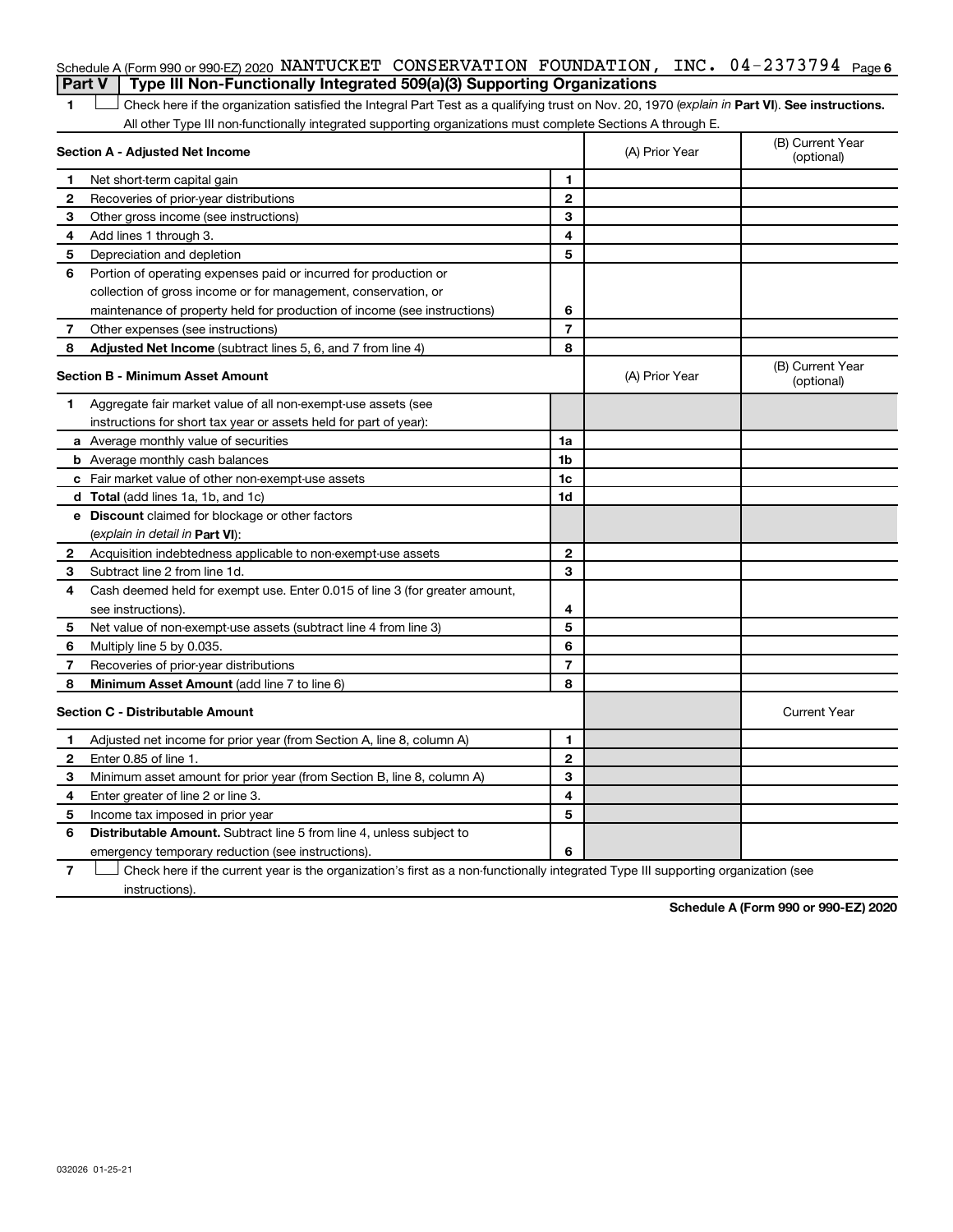#### INC. 04-2373794 <sub>Page 7</sub> Schedule A (Form 990 or 990-EZ) 2020 NANTUCKET CONSERVATION FOUNDATION, INC.  $04$  –  $2373794$  Page

| Part V | Type III Non-Functionally Integrated 509(a)(3) Supporting Organizations (continued)        |                                    |                                               |    |                                                  |
|--------|--------------------------------------------------------------------------------------------|------------------------------------|-----------------------------------------------|----|--------------------------------------------------|
|        | <b>Section D - Distributions</b>                                                           |                                    |                                               |    | <b>Current Year</b>                              |
| 1      | Amounts paid to supported organizations to accomplish exempt purposes                      |                                    |                                               | 1  |                                                  |
| 2      | Amounts paid to perform activity that directly furthers exempt purposes of supported       |                                    |                                               |    |                                                  |
|        | organizations, in excess of income from activity                                           |                                    |                                               | 2  |                                                  |
| 3      | Administrative expenses paid to accomplish exempt purposes of supported organizations      |                                    |                                               | 3  |                                                  |
| 4      | Amounts paid to acquire exempt-use assets                                                  |                                    |                                               | 4  |                                                  |
| 5      | Qualified set-aside amounts (prior IRS approval required - provide details in Part VI)     |                                    |                                               | 5  |                                                  |
| 6      | Other distributions (describe in Part VI). See instructions.                               |                                    |                                               | 6  |                                                  |
| 7      | Total annual distributions. Add lines 1 through 6.                                         |                                    |                                               | 7  |                                                  |
| 8      | Distributions to attentive supported organizations to which the organization is responsive |                                    |                                               |    |                                                  |
|        | ( <i>provide details in Part VI</i> ). See instructions.                                   |                                    |                                               | 8  |                                                  |
| 9      | Distributable amount for 2020 from Section C, line 6                                       |                                    |                                               | 9  |                                                  |
| 10     | Line 8 amount divided by line 9 amount                                                     |                                    |                                               | 10 |                                                  |
|        | <b>Section E - Distribution Allocations (see instructions)</b>                             | (i)<br><b>Excess Distributions</b> | (ii)<br><b>Underdistributions</b><br>Pre-2020 |    | (iii)<br><b>Distributable</b><br>Amount for 2020 |
| 1      | Distributable amount for 2020 from Section C, line 6                                       |                                    |                                               |    |                                                  |
| 2      | Underdistributions, if any, for years prior to 2020 (reason-                               |                                    |                                               |    |                                                  |
|        | able cause required - explain in Part VI). See instructions.                               |                                    |                                               |    |                                                  |
| З      | Excess distributions carryover, if any, to 2020                                            |                                    |                                               |    |                                                  |
|        | a From 2015                                                                                |                                    |                                               |    |                                                  |
|        | $b$ From 2016                                                                              |                                    |                                               |    |                                                  |
|        | c From 2017                                                                                |                                    |                                               |    |                                                  |
|        | <b>d</b> From 2018                                                                         |                                    |                                               |    |                                                  |
|        | e From 2019                                                                                |                                    |                                               |    |                                                  |
|        | f Total of lines 3a through 3e                                                             |                                    |                                               |    |                                                  |
|        | g Applied to underdistributions of prior years                                             |                                    |                                               |    |                                                  |
|        | <b>h</b> Applied to 2020 distributable amount                                              |                                    |                                               |    |                                                  |
| Ť.     | Carryover from 2015 not applied (see instructions)                                         |                                    |                                               |    |                                                  |
|        | Remainder. Subtract lines 3g, 3h, and 3i from line 3f.                                     |                                    |                                               |    |                                                  |
| 4      | Distributions for 2020 from Section D,                                                     |                                    |                                               |    |                                                  |
|        | line 7:                                                                                    |                                    |                                               |    |                                                  |
|        | a Applied to underdistributions of prior years                                             |                                    |                                               |    |                                                  |
|        | <b>b</b> Applied to 2020 distributable amount                                              |                                    |                                               |    |                                                  |
|        | c Remainder. Subtract lines 4a and 4b from line 4.                                         |                                    |                                               |    |                                                  |
| 5      | Remaining underdistributions for years prior to 2020, if                                   |                                    |                                               |    |                                                  |
|        | any. Subtract lines 3g and 4a from line 2. For result greater                              |                                    |                                               |    |                                                  |
|        | than zero, explain in Part VI. See instructions.                                           |                                    |                                               |    |                                                  |
| 6      | Remaining underdistributions for 2020. Subtract lines 3h                                   |                                    |                                               |    |                                                  |
|        | and 4b from line 1. For result greater than zero, explain in                               |                                    |                                               |    |                                                  |
|        | <b>Part VI.</b> See instructions.                                                          |                                    |                                               |    |                                                  |
| 7      | Excess distributions carryover to 2021. Add lines 3j                                       |                                    |                                               |    |                                                  |
|        | and 4c.                                                                                    |                                    |                                               |    |                                                  |
| 8      | Breakdown of line 7:                                                                       |                                    |                                               |    |                                                  |
|        | a Excess from 2016                                                                         |                                    |                                               |    |                                                  |
|        | <b>b</b> Excess from 2017                                                                  |                                    |                                               |    |                                                  |
|        | c Excess from 2018                                                                         |                                    |                                               |    |                                                  |
|        | d Excess from 2019                                                                         |                                    |                                               |    |                                                  |
|        | e Excess from 2020                                                                         |                                    |                                               |    |                                                  |

**Schedule A (Form 990 or 990-EZ) 2020**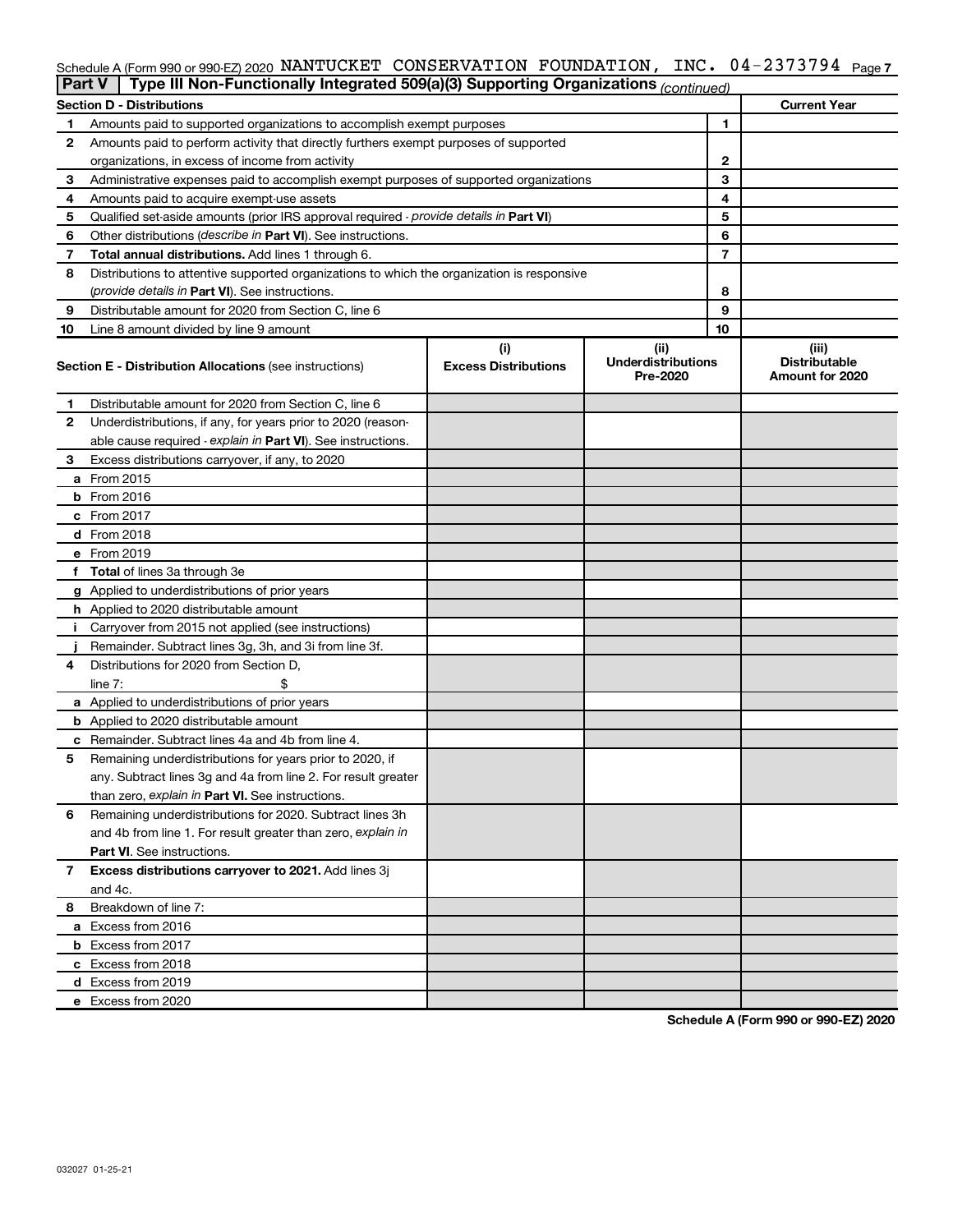|                |                                                                                                                                                        |  | Schedule A (Form 990 or 990-EZ) 2020 NANTUCKET CONSERVATION FOUNDATION, INC. 04-2373794 Page 8                                                                                                                                                                                                                                                                                                                                    |  |
|----------------|--------------------------------------------------------------------------------------------------------------------------------------------------------|--|-----------------------------------------------------------------------------------------------------------------------------------------------------------------------------------------------------------------------------------------------------------------------------------------------------------------------------------------------------------------------------------------------------------------------------------|--|
| <b>Part VI</b> |                                                                                                                                                        |  | Supplemental Information. Provide the explanations required by Part II, line 10; Part II, line 17a or 17b; Part III, line 12;<br>Part IV, Section A, lines 1, 2, 3b, 3c, 4b, 4c, 5a, 6, 9a, 9b, 9c, 11a, 11b, and 11c; Part IV, Section B, lines 1 and 2; Part IV, Section C,<br>line 1; Part IV, Section D, lines 2 and 3; Part IV, Section E, lines 1c, 2a, 2b, 3a, and 3b; Part V, line 1; Part V, Section B, line 1e; Part V, |  |
|                | Section D, lines 5, 6, and 8; and Part V, Section E, lines 2, 5, and 6. Also complete this part for any additional information.<br>(See instructions.) |  |                                                                                                                                                                                                                                                                                                                                                                                                                                   |  |
|                |                                                                                                                                                        |  |                                                                                                                                                                                                                                                                                                                                                                                                                                   |  |
|                |                                                                                                                                                        |  |                                                                                                                                                                                                                                                                                                                                                                                                                                   |  |
|                |                                                                                                                                                        |  |                                                                                                                                                                                                                                                                                                                                                                                                                                   |  |
|                |                                                                                                                                                        |  |                                                                                                                                                                                                                                                                                                                                                                                                                                   |  |
|                |                                                                                                                                                        |  |                                                                                                                                                                                                                                                                                                                                                                                                                                   |  |
|                |                                                                                                                                                        |  |                                                                                                                                                                                                                                                                                                                                                                                                                                   |  |
|                |                                                                                                                                                        |  |                                                                                                                                                                                                                                                                                                                                                                                                                                   |  |
|                |                                                                                                                                                        |  |                                                                                                                                                                                                                                                                                                                                                                                                                                   |  |
|                |                                                                                                                                                        |  |                                                                                                                                                                                                                                                                                                                                                                                                                                   |  |
|                |                                                                                                                                                        |  |                                                                                                                                                                                                                                                                                                                                                                                                                                   |  |
|                |                                                                                                                                                        |  |                                                                                                                                                                                                                                                                                                                                                                                                                                   |  |
|                |                                                                                                                                                        |  |                                                                                                                                                                                                                                                                                                                                                                                                                                   |  |
|                |                                                                                                                                                        |  |                                                                                                                                                                                                                                                                                                                                                                                                                                   |  |
|                |                                                                                                                                                        |  |                                                                                                                                                                                                                                                                                                                                                                                                                                   |  |
|                |                                                                                                                                                        |  |                                                                                                                                                                                                                                                                                                                                                                                                                                   |  |
|                |                                                                                                                                                        |  |                                                                                                                                                                                                                                                                                                                                                                                                                                   |  |
|                |                                                                                                                                                        |  |                                                                                                                                                                                                                                                                                                                                                                                                                                   |  |
|                |                                                                                                                                                        |  |                                                                                                                                                                                                                                                                                                                                                                                                                                   |  |
|                |                                                                                                                                                        |  |                                                                                                                                                                                                                                                                                                                                                                                                                                   |  |
|                |                                                                                                                                                        |  |                                                                                                                                                                                                                                                                                                                                                                                                                                   |  |
|                |                                                                                                                                                        |  |                                                                                                                                                                                                                                                                                                                                                                                                                                   |  |
|                |                                                                                                                                                        |  |                                                                                                                                                                                                                                                                                                                                                                                                                                   |  |
|                |                                                                                                                                                        |  |                                                                                                                                                                                                                                                                                                                                                                                                                                   |  |
|                |                                                                                                                                                        |  |                                                                                                                                                                                                                                                                                                                                                                                                                                   |  |
|                |                                                                                                                                                        |  |                                                                                                                                                                                                                                                                                                                                                                                                                                   |  |
|                |                                                                                                                                                        |  |                                                                                                                                                                                                                                                                                                                                                                                                                                   |  |
|                |                                                                                                                                                        |  |                                                                                                                                                                                                                                                                                                                                                                                                                                   |  |
|                |                                                                                                                                                        |  |                                                                                                                                                                                                                                                                                                                                                                                                                                   |  |
|                |                                                                                                                                                        |  |                                                                                                                                                                                                                                                                                                                                                                                                                                   |  |
|                |                                                                                                                                                        |  |                                                                                                                                                                                                                                                                                                                                                                                                                                   |  |
|                |                                                                                                                                                        |  |                                                                                                                                                                                                                                                                                                                                                                                                                                   |  |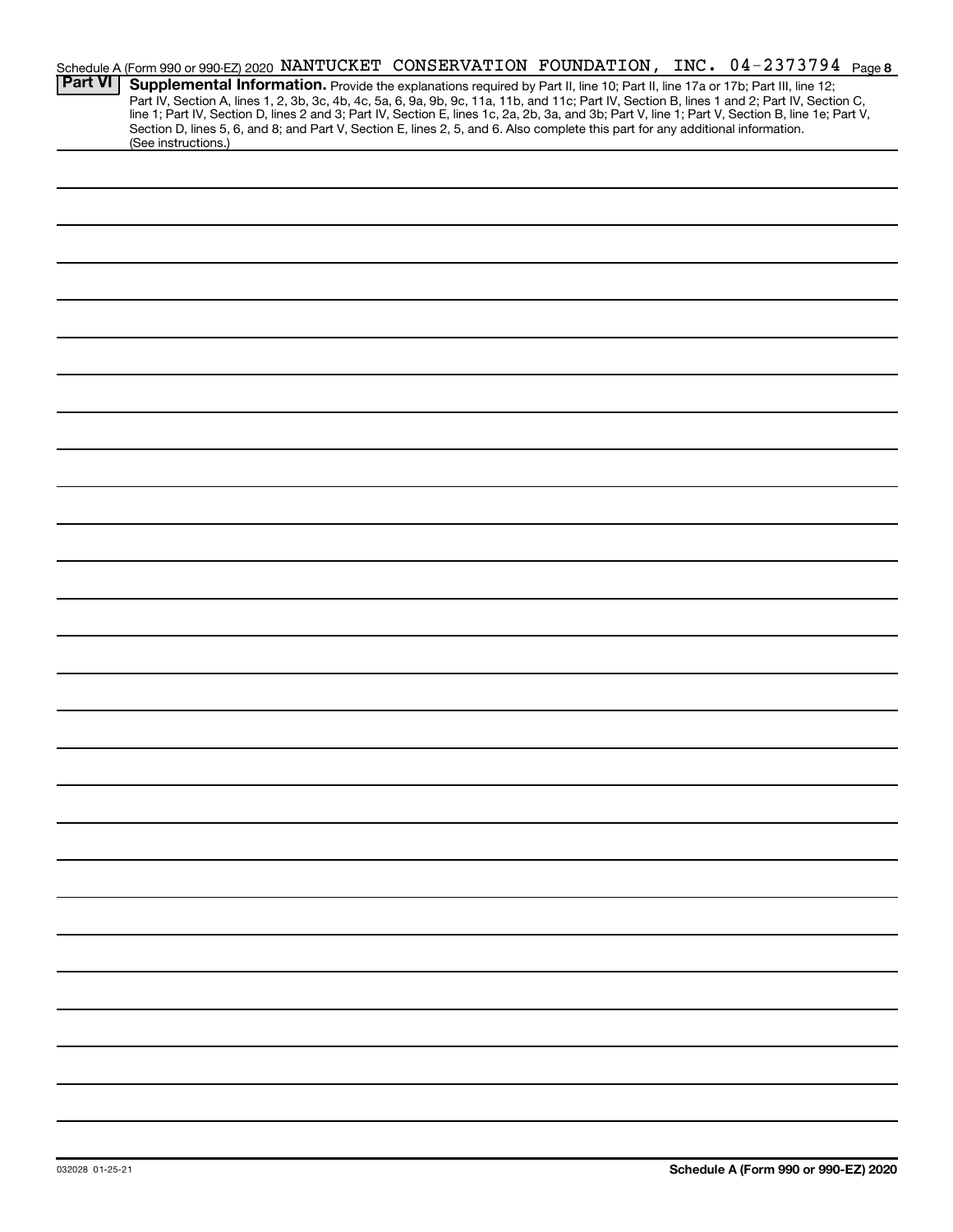| <b>SCHEDULE D</b> |  |
|-------------------|--|
|-------------------|--|

Department of the Treasury Internal Revenue Service

# **SCHEDULE D Supplemental Financial Statements**<br> **Form 990 2020**<br> **Part IV** line 6.7.8.9.10, 11a, 11b, 11d, 11d, 11d, 11d, 11d, 12a, 0r, 12b

**(Form 990) | Complete if the organization answered "Yes" on Form 990, Part IV, line 6, 7, 8, 9, 10, 11a, 11b, 11c, 11d, 11e, 11f, 12a, or 12b.**

**| Attach to Form 990. |Go to www.irs.gov/Form990 for instructions and the latest information.**



Name of the organization<br>**NANTUCKET CONSERVATION FOUNDATION, INC.** Employer identification number<br>04-2373794 NANTUCKET CONSERVATION FOUNDATION, INC.

| Part I       | Organizations Maintaining Donor Advised Funds or Other Similar Funds or Accounts. Complete if the                                                                                                                                                                                                                                                                 |                         |                                                    |
|--------------|-------------------------------------------------------------------------------------------------------------------------------------------------------------------------------------------------------------------------------------------------------------------------------------------------------------------------------------------------------------------|-------------------------|----------------------------------------------------|
|              | organization answered "Yes" on Form 990, Part IV, line 6.                                                                                                                                                                                                                                                                                                         |                         |                                                    |
|              |                                                                                                                                                                                                                                                                                                                                                                   | (a) Donor advised funds | (b) Funds and other accounts                       |
| 1            |                                                                                                                                                                                                                                                                                                                                                                   |                         |                                                    |
| 2            | Aggregate value of contributions to (during year)                                                                                                                                                                                                                                                                                                                 |                         |                                                    |
| з            | Aggregate value of grants from (during year)                                                                                                                                                                                                                                                                                                                      |                         |                                                    |
| 4            |                                                                                                                                                                                                                                                                                                                                                                   |                         |                                                    |
| 5            | Did the organization inform all donors and donor advisors in writing that the assets held in donor advised funds                                                                                                                                                                                                                                                  |                         |                                                    |
|              |                                                                                                                                                                                                                                                                                                                                                                   |                         | Yes<br><b>No</b>                                   |
| 6            | Did the organization inform all grantees, donors, and donor advisors in writing that grant funds can be used only                                                                                                                                                                                                                                                 |                         |                                                    |
|              | for charitable purposes and not for the benefit of the donor or donor advisor, or for any other purpose conferring                                                                                                                                                                                                                                                |                         |                                                    |
| Part II      |                                                                                                                                                                                                                                                                                                                                                                   |                         | Yes<br>No                                          |
|              | Conservation Easements. Complete if the organization answered "Yes" on Form 990, Part IV, line 7.                                                                                                                                                                                                                                                                 |                         |                                                    |
| 1            | Purpose(s) of conservation easements held by the organization (check all that apply).                                                                                                                                                                                                                                                                             |                         |                                                    |
|              | Preservation of land for public use (for example, recreation or education)                                                                                                                                                                                                                                                                                        |                         | Preservation of a historically important land area |
|              | Protection of natural habitat                                                                                                                                                                                                                                                                                                                                     |                         | Preservation of a certified historic structure     |
|              | $\lfloor$ X $\rfloor$ Preservation of open space                                                                                                                                                                                                                                                                                                                  |                         |                                                    |
| 2            | Complete lines 2a through 2d if the organization held a qualified conservation contribution in the form of a conservation easement on the last                                                                                                                                                                                                                    |                         | Held at the End of the Tax Year                    |
|              | day of the tax year.                                                                                                                                                                                                                                                                                                                                              |                         |                                                    |
| а            |                                                                                                                                                                                                                                                                                                                                                                   |                         | 2a<br>215.70<br>2 <sub>b</sub>                     |
| b            |                                                                                                                                                                                                                                                                                                                                                                   |                         | 2c                                                 |
|              |                                                                                                                                                                                                                                                                                                                                                                   |                         |                                                    |
|              | d Number of conservation easements included in (c) acquired after 7/25/06, and not on a historic structure                                                                                                                                                                                                                                                        |                         | 2d                                                 |
|              | listed in the National Register [111] Marshall Register [11] Marshall Register [11] Marshall Register [11] Marshall Register [11] Marshall Register [11] Marshall Register [11] Marshall Register [11] Marshall Register [11]<br>Number of conservation easements modified, transferred, released, extinguished, or terminated by the organization during the tax |                         |                                                    |
| 3            | $year \triangleright$                                                                                                                                                                                                                                                                                                                                             |                         |                                                    |
| 4            | Number of states where property subject to conservation easement is located >                                                                                                                                                                                                                                                                                     | 1                       |                                                    |
| 5            | Does the organization have a written policy regarding the periodic monitoring, inspection, handling of                                                                                                                                                                                                                                                            |                         |                                                    |
|              | violations, and enforcement of the conservation easements it holds?                                                                                                                                                                                                                                                                                               |                         | $\boxed{\text{X}}$ Yes<br><b>No</b>                |
| 6            | Staff and volunteer hours devoted to monitoring, inspecting, handling of violations, and enforcing conservation easements during the year                                                                                                                                                                                                                         |                         |                                                    |
|              | 45                                                                                                                                                                                                                                                                                                                                                                |                         |                                                    |
| 7            | Amount of expenses incurred in monitoring, inspecting, handling of violations, and enforcing conservation easements during the year                                                                                                                                                                                                                               |                         |                                                    |
|              | ▶ \$                                                                                                                                                                                                                                                                                                                                                              |                         |                                                    |
| 8            | Does each conservation easement reported on line 2(d) above satisfy the requirements of section 170(h)(4)(B)(i)                                                                                                                                                                                                                                                   |                         |                                                    |
|              |                                                                                                                                                                                                                                                                                                                                                                   |                         | Yes<br><b>No</b>                                   |
| 9            | In Part XIII, describe how the organization reports conservation easements in its revenue and expense statement and                                                                                                                                                                                                                                               |                         |                                                    |
|              | balance sheet, and include, if applicable, the text of the footnote to the organization's financial statements that describes the                                                                                                                                                                                                                                 |                         |                                                    |
|              | organization's accounting for conservation easements.                                                                                                                                                                                                                                                                                                             |                         |                                                    |
|              | Organizations Maintaining Collections of Art, Historical Treasures, or Other Similar Assets.<br>Part III                                                                                                                                                                                                                                                          |                         |                                                    |
|              | Complete if the organization answered "Yes" on Form 990, Part IV, line 8.                                                                                                                                                                                                                                                                                         |                         |                                                    |
|              | 1a If the organization elected, as permitted under FASB ASC 958, not to report in its revenue statement and balance sheet works                                                                                                                                                                                                                                   |                         |                                                    |
|              | of art, historical treasures, or other similar assets held for public exhibition, education, or research in furtherance of public                                                                                                                                                                                                                                 |                         |                                                    |
|              | service, provide in Part XIII the text of the footnote to its financial statements that describes these items.                                                                                                                                                                                                                                                    |                         |                                                    |
|              | <b>b</b> If the organization elected, as permitted under FASB ASC 958, to report in its revenue statement and balance sheet works of                                                                                                                                                                                                                              |                         |                                                    |
|              | art, historical treasures, or other similar assets held for public exhibition, education, or research in furtherance of public service,                                                                                                                                                                                                                           |                         |                                                    |
|              | provide the following amounts relating to these items:                                                                                                                                                                                                                                                                                                            |                         |                                                    |
|              |                                                                                                                                                                                                                                                                                                                                                                   |                         | \$                                                 |
|              | (ii) Assets included in Form 990, Part X                                                                                                                                                                                                                                                                                                                          |                         | $\rightarrow$ \$                                   |
| $\mathbf{2}$ | If the organization received or held works of art, historical treasures, or other similar assets for financial gain, provide                                                                                                                                                                                                                                      |                         |                                                    |
|              | the following amounts required to be reported under FASB ASC 958 relating to these items:                                                                                                                                                                                                                                                                         |                         |                                                    |
|              |                                                                                                                                                                                                                                                                                                                                                                   |                         | \$                                                 |
|              |                                                                                                                                                                                                                                                                                                                                                                   |                         |                                                    |
|              | LHA For Paperwork Reduction Act Notice, see the Instructions for Form 990.                                                                                                                                                                                                                                                                                        |                         | Schedule D (Form 990) 2020                         |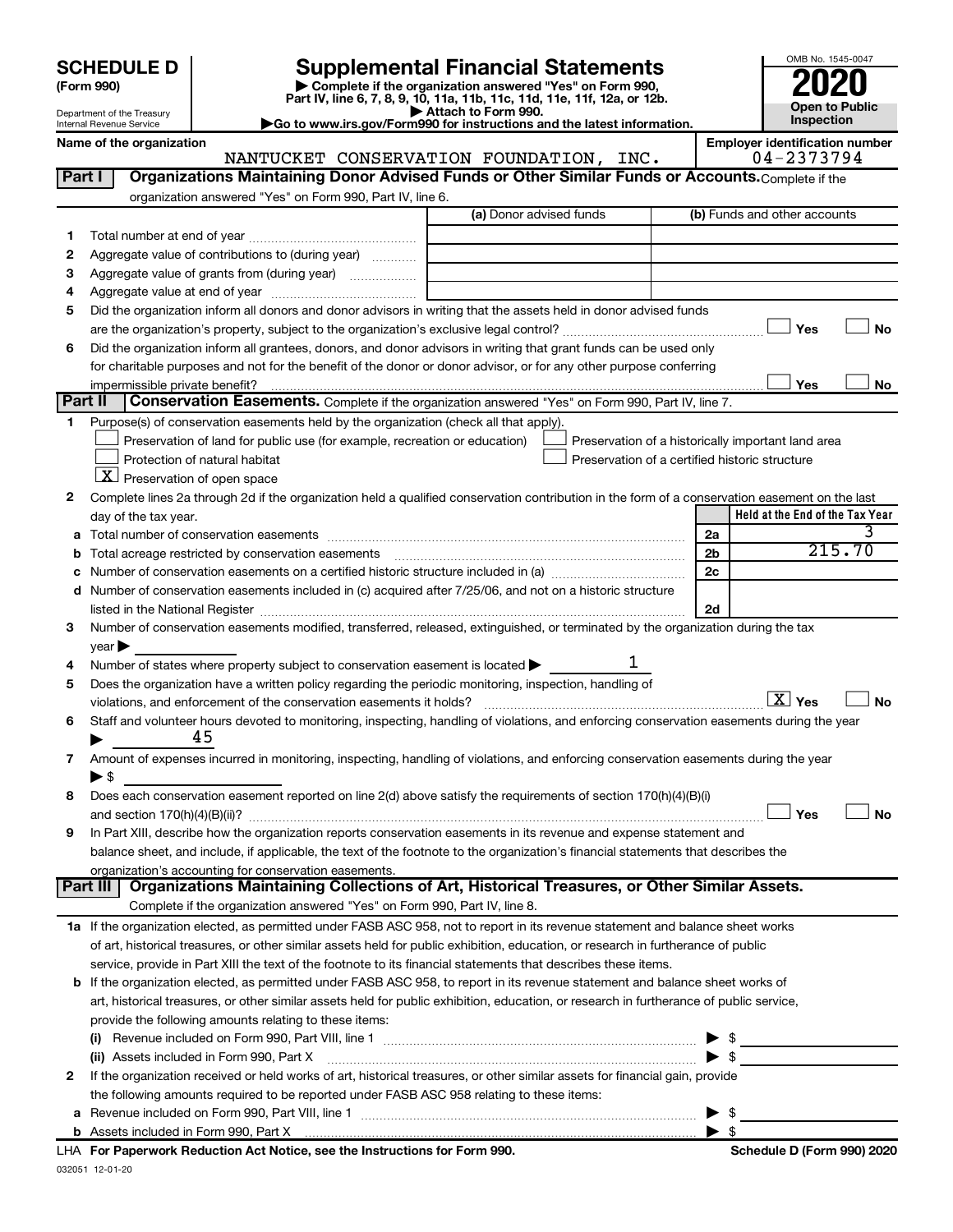|          | Schedule D (Form 990) 2020                                                                                                                                                                                                     | NANTUCKET CONSERVATION FOUNDATION, INC. |                |                                    |                                 | $04 - 2373794$ Page 2 |                                    |               |           |
|----------|--------------------------------------------------------------------------------------------------------------------------------------------------------------------------------------------------------------------------------|-----------------------------------------|----------------|------------------------------------|---------------------------------|-----------------------|------------------------------------|---------------|-----------|
| Part III | Organizations Maintaining Collections of Art, Historical Treasures, or Other Similar Assets (continued)                                                                                                                        |                                         |                |                                    |                                 |                       |                                    |               |           |
| 3        | Using the organization's acquisition, accession, and other records, check any of the following that make significant use of its                                                                                                |                                         |                |                                    |                                 |                       |                                    |               |           |
|          | collection items (check all that apply):                                                                                                                                                                                       |                                         |                |                                    |                                 |                       |                                    |               |           |
| a        | Public exhibition                                                                                                                                                                                                              | d                                       |                | Loan or exchange program           |                                 |                       |                                    |               |           |
| b        | Scholarly research                                                                                                                                                                                                             | e                                       | Other          |                                    |                                 |                       |                                    |               |           |
| c        | Preservation for future generations                                                                                                                                                                                            |                                         |                |                                    |                                 |                       |                                    |               |           |
| 4        | Provide a description of the organization's collections and explain how they further the organization's exempt purpose in Part XIII.                                                                                           |                                         |                |                                    |                                 |                       |                                    |               |           |
| 5        | During the year, did the organization solicit or receive donations of art, historical treasures, or other similar assets                                                                                                       |                                         |                |                                    |                                 |                       |                                    |               |           |
|          |                                                                                                                                                                                                                                |                                         |                |                                    |                                 |                       | Yes                                |               | No        |
|          | Part IV<br>Escrow and Custodial Arrangements. Complete if the organization answered "Yes" on Form 990, Part IV, line 9, or<br>reported an amount on Form 990, Part X, line 21.                                                 |                                         |                |                                    |                                 |                       |                                    |               |           |
|          | 1a Is the organization an agent, trustee, custodian or other intermediary for contributions or other assets not included                                                                                                       |                                         |                |                                    |                                 |                       |                                    |               |           |
|          |                                                                                                                                                                                                                                |                                         |                |                                    |                                 |                       | Yes                                |               | <b>No</b> |
|          | b If "Yes," explain the arrangement in Part XIII and complete the following table:                                                                                                                                             |                                         |                |                                    |                                 |                       |                                    |               |           |
|          |                                                                                                                                                                                                                                |                                         |                |                                    |                                 |                       | Amount                             |               |           |
|          | c Beginning balance measurements and the contract of the contract of the contract of the contract of the contract of the contract of the contract of the contract of the contract of the contract of the contract of the contr |                                         |                |                                    | 1c                              |                       |                                    |               |           |
|          | d Additions during the year manufactured and an account of the year manufactured and account of the year manufactured and account of the year manufactured and account of the year manufactured and account of the year manufa |                                         |                |                                    | 1d                              |                       |                                    |               |           |
|          | Distributions during the year manufactured and an according to the year manufactured and the year manufactured                                                                                                                 |                                         |                |                                    | 1e                              |                       |                                    |               |           |
| f        |                                                                                                                                                                                                                                |                                         |                |                                    | 1f                              |                       |                                    |               |           |
|          | 2a Did the organization include an amount on Form 990, Part X, line 21, for escrow or custodial account liability?                                                                                                             |                                         |                |                                    |                                 |                       | Yes                                |               | No        |
|          | b If "Yes," explain the arrangement in Part XIII. Check here if the explanation has been provided on Part XIII                                                                                                                 |                                         |                |                                    |                                 |                       |                                    |               |           |
| Part V   | <b>Endowment Funds.</b> Complete if the organization answered "Yes" on Form 990, Part IV, line 10.                                                                                                                             |                                         |                |                                    |                                 |                       |                                    |               |           |
|          |                                                                                                                                                                                                                                | (a) Current year                        | (b) Prior year | (c) Two years back                 | $\vert$ (d) Three years back    |                       | (e) Four years back                |               |           |
|          | 1a Beginning of year balance                                                                                                                                                                                                   | 17,576,989.                             | 15,753,420.    | 15,588,654.                        |                                 | 15, 146, 325.         |                                    | 13,037,721.   |           |
|          |                                                                                                                                                                                                                                |                                         |                | 1, 219, 472.                       |                                 | 2,507,928.            |                                    | 1,547,003.    |           |
|          | Net investment earnings, gains, and losses                                                                                                                                                                                     | 1,198,165.                              | 2, 257, 126.   | $-408,532.$                        |                                 | $-32,845.$            |                                    | 1,572,662.    |           |
|          |                                                                                                                                                                                                                                |                                         |                |                                    |                                 |                       |                                    |               |           |
|          | e Other expenditures for facilities                                                                                                                                                                                            |                                         |                |                                    |                                 |                       |                                    |               |           |
|          | and programs                                                                                                                                                                                                                   | 5,029,837.                              | 433,557.       | 646,174.                           |                                 | 2,032,754.            |                                    | 1,011,061.    |           |
| f        |                                                                                                                                                                                                                                |                                         |                |                                    |                                 |                       |                                    |               |           |
| g        | End of year balance                                                                                                                                                                                                            | 13, 745, 317.                           | 17,576,989.    | 15, 753, 420.                      |                                 | 15,588,654.           |                                    | 15, 146, 325. |           |
| 2        | Provide the estimated percentage of the current year end balance (line 1g, column (a)) held as:                                                                                                                                |                                         |                |                                    |                                 |                       |                                    |               |           |
| a        | Board designated or quasi-endowment                                                                                                                                                                                            | 26.4000                                 | %              |                                    |                                 |                       |                                    |               |           |
| b        | Permanent endowment                                                                                                                                                                                                            | $\%$                                    |                |                                    |                                 |                       |                                    |               |           |
|          | 73.6000%<br>$\mathbf c$ Term endowment $\blacktriangleright$                                                                                                                                                                   |                                         |                |                                    |                                 |                       |                                    |               |           |
|          | The percentages on lines 2a, 2b, and 2c should equal 100%.                                                                                                                                                                     |                                         |                |                                    |                                 |                       |                                    |               |           |
|          | 3a Are there endowment funds not in the possession of the organization that are held and administered for the organization                                                                                                     |                                         |                |                                    |                                 |                       |                                    |               |           |
|          | by:                                                                                                                                                                                                                            |                                         |                |                                    |                                 |                       |                                    | Yes           | No        |
|          | (i)                                                                                                                                                                                                                            |                                         |                |                                    |                                 |                       | 3a(i)                              |               | х         |
|          |                                                                                                                                                                                                                                |                                         |                |                                    |                                 |                       | 3a(ii)                             |               | X         |
|          |                                                                                                                                                                                                                                |                                         |                |                                    |                                 |                       | 3b                                 |               |           |
|          | Describe in Part XIII the intended uses of the organization's endowment funds.<br>Part VI<br>Land, Buildings, and Equipment.                                                                                                   |                                         |                |                                    |                                 |                       |                                    |               |           |
|          |                                                                                                                                                                                                                                |                                         |                |                                    |                                 |                       |                                    |               |           |
|          | Complete if the organization answered "Yes" on Form 990, Part IV, line 11a. See Form 990, Part X, line 10.                                                                                                                     |                                         |                |                                    |                                 |                       |                                    |               |           |
|          | Description of property                                                                                                                                                                                                        | (a) Cost or other<br>basis (investment) |                | (b) Cost or other<br>basis (other) | (c) Accumulated<br>depreciation |                       | (d) Book value                     |               |           |
|          |                                                                                                                                                                                                                                |                                         | 111,709,741.   |                                    |                                 |                       | 111,709,741.                       |               |           |
|          |                                                                                                                                                                                                                                |                                         |                | 3,228,239.                         | 2,508,953.                      |                       |                                    | 719,286.      |           |
|          |                                                                                                                                                                                                                                |                                         |                |                                    |                                 |                       |                                    |               |           |
|          |                                                                                                                                                                                                                                |                                         |                | 2, 217, 405.                       | 703,964.                        |                       | 1,513,441.                         |               |           |
|          |                                                                                                                                                                                                                                |                                         |                |                                    |                                 |                       |                                    |               |           |
|          |                                                                                                                                                                                                                                |                                         |                |                                    |                                 |                       | $\blacktriangleright$ 113,942,468. |               |           |
|          |                                                                                                                                                                                                                                |                                         |                |                                    |                                 |                       |                                    |               |           |

**Schedule D (Form 990) 2020**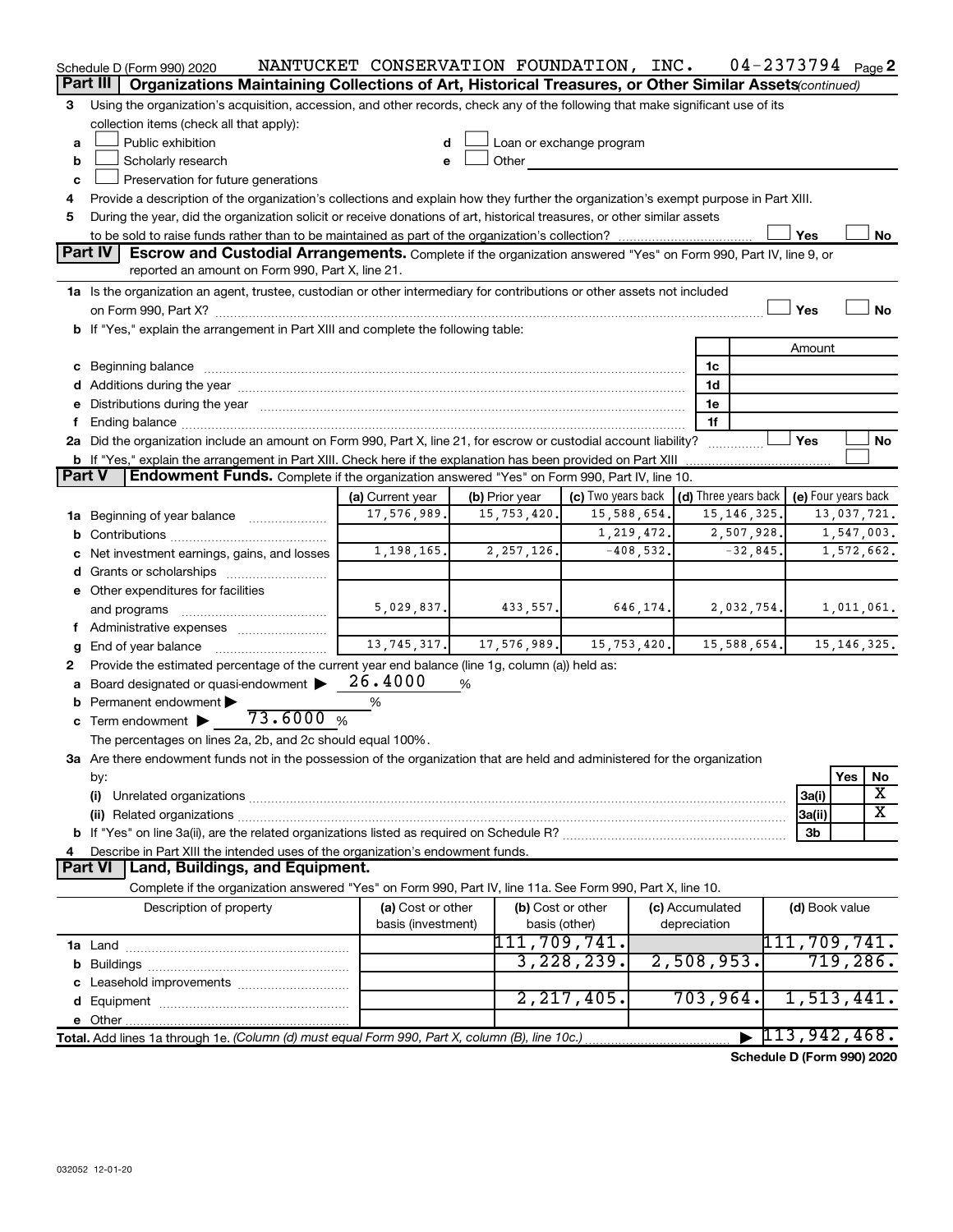|                             | Complete if the organization answered "Yes" on Form 990, Part IV, line 11b. See Form 990, Part X, line 12.<br>(a) Description of security or category (including name of security) | (b) Book value  | (c) Method of valuation: Cost or end-of-year market value                                                         |                                 |
|-----------------------------|------------------------------------------------------------------------------------------------------------------------------------------------------------------------------------|-----------------|-------------------------------------------------------------------------------------------------------------------|---------------------------------|
| (1) Financial derivatives   |                                                                                                                                                                                    |                 |                                                                                                                   |                                 |
|                             |                                                                                                                                                                                    |                 |                                                                                                                   |                                 |
| $(3)$ Other                 |                                                                                                                                                                                    |                 |                                                                                                                   |                                 |
| (A)                         |                                                                                                                                                                                    |                 |                                                                                                                   |                                 |
| (B)                         |                                                                                                                                                                                    |                 |                                                                                                                   |                                 |
| (C)                         |                                                                                                                                                                                    |                 |                                                                                                                   |                                 |
| (D)                         |                                                                                                                                                                                    |                 |                                                                                                                   |                                 |
| (E)                         |                                                                                                                                                                                    |                 |                                                                                                                   |                                 |
| (F)                         |                                                                                                                                                                                    |                 |                                                                                                                   |                                 |
| (G)                         |                                                                                                                                                                                    |                 |                                                                                                                   |                                 |
| (H)                         |                                                                                                                                                                                    |                 |                                                                                                                   |                                 |
|                             | Total. (Col. (b) must equal Form 990, Part X, col. (B) line 12.) $\blacktriangleright$                                                                                             |                 |                                                                                                                   |                                 |
|                             | Part VIII Investments - Program Related.                                                                                                                                           |                 |                                                                                                                   |                                 |
|                             | Complete if the organization answered "Yes" on Form 990, Part IV, line 11c. See Form 990, Part X, line 13.                                                                         |                 |                                                                                                                   |                                 |
|                             | (a) Description of investment                                                                                                                                                      | (b) Book value  | (c) Method of valuation: Cost or end-of-year market value                                                         |                                 |
| (1)                         |                                                                                                                                                                                    |                 |                                                                                                                   |                                 |
| (2)                         |                                                                                                                                                                                    |                 |                                                                                                                   |                                 |
| (3)                         |                                                                                                                                                                                    |                 |                                                                                                                   |                                 |
| (4)                         |                                                                                                                                                                                    |                 |                                                                                                                   |                                 |
| (5)                         |                                                                                                                                                                                    |                 |                                                                                                                   |                                 |
| (6)                         |                                                                                                                                                                                    |                 |                                                                                                                   |                                 |
| (7)                         |                                                                                                                                                                                    |                 |                                                                                                                   |                                 |
| (8)                         |                                                                                                                                                                                    |                 |                                                                                                                   |                                 |
| (9)                         |                                                                                                                                                                                    |                 |                                                                                                                   |                                 |
|                             | Total. (Col. (b) must equal Form 990, Part X, col. (B) line 13.) $\blacktriangleright$                                                                                             |                 |                                                                                                                   |                                 |
| Part IX                     | <b>Other Assets.</b>                                                                                                                                                               |                 |                                                                                                                   |                                 |
|                             | Complete if the organization answered "Yes" on Form 990, Part IV, line 11d. See Form 990, Part X, line 15.                                                                         |                 |                                                                                                                   |                                 |
|                             |                                                                                                                                                                                    | (a) Description |                                                                                                                   | (b) Book value                  |
| (1)                         |                                                                                                                                                                                    |                 |                                                                                                                   |                                 |
| (2)                         |                                                                                                                                                                                    |                 |                                                                                                                   |                                 |
| (3)                         |                                                                                                                                                                                    |                 |                                                                                                                   |                                 |
|                             |                                                                                                                                                                                    |                 |                                                                                                                   |                                 |
| (4)                         |                                                                                                                                                                                    |                 |                                                                                                                   |                                 |
| (5)                         |                                                                                                                                                                                    |                 |                                                                                                                   |                                 |
| (6)                         |                                                                                                                                                                                    |                 |                                                                                                                   |                                 |
| (7)                         |                                                                                                                                                                                    |                 |                                                                                                                   |                                 |
| (8)                         |                                                                                                                                                                                    |                 |                                                                                                                   |                                 |
| (9)                         |                                                                                                                                                                                    |                 |                                                                                                                   |                                 |
|                             | Total. (Column (b) must equal Form 990, Part X, col. (B) line 15.)                                                                                                                 |                 |                                                                                                                   |                                 |
| Part X                      | <b>Other Liabilities.</b>                                                                                                                                                          |                 |                                                                                                                   |                                 |
|                             |                                                                                                                                                                                    |                 | Complete if the organization answered "Yes" on Form 990, Part IV, line 11e or 11f. See Form 990, Part X, line 25. |                                 |
| 1.                          | (a) Description of liability                                                                                                                                                       |                 |                                                                                                                   | (b) Book value                  |
| Federal income taxes<br>(1) |                                                                                                                                                                                    |                 |                                                                                                                   |                                 |
| (2)                         | <b>ANNUITY PAYABLE</b>                                                                                                                                                             |                 |                                                                                                                   |                                 |
| (3)                         | POST EMPLOYMENT BENEFIT PAYABLE                                                                                                                                                    |                 |                                                                                                                   |                                 |
| (4)                         |                                                                                                                                                                                    |                 |                                                                                                                   |                                 |
| (5)                         |                                                                                                                                                                                    |                 |                                                                                                                   |                                 |
| (6)                         |                                                                                                                                                                                    |                 |                                                                                                                   |                                 |
| (7)                         |                                                                                                                                                                                    |                 |                                                                                                                   |                                 |
| (8)                         |                                                                                                                                                                                    |                 |                                                                                                                   |                                 |
| (9)                         |                                                                                                                                                                                    |                 |                                                                                                                   | 4,952.<br>166, 941.<br>171,893. |

Schedule D (Form 990) 2020 MANTUCKET CONSERVATION FOUNDATION, INC. 04-2373794 Page

04-2373794 Page 3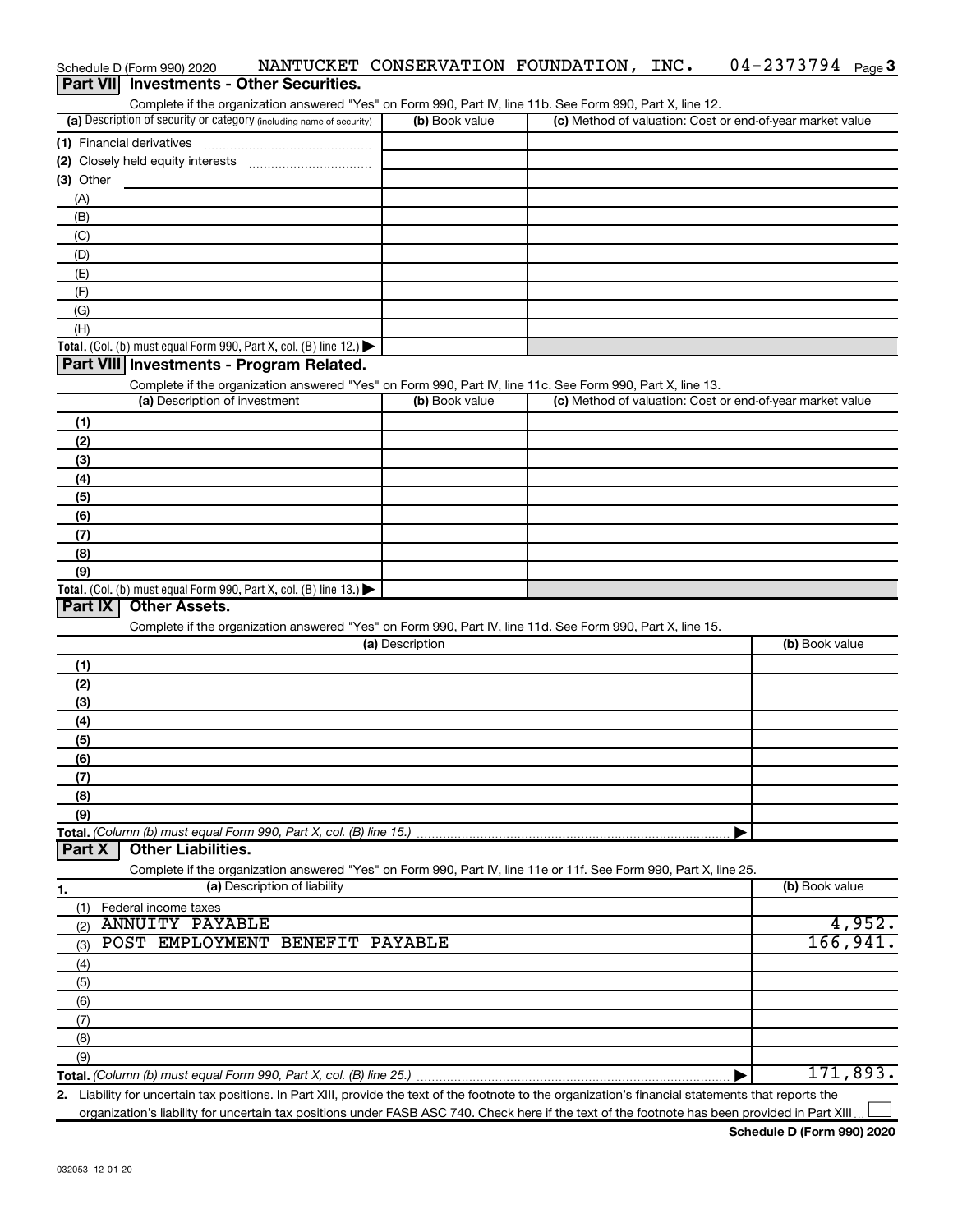|    | NANTUCKET CONSERVATION FOUNDATION, INC.<br>Schedule D (Form 990) 2020                                                                                                                                                              |                |            |                | $04 - 2373794$ Page 4 |         |
|----|------------------------------------------------------------------------------------------------------------------------------------------------------------------------------------------------------------------------------------|----------------|------------|----------------|-----------------------|---------|
|    | Reconciliation of Revenue per Audited Financial Statements With Revenue per Return.<br>Part XI                                                                                                                                     |                |            |                |                       |         |
|    | Complete if the organization answered "Yes" on Form 990, Part IV, line 12a.                                                                                                                                                        |                |            |                |                       |         |
| 1  | Total revenue, gains, and other support per audited financial statements [[[[[[[[[[[[[[[[[[[[[[[[[]]]]]]]]]]]                                                                                                                      |                |            | $\blacksquare$ | 6,007,940.            |         |
| 2  | Amounts included on line 1 but not on Form 990, Part VIII, line 12:                                                                                                                                                                |                |            |                |                       |         |
| a  |                                                                                                                                                                                                                                    | 2a             | 1,448,357. |                |                       |         |
|    |                                                                                                                                                                                                                                    | 2 <sub>b</sub> |            |                |                       |         |
| с  |                                                                                                                                                                                                                                    | 2c             |            |                |                       |         |
| d  |                                                                                                                                                                                                                                    | 2d             | 105,840.   |                |                       |         |
| е  | Add lines 2a through 2d <b>manufactures</b> in the contract of the contract of the contract of the contract of the contract of the contract of the contract of the contract of the contract of the contract of the contract of the |                |            | 2e             | 1,554,197.            |         |
| з  |                                                                                                                                                                                                                                    |                |            | $\mathbf{3}$   | 4,453,743.            |         |
| 4  | Amounts included on Form 990, Part VIII, line 12, but not on line 1:                                                                                                                                                               |                |            |                |                       |         |
| a  |                                                                                                                                                                                                                                    |                | 47,468.    |                |                       |         |
| b  |                                                                                                                                                                                                                                    | 4 <sub>h</sub> |            |                |                       |         |
|    | c Add lines 4a and 4b                                                                                                                                                                                                              |                |            | 4с             |                       | 47,468. |
| 5  |                                                                                                                                                                                                                                    |                |            | $\overline{5}$ | 4,501,211.            |         |
|    |                                                                                                                                                                                                                                    |                |            |                |                       |         |
|    | Part XII   Reconciliation of Expenses per Audited Financial Statements With Expenses per Return.                                                                                                                                   |                |            |                |                       |         |
|    | Complete if the organization answered "Yes" on Form 990, Part IV, line 12a.                                                                                                                                                        |                |            |                |                       |         |
| 1  |                                                                                                                                                                                                                                    |                |            | $\mathbf{1}$   | 3,961,337.            |         |
| 2  | Amounts included on line 1 but not on Form 990, Part IX, line 25:                                                                                                                                                                  |                |            |                |                       |         |
| a  |                                                                                                                                                                                                                                    | 2a             |            |                |                       |         |
| b  |                                                                                                                                                                                                                                    | 2 <sub>b</sub> |            |                |                       |         |
| c  |                                                                                                                                                                                                                                    | 2 <sub>c</sub> |            |                |                       |         |
|    |                                                                                                                                                                                                                                    | 2d             |            |                |                       |         |
| е  | Add lines 2a through 2d <b>contract and contract and contract and contract and contract and contract and contract a</b>                                                                                                            |                |            | 2е             |                       | 0.      |
| 3  |                                                                                                                                                                                                                                    |                |            | $\mathbf{a}$   | 3,961,337.            |         |
| 4  | Amounts included on Form 990, Part IX, line 25, but not on line 1:                                                                                                                                                                 |                |            |                |                       |         |
| a  |                                                                                                                                                                                                                                    |                | 47,468.    |                |                       |         |
|    | Other (Describe in Part XIII.) (2000) (2000) (2000) (2000) (2000) (2000) (2000) (2000) (2000) (2000) (2000) (2000) (2000) (2000) (2000) (2000) (2000) (2000) (2000) (2000) (2000) (2000) (2000) (2000) (2000) (2000) (2000) (2     | 4 <sub>b</sub> |            |                |                       |         |
|    | Add lines 4a and 4b                                                                                                                                                                                                                |                |            | 4c             |                       | 47,468. |
| 5. | Part XIII Supplemental Information.                                                                                                                                                                                                |                |            | 5              | 4,008,805.            |         |

Provide the descriptions required for Part II, lines 3, 5, and 9; Part III, lines 1a and 4; Part IV, lines 1b and 2b; Part V, line 4; Part X, line 2; Part XI, lines 2d and 4b; and Part XII, lines 2d and 4b. Also complete this part to provide any additional information.

# PART V, LINE 4:

| THE FOUNDATION'S ENDOWMENT CONSISTS OF INDIVIDUAL DONOR-RESTRICTED FUNDS   |
|----------------------------------------------------------------------------|
| ESTABLISHED FOR A VARIETY OF PURPOSES AS WELL AS FUNDS DESIGNATED BY THE   |
| BOARD OF TRUSTEES TO FUNCTION AS ENDOWMENTS. AS REQUIRED BY GENERALLY      |
| ACCEPTED ACCOUNTING PRINCIPLES, NET ASSETS ASSOCIATED WITH ENDOWMENT FUNDS |
| ARE CLASSIFIED AND REPORTED BASED ON THE EXISTENCE OR ABSENCE OF           |
| DONOR-IMPOSED OR LEGAL RESTRICTIONS.                                       |
| AS REQUIRED BY GENERALLY ACCEPTED ACCOUNTING PRINCIPLES, THE FOUNDATION    |
| CLASSIFIES AS NON-EXPENDABLE DONOR-RESTRICTED NET ASSETS (A) THE ORIGINAL  |
| VALUE OF GIFTS DONATED TO THE PERMANENT ENDOWMENT, (B) THE ORIGINAL VALUE  |
| OF SUBSEQUENT GIFTS TO THE PERMANENT ENDOWMENT, AND (C) ACCUMULATIONS TO   |
| THE PERMANENT ENDOWMENT MADE IN ACCORDANCE WITH THE DIRECTION OF THE       |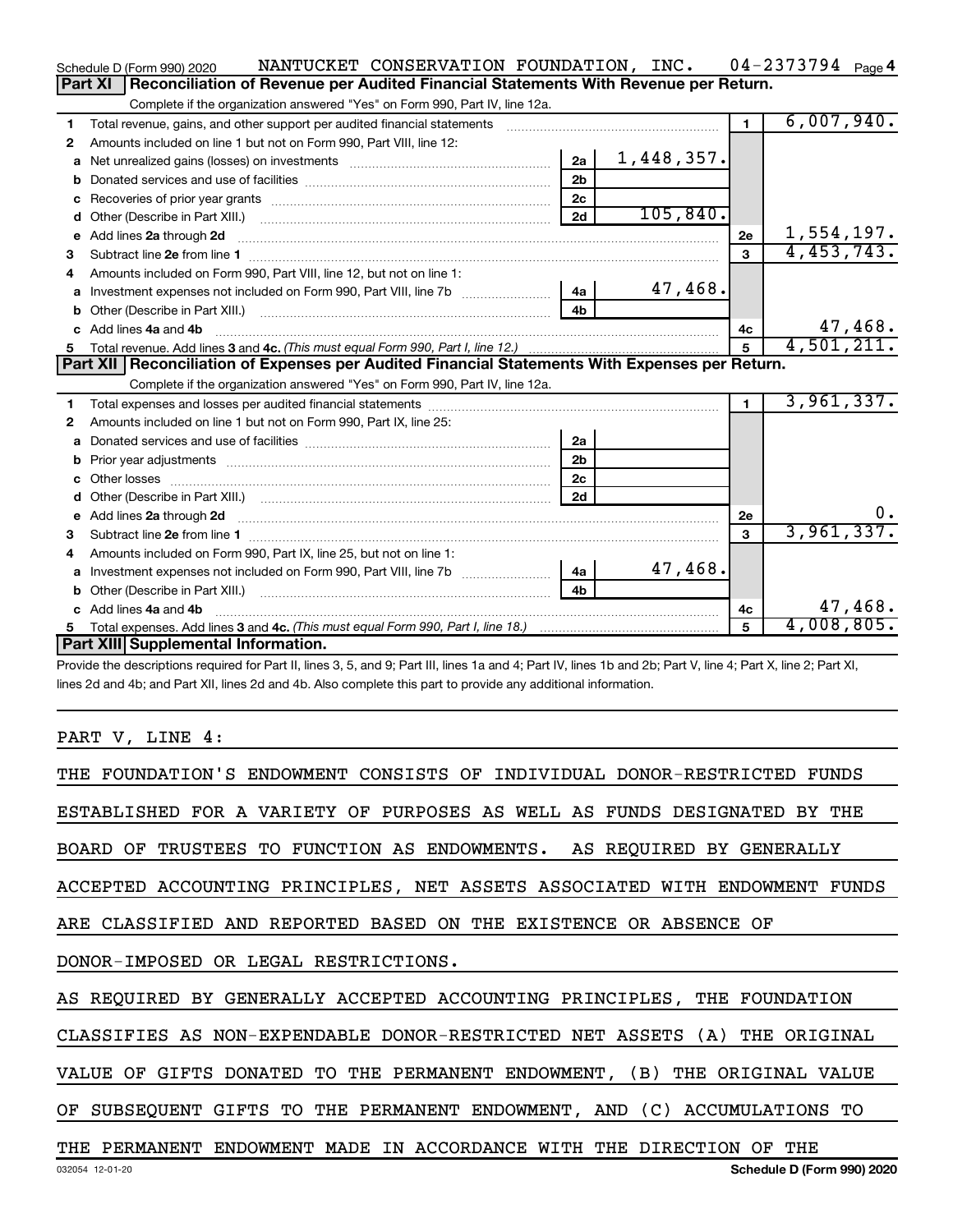Schedule D (Form 990) 2020 NANTUCKET CONSERVATION FOUNDATION, INC. 04-2373794 <sub>Page 5</sub> *(continued)* **Part XIII Supplemental Information**  APPLICABLE DONOR GIFT INSTRUMENT AT THE TIME THE ACCUMULATION IS ADDED TO THE FUND. THE REMAINING PORTION OF THE DONOR-RESTRICTED ENDOWMENT FUND THAT IS NOT CLASSIFIED AS NON-EXPENDABLE NET ASSETS IS CLASSIFIED AS EXPENDABLE NET ASSETS UNTIL THOSE AMOUNTS ARE APPROPRIATED FOR EXPENDITURE BY THE FOUNDATION IN A MANNER CONSISTENT WITH THE STANDARD OF PRUDENCE PRESCRIBED BY STATE LAW. THE FOUNDATION MANAGES ITS ENDOWMENT CONSISTENT WITH THE UNIFORM PRUDENT MANAGEMENT OF INSTITUTIONAL FUNDS ACT ("UPMIFA"). IN ACCORDANCE WITH UPMIFA, THE FOUNDATION MAY CONSIDER THE FOLLOWING FACTORS IN MAKING A DETERMINATION TO APPROPRIATE OR ACCUMULATE DONOR-RESTRICTED ENDOWMENT FUNDS: THE DURATION AND PRESERVATION OF THE FUND; THE PURPOSES OF THE FOUNDATION AND THE DONOR-RESTRICTED ENDOWMENT FUND; GENERAL ECONOMIC CONDITIONS; THE POSSIBLE EFFECT OF INFLATION AND DEFLATION; THE EXPECTED TOTAL RETURN FROM INCOME AND THE APPRECIATION OF INVESTMENTS; OTHER RESOURCES OF THE FOUNDATION; AND THE INVESTMENT POLICIES OF THE FOUNDATION.

RETURN OBJECTIVES AND RISK PARAMETER

THE FOUNDATION HAS ADOPTED INVESTMENT AND SPENDING POLICIES FOR ENDOWMENT ASSETS THAT ATTEMPT TO PROVIDE A PREDICTABLE STREAM OF FUNDING TO PROGRAMS SUPPORTED BY ITS ENDOWMENT WHILE SEEKING TO MAINTAIN THE PURCHASING POWER OF THE ENDOWMENT ASSETS. ENDOWMENT ASSETS INCLUDE THOSE ASSETS OF DONOR RESTRICTED FUNDS THAT THE FOUNDATION MUST HOLD IN PERPETUITY OR FOR A DONOR SPECIFIED PERIOD AS WELL AS BOARD DESIGNATED FUNDS. UNDER THIS POLICY, AS APPROVED BY THE BOARD OF TRUSTEES, THE ENDOWMENT ASSETS ARE INVESTED IN A MANNER THAT IS INTENDED TO PRODUCE A 4.5% REAL RETURN ON INVESTED CAPITAL WHILE ASSUMING A CONSERVATIVE LEVEL OF INVESTMENT RISK. ACTUAL RETURNS IN ANY GIVEN YEAR MAY VARY FROM THIS AMOUNT.

STRATEGIES EMPLOYED FOR ACHIEVING OBJECTS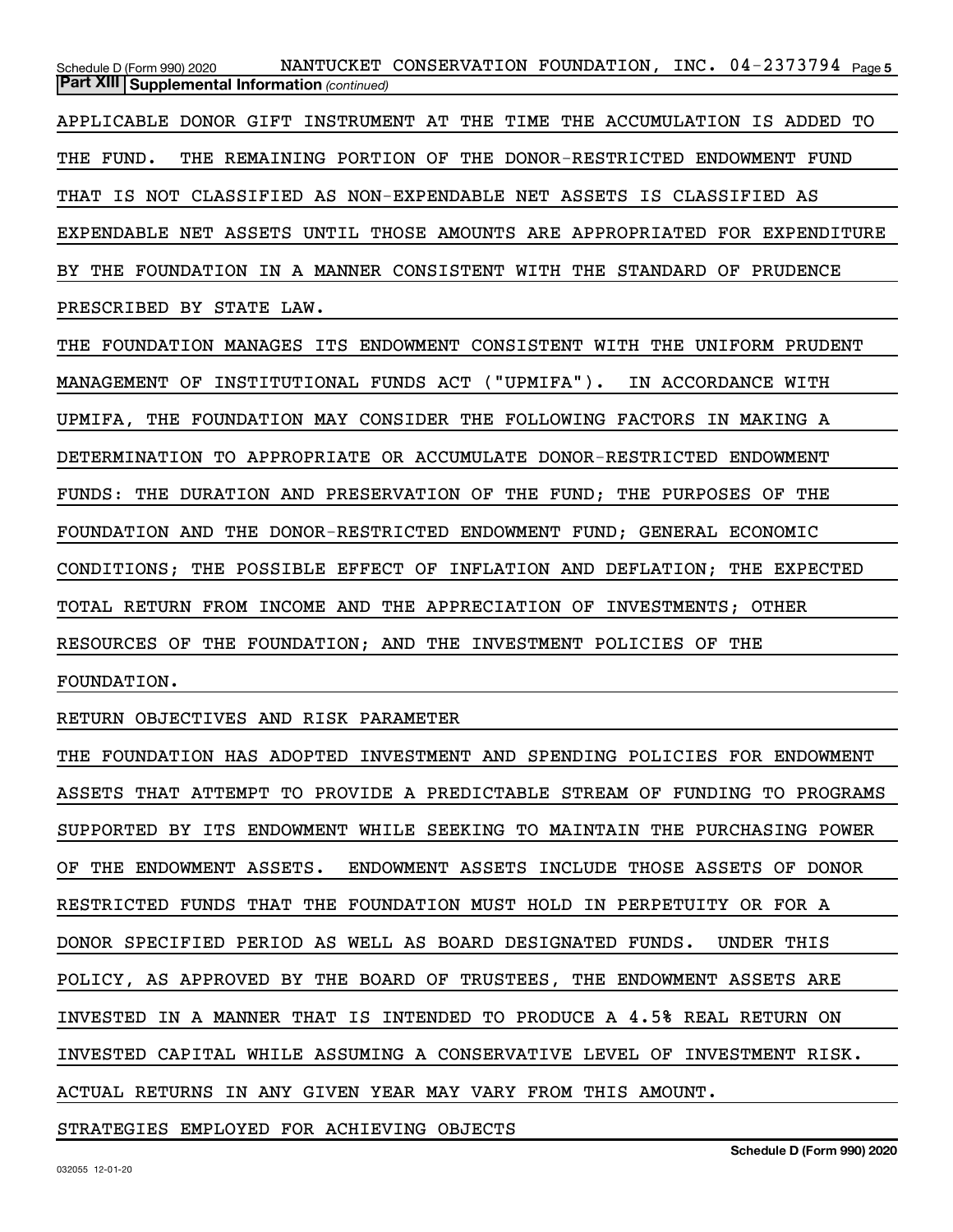Schedule D (Form 990) 2020 NANTUCKET CONSERVATION FOUNDATION, INC. 04-2373794 <sub>Page 5</sub> **Schedule D (Form 990) 2020** *(continued)* **Part XIII Supplemental Information**  TO SATISFY ITS LONG- TERM RATE-OF-RETURN OBJECTIVES, THE FOUNDATION RELIES ON A TOTAL RETURN STRATEGY IN WHICH INVESTMENT RETURNS ARE ACHIEVED THROUGH BOTH CAPITAL APPRECIATION (REALIZED AND UNREALIZED) AND CURRENT YIELD (INTEREST AND DIVIDENDS). THE FOUNDATION TARGETS A DIVERSIFIED ASSET ALLOCATION THAT PLACES A GREATER EMPHASIS ON EQUITY-BASED INVESTMENTS TO ACHIEVE ITS LONG-TERM RETURN OBJECTIVES WITHIN PRUDENT RISK CONSTRAINTS. STRATEGIES EMPLOYED FOR ACHIEVING OBJECTS TO SATISFY ITS LONG- TERM RATE-OF-RETURN OBJECTIVES, THE FOUNDATION RELIES ON A TOTAL RETURN STRATEGY IN WHICH INVESTMENT RETURNS ARE ACHIEVED THROUGH BOTH CAPITAL APPRECIATION (REALIZED AND UNREALIZED) AND CURRENT YIELD (INTEREST AND DIVIDENDS). THE FOUNDATION TARGETS A DIVERSIFIED ASSET ALLOCATION THAT PLACES A GREATER EMPHASIS ON EQUITY-BASED INVESTMENTS TO ACHIEVE ITS LONG-TERM RETURN OBJECTIVES WITHIN PRUDENT RISK CONSTRAINTS. SPENDING POLICY AND HOW THE INVESTMENT OBJECTIVES RELATE TO SPENDING POLICY THE FOUNDATION HAS A POLICY OF APPROPRIATING FOR SPENDING EACH YEAR 4.5% OF ITS ENDOWMENT FUNDS' AVERAGE FAIR VALUE OVER THE MOST RECENT PRIOR 12 CALENDAR QUARTERS PRECEDING THE FISCAL YEAR IN WHICH THE DRAW IS PLANNED. ANY EXPENDITURES FROM THE ENDOWMENT ASSETS MUST BE SUPPORTED BY THE FINANCE AND INVESTMENT COMMITTEES AND BE CONSISTENT WITH THE INTENT OF THE RELEVANT DONOR FOR THAT FUND. THIS IS CONSISTENT WITH THE FOUNDATION'S OBJECTIVE TO ENSURE THAT THE FUTURE GROWTH OF THE ENDOWMENT ASSETS IS SUFFICIENT TO OFFSET NORMAL INFLATION PLUS REASONABLE SPENDING, THEREBY PRESERVING THE CONSTANT DOLLAR VALUE AND PURCHASING POWER OF THE ENDOWMENT ASSETS HELD FOR FUTURE GENERATIONS AS WELL AS TO PROVIDE ADDITIONAL REAL GROWTH THROUGH NEW GIFTS AND INVESTMENT RETURN. BOARD DESIGNATED FUNDS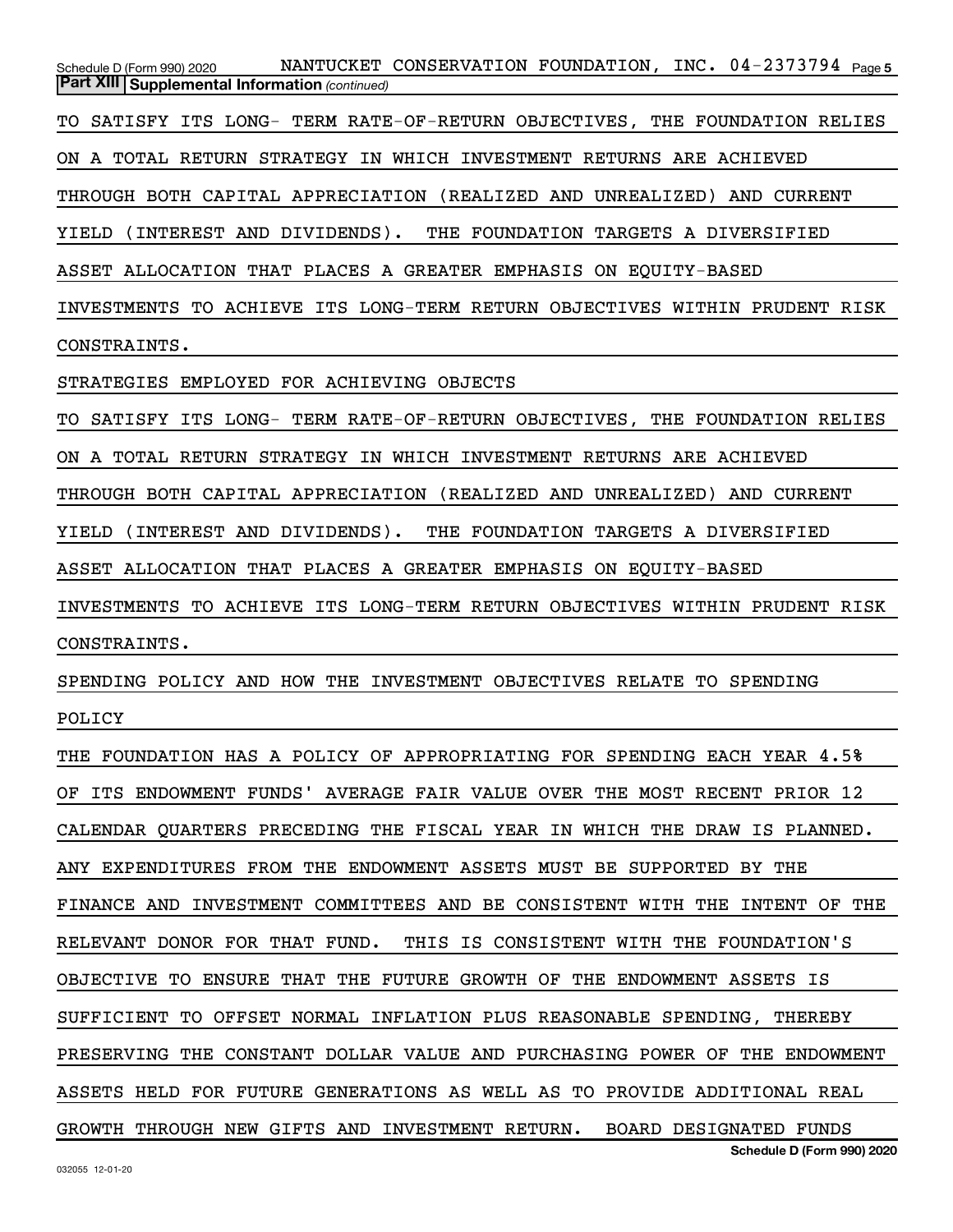Schedule D (Form 990) 2020 NANTUCKET CONSERVATION FOUNDATION, INC. 04-2373794 <sub>Page 5</sub> *(continued)* **Part XIII Supplemental Information**  WITHOUT DONOR RESTRICTIONS FOR OPERATIONS AND LAND PURCHASES ARE SUPPORTED BY INVESTMENT GAINS, DIVIDENDS AND INTEREST AS WELL AS DIRECT SOURCES OF OPERATING RECEIPTS. FUNDS WITH DONOR RESTRICTIONS THAT ARE PERPETUAL IN NATURE ARE DRIVEN BY DONOR INTENT AND ARE ADMINISTRATED TO HAVE NET GAINS DERIVED IN A CONSERVATIVE MANNER AND EXCEED NET DISBURSED FUNDS OVER TIME.

FROM TIME TO TIME, THE FAIR VALUE OF ASSETS ASSOCIATED WITH INDIVIDUAL DONOR-RESTRICTED ENDOWMENT FUNDS MAY FALL BELOW THE LEVEL THAT THE DONOR-IMPOSED RESTRICTIONS REQUIRE THE FOUNDATION TO RETAIN AS A FUND OF PERPETUAL DURATION. THERE WERE NO SUCH DEFICIENCIES AS OF DECEMBER 31, 2020.

PART XI, LINE 2D - OTHER ADJUSTMENTS:

INSURANCE PROCEEDS 105,840.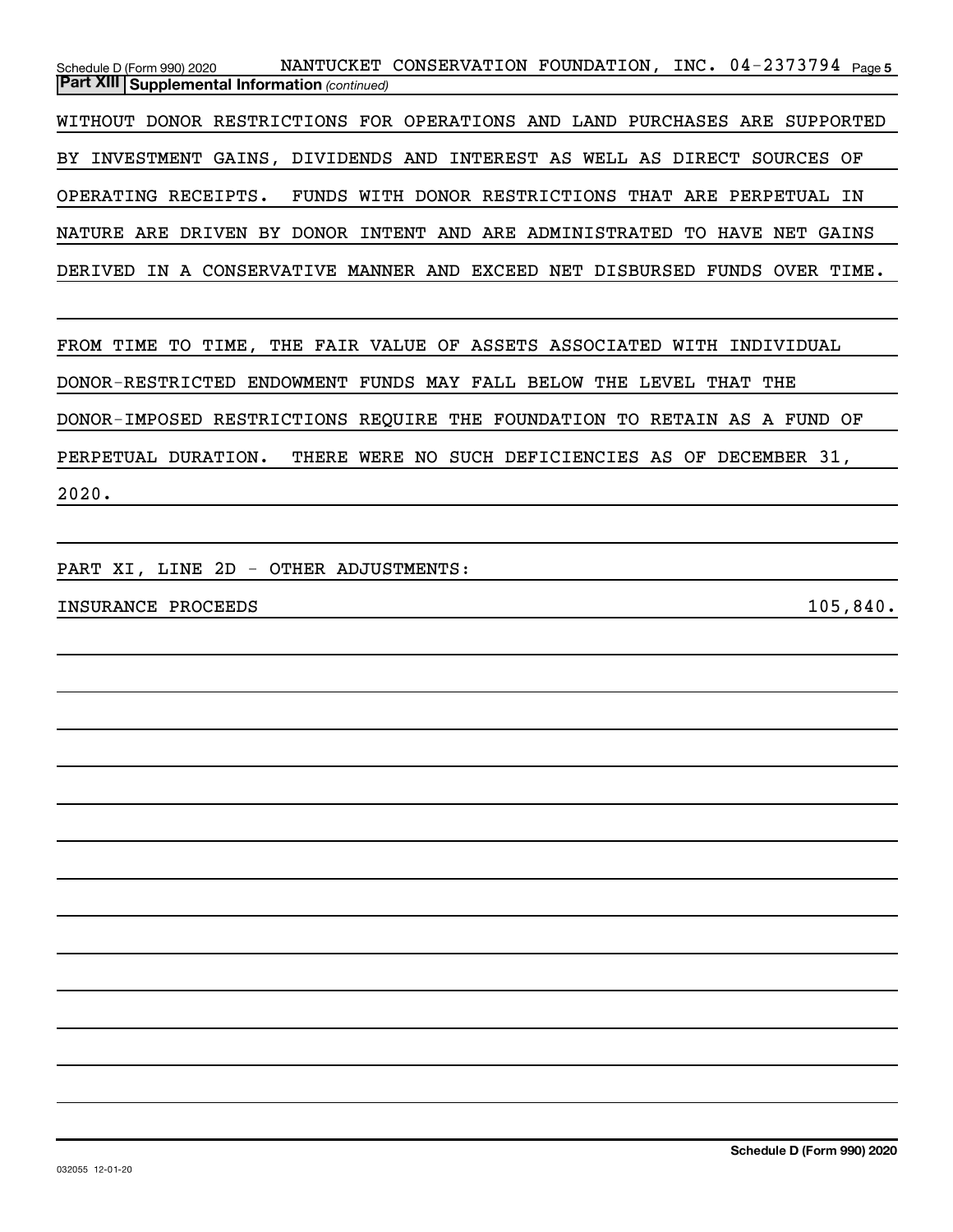| <b>SCHEDULE J</b>                                                                                                  | <b>Compensation Information</b><br>For certain Officers, Directors, Trustees, Key Employees, and Highest                  | OMB No. 1545-0047          |                                                     |                              |  |  |  |
|--------------------------------------------------------------------------------------------------------------------|---------------------------------------------------------------------------------------------------------------------------|----------------------------|-----------------------------------------------------|------------------------------|--|--|--|
| (Form 990)                                                                                                         | 2020                                                                                                                      |                            |                                                     |                              |  |  |  |
|                                                                                                                    | <b>Compensated Employees</b><br>Complete if the organization answered "Yes" on Form 990, Part IV, line 23.                |                            |                                                     |                              |  |  |  |
| Department of the Treasury                                                                                         | <b>Open to Public</b><br>Attach to Form 990.                                                                              |                            |                                                     |                              |  |  |  |
| Internal Revenue Service<br>Name of the organization                                                               | Go to www.irs.gov/Form990 for instructions and the latest information.                                                    |                            | Inspection<br><b>Employer identification number</b> |                              |  |  |  |
|                                                                                                                    | NANTUCKET CONSERVATION FOUNDATION,<br>INC.                                                                                | 04-2373794                 |                                                     |                              |  |  |  |
| Part I                                                                                                             | <b>Questions Regarding Compensation</b>                                                                                   |                            |                                                     |                              |  |  |  |
|                                                                                                                    |                                                                                                                           |                            | Yes                                                 | No                           |  |  |  |
|                                                                                                                    | 1a Check the appropriate box(es) if the organization provided any of the following to or for a person listed on Form 990, |                            |                                                     |                              |  |  |  |
|                                                                                                                    | Part VII, Section A, line 1a. Complete Part III to provide any relevant information regarding these items.                |                            |                                                     |                              |  |  |  |
| First-class or charter travel                                                                                      | Housing allowance or residence for personal use                                                                           |                            |                                                     |                              |  |  |  |
| Travel for companions                                                                                              | Payments for business use of personal residence                                                                           |                            |                                                     |                              |  |  |  |
|                                                                                                                    | Health or social club dues or initiation fees<br>Tax indemnification and gross-up payments                                |                            |                                                     |                              |  |  |  |
| Discretionary spending account                                                                                     | Personal services (such as maid, chauffeur, chef)                                                                         |                            |                                                     |                              |  |  |  |
|                                                                                                                    |                                                                                                                           |                            |                                                     |                              |  |  |  |
|                                                                                                                    | <b>b</b> If any of the boxes on line 1a are checked, did the organization follow a written policy regarding payment or    |                            |                                                     |                              |  |  |  |
|                                                                                                                    |                                                                                                                           | 1b                         |                                                     |                              |  |  |  |
| 2                                                                                                                  | Did the organization require substantiation prior to reimbursing or allowing expenses incurred by all directors,          |                            |                                                     |                              |  |  |  |
|                                                                                                                    |                                                                                                                           | $\mathbf{2}$               |                                                     |                              |  |  |  |
|                                                                                                                    |                                                                                                                           |                            |                                                     |                              |  |  |  |
| з                                                                                                                  | Indicate which, if any, of the following the organization used to establish the compensation of the organization's        |                            |                                                     |                              |  |  |  |
| CEO/Executive Director. Check all that apply. Do not check any boxes for methods used by a related organization to |                                                                                                                           |                            |                                                     |                              |  |  |  |
| establish compensation of the CEO/Executive Director, but explain in Part III.                                     |                                                                                                                           |                            |                                                     |                              |  |  |  |
| Compensation committee                                                                                             | Written employment contract                                                                                               |                            |                                                     |                              |  |  |  |
| Independent compensation consultant                                                                                | Compensation survey or study                                                                                              |                            |                                                     |                              |  |  |  |
| Form 990 of other organizations                                                                                    | Approval by the board or compensation committee                                                                           |                            |                                                     |                              |  |  |  |
|                                                                                                                    |                                                                                                                           |                            |                                                     |                              |  |  |  |
| 4                                                                                                                  | During the year, did any person listed on Form 990, Part VII, Section A, line 1a, with respect to the filing              |                            |                                                     |                              |  |  |  |
| organization or a related organization:                                                                            |                                                                                                                           |                            |                                                     |                              |  |  |  |
| а                                                                                                                  | Receive a severance payment or change-of-control payment?                                                                 | 4a                         |                                                     | х<br>$\overline{\textbf{x}}$ |  |  |  |
| b                                                                                                                  |                                                                                                                           |                            |                                                     |                              |  |  |  |
| c                                                                                                                  |                                                                                                                           |                            |                                                     |                              |  |  |  |
| If "Yes" to any of lines 4a-c, list the persons and provide the applicable amounts for each item in Part III.      |                                                                                                                           |                            |                                                     |                              |  |  |  |
|                                                                                                                    |                                                                                                                           |                            |                                                     |                              |  |  |  |
|                                                                                                                    | Only section 501(c)(3), 501(c)(4), and 501(c)(29) organizations must complete lines 5-9.                                  |                            |                                                     |                              |  |  |  |
|                                                                                                                    | For persons listed on Form 990, Part VII, Section A, line 1a, did the organization pay or accrue any compensation         |                            |                                                     |                              |  |  |  |
| contingent on the revenues of:                                                                                     |                                                                                                                           |                            |                                                     |                              |  |  |  |
|                                                                                                                    | a The organization? <b>Entitation</b> 2008 Communication of the organization of the organization?                         | 5а                         |                                                     | х<br>х                       |  |  |  |
|                                                                                                                    |                                                                                                                           | 5b                         |                                                     |                              |  |  |  |
| If "Yes" on line 5a or 5b, describe in Part III.                                                                   |                                                                                                                           |                            |                                                     |                              |  |  |  |
|                                                                                                                    | 6 For persons listed on Form 990, Part VII, Section A, line 1a, did the organization pay or accrue any compensation       |                            |                                                     |                              |  |  |  |
| contingent on the net earnings of:                                                                                 |                                                                                                                           |                            |                                                     | х                            |  |  |  |
|                                                                                                                    |                                                                                                                           | 6a                         |                                                     | х                            |  |  |  |
|                                                                                                                    |                                                                                                                           | 6b                         |                                                     |                              |  |  |  |
| If "Yes" on line 6a or 6b, describe in Part III.                                                                   |                                                                                                                           |                            |                                                     |                              |  |  |  |
|                                                                                                                    | 7 For persons listed on Form 990, Part VII, Section A, line 1a, did the organization provide any nonfixed payments        |                            |                                                     | х                            |  |  |  |
| 8                                                                                                                  | Were any amounts reported on Form 990, Part VII, paid or accrued pursuant to a contract that was subject to the           | 7                          |                                                     |                              |  |  |  |
|                                                                                                                    |                                                                                                                           |                            |                                                     |                              |  |  |  |
|                                                                                                                    | If "Yes" on line 8, did the organization also follow the rebuttable presumption procedure described in                    | 8                          |                                                     | х                            |  |  |  |
| 9                                                                                                                  |                                                                                                                           | 9                          |                                                     |                              |  |  |  |
|                                                                                                                    | LHA For Paperwork Reduction Act Notice, see the Instructions for Form 990.                                                | Schedule J (Form 990) 2020 |                                                     |                              |  |  |  |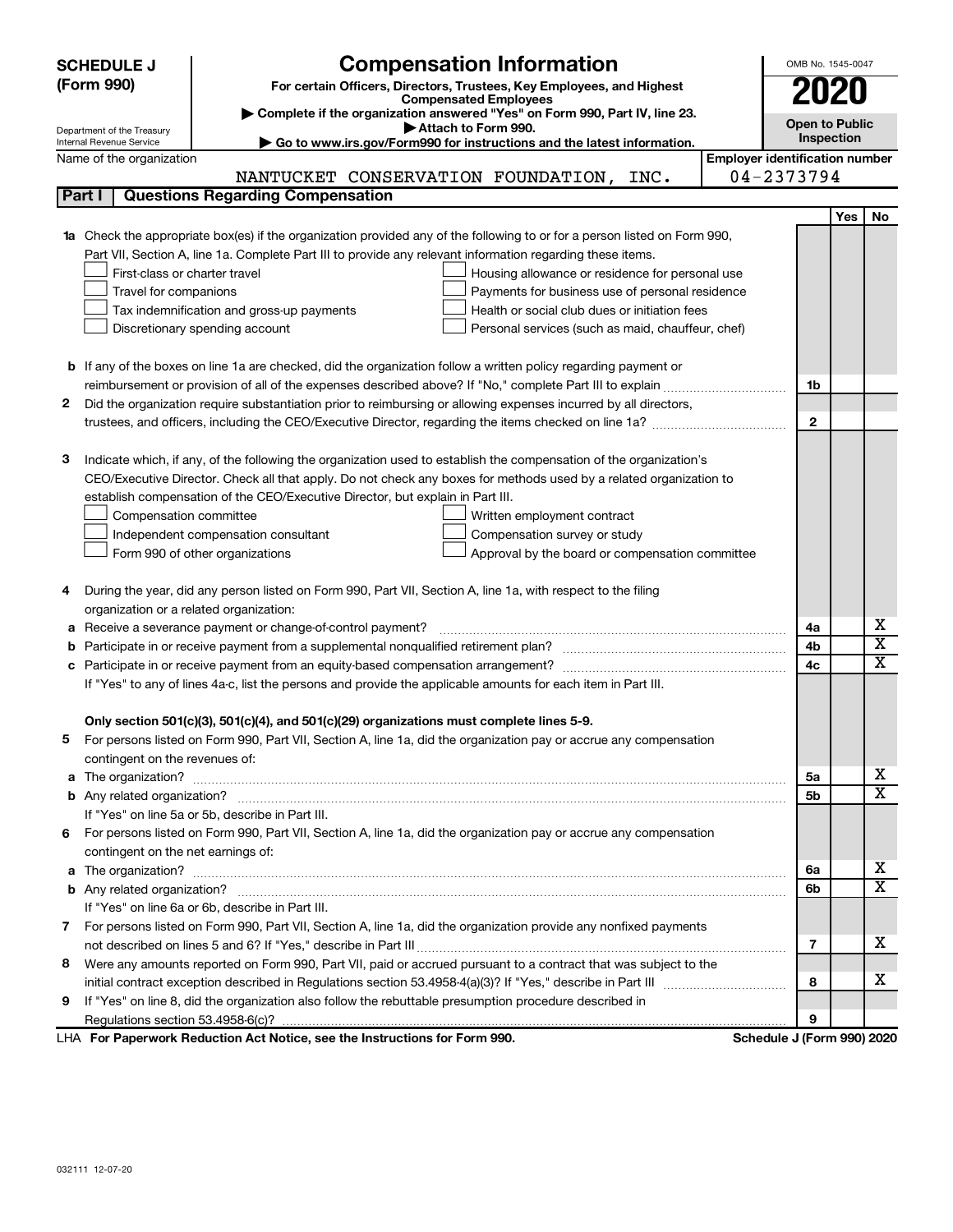#### Schedule J (Form 990) 2020 NANTUCKET CONSERVATION FOUNDATION,INC。 04-2373794

#### Part II | Officers, Directors, Trustees, Key Employees, and Highest Compensated Employees. Use duplicate copies if additional space is needed.

For each individual whose compensation must be reported on Schedule J, report compensation from the organization on row (i) and from related organizations, described in the instructions, on row (ii). Do not list any individuals that aren't listed on Form 990, Part VII.

Note: The sum of columns (B)(i)-(iii) for each listed individual must equal the total amount of Form 990, Part VII, Section A, line 1a, applicable column (D) and (E) amounts for that individual.

| (A) Name and Title      |             |                          | (B) Breakdown of W-2 and/or 1099-MISC compensation |                                           | (C) Retirement and             | (D) Nontaxable              | (E) Total of columns        | (F) Compensation                                           |  |
|-------------------------|-------------|--------------------------|----------------------------------------------------|-------------------------------------------|--------------------------------|-----------------------------|-----------------------------|------------------------------------------------------------|--|
|                         |             | (i) Base<br>compensation | (ii) Bonus &<br>incentive<br>compensation          | (iii) Other<br>reportable<br>compensation | other deferred<br>compensation | benefits                    | $(B)(i)-(D)$                | in column (B)<br>reported as deferred<br>on prior Form 990 |  |
| CORMAC COLLIER<br>(1)   | (i)         | 205,000.                 | $\overline{0}$ .                                   | $\overline{\mathbf{0}}$ .                 | 7,790.                         | 19,618.                     | 232,408.                    | $\overline{0}$ .                                           |  |
| PRESIDENT AND CEO       | (ii)        | $\overline{0}$ .         | $\overline{\mathfrak{o}}$ .                        | $\overline{0}$ .                          | $\overline{0}$ .               | $\overline{0}$ .            | 0.                          | $\overline{0}$ .                                           |  |
| SUSAN COFFIN<br>(2)     | (i)         | 157,471.                 | $\overline{0}$ .                                   | $\overline{0}$ .                          | σ.                             | 20, 315.                    | 177,786.                    | $\overline{0}$ .                                           |  |
| DIR. OF DEVELOPMENT     | (i)         | $\overline{0}$ .         | $\overline{\mathfrak{o}}$ .                        | $\overline{0}$ .                          | 0.                             | $\overline{0}$              | $\overline{\mathfrak{o}}$ . | $\overline{0}$ .                                           |  |
| KAREN C. BEATTIE<br>(3) | (i)         | 122,100.                 | 4,000.                                             | $\overline{\mathfrak{o}}$ .               | 5,044.                         | 27,377.                     | 158,521.                    | $\overline{0}$ .                                           |  |
| DIR. OF SCIENCE         | (i)         | $\overline{0}$ .         | $\overline{0}$ .                                   | $\overline{0}$ .                          | σ.                             | $\overline{\mathfrak{o}}$ . | $\overline{0}$ .            | $\overline{0}$ .                                           |  |
|                         | (i)         |                          |                                                    |                                           |                                |                             |                             |                                                            |  |
|                         | (i)         |                          |                                                    |                                           |                                |                             |                             |                                                            |  |
|                         | (i)         |                          |                                                    |                                           |                                |                             |                             |                                                            |  |
|                         | (i)         |                          |                                                    |                                           |                                |                             |                             |                                                            |  |
|                         | (i)         |                          |                                                    |                                           |                                |                             |                             |                                                            |  |
|                         | (i)         |                          |                                                    |                                           |                                |                             |                             |                                                            |  |
|                         | (i)         |                          |                                                    |                                           |                                |                             |                             |                                                            |  |
|                         | (i)         |                          |                                                    |                                           |                                |                             |                             |                                                            |  |
|                         | (i)         |                          |                                                    |                                           |                                |                             |                             |                                                            |  |
|                         | (i)         |                          |                                                    |                                           |                                |                             |                             |                                                            |  |
|                         | (i)         |                          |                                                    |                                           |                                |                             |                             |                                                            |  |
|                         | (i)         |                          |                                                    |                                           |                                |                             |                             |                                                            |  |
|                         | (i)         |                          |                                                    |                                           |                                |                             |                             |                                                            |  |
|                         | (i)         |                          |                                                    |                                           |                                |                             |                             |                                                            |  |
|                         | (i)         |                          |                                                    |                                           |                                |                             |                             |                                                            |  |
|                         | (ii)        |                          |                                                    |                                           |                                |                             |                             |                                                            |  |
|                         | (i)         |                          |                                                    |                                           |                                |                             |                             |                                                            |  |
|                         | (i)         |                          |                                                    |                                           |                                |                             |                             |                                                            |  |
|                         | (i)         |                          |                                                    |                                           |                                |                             |                             |                                                            |  |
|                         | (i)         |                          |                                                    |                                           |                                |                             |                             |                                                            |  |
|                         | (i)         |                          |                                                    |                                           |                                |                             |                             |                                                            |  |
|                         | (ii)<br>(i) |                          |                                                    |                                           |                                |                             |                             |                                                            |  |
|                         | (ii)        |                          |                                                    |                                           |                                |                             |                             |                                                            |  |
|                         | (i)         |                          |                                                    |                                           |                                |                             |                             |                                                            |  |
|                         | (iii)       |                          |                                                    |                                           |                                |                             |                             |                                                            |  |
|                         |             |                          |                                                    |                                           |                                |                             |                             |                                                            |  |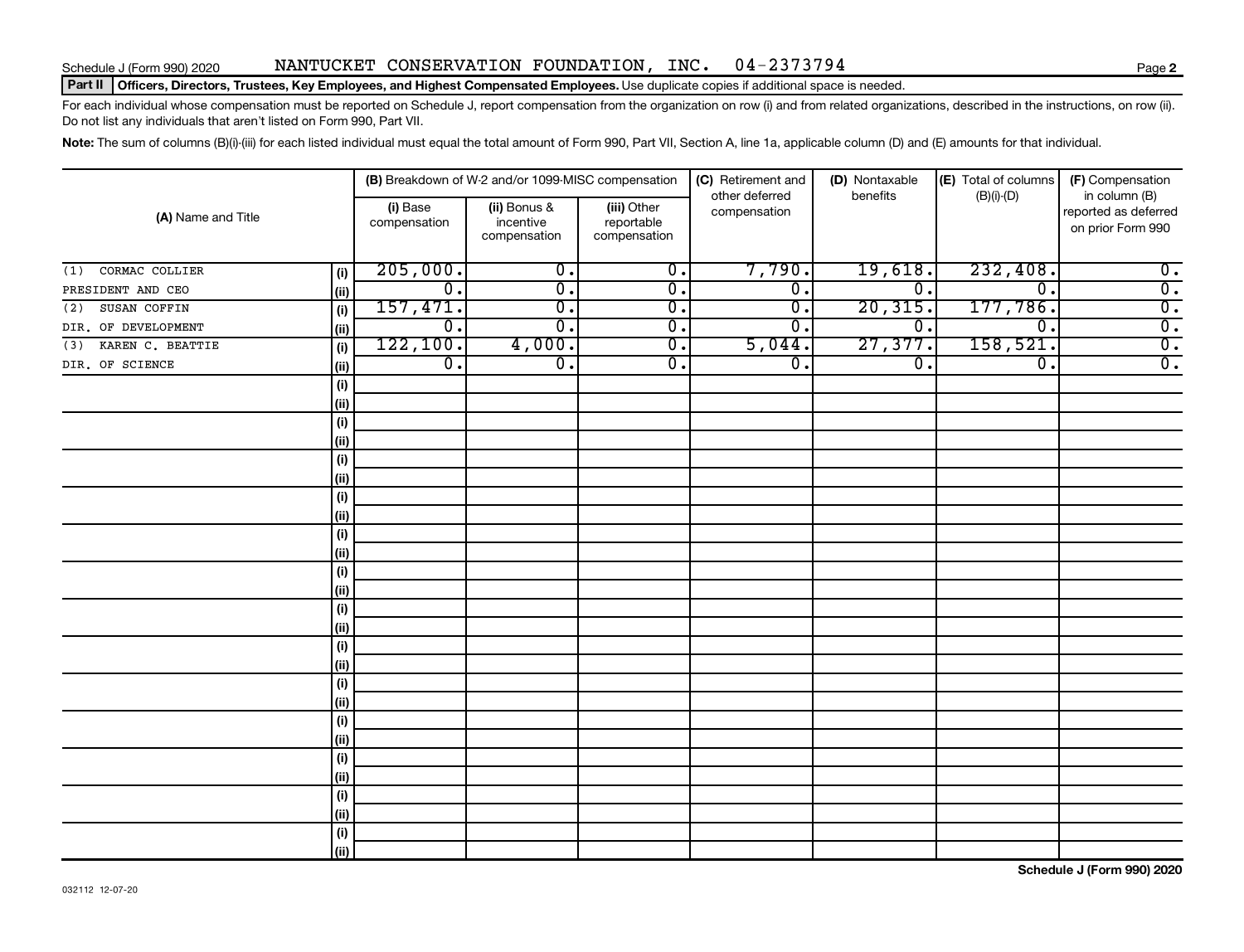#### **Part III Supplemental Information**

Provide the information, explanation, or descriptions required for Part I, lines 1a, 1b, 3, 4a, 4b, 4c, 5a, 5b, 6a, 6b, 7, and 8, and for Part II. Also complete this part for any additional information.

**Schedule J (Form 990) 2020**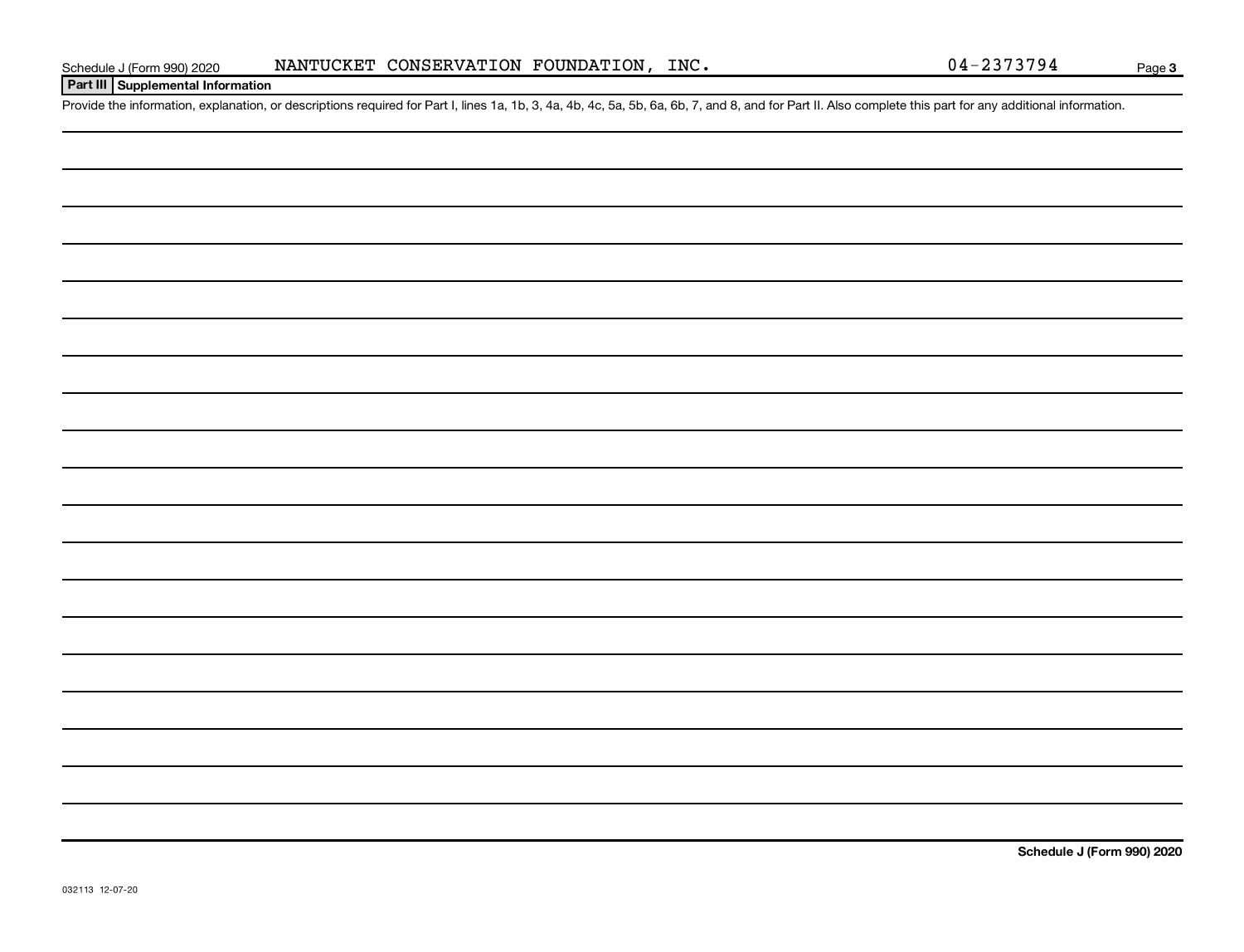| <b>SCHEDULE L</b>                                                                                                                                                              |                                                                                                                                                |                                                                       |                        |                                                                  |    |                          | <b>Transactions With Interested Persons</b>                                                                                        |                                |                      |                                       |                              |  | OMB No. 1545-0047 |                           |  |
|--------------------------------------------------------------------------------------------------------------------------------------------------------------------------------|------------------------------------------------------------------------------------------------------------------------------------------------|-----------------------------------------------------------------------|------------------------|------------------------------------------------------------------|----|--------------------------|------------------------------------------------------------------------------------------------------------------------------------|--------------------------------|----------------------|---------------------------------------|------------------------------|--|-------------------|---------------------------|--|
| (Form 990 or 990-EZ)<br>Complete if the organization answered "Yes" on Form 990, Part IV, line 25a, 25b, 26, 27, 28a,<br>28b, or 28c, or Form 990-EZ, Part V, line 38a or 40b. |                                                                                                                                                |                                                                       |                        |                                                                  |    |                          |                                                                                                                                    |                                | 020                  |                                       |                              |  |                   |                           |  |
|                                                                                                                                                                                | Attach to Form 990 or Form 990-EZ.<br><b>Open To Public</b>                                                                                    |                                                                       |                        |                                                                  |    |                          |                                                                                                                                    |                                |                      |                                       |                              |  |                   |                           |  |
|                                                                                                                                                                                | Department of the Treasury<br>Inspection<br>Go to www.irs.gov/Form990 for instructions and the latest information.<br>Internal Revenue Service |                                                                       |                        |                                                                  |    |                          |                                                                                                                                    |                                |                      |                                       |                              |  |                   |                           |  |
| Name of the organization                                                                                                                                                       |                                                                                                                                                |                                                                       |                        |                                                                  |    |                          |                                                                                                                                    |                                |                      | <b>Employer identification number</b> |                              |  |                   |                           |  |
|                                                                                                                                                                                |                                                                                                                                                |                                                                       |                        |                                                                  |    |                          | NANTUCKET CONSERVATION FOUNDATION, INC.                                                                                            |                                |                      |                                       | 04-2373794                   |  |                   |                           |  |
| Part I                                                                                                                                                                         |                                                                                                                                                |                                                                       |                        |                                                                  |    |                          | Excess Benefit Transactions (section 501(c)(3), section 501(c)(4), and section 501(c)(29) organizations only).                     |                                |                      |                                       |                              |  |                   |                           |  |
|                                                                                                                                                                                |                                                                                                                                                |                                                                       |                        |                                                                  |    |                          | Complete if the organization answered "Yes" on Form 990, Part IV, line 25a or 25b, or Form 990-EZ, Part V, line 40b.               |                                |                      |                                       |                              |  |                   |                           |  |
| 1                                                                                                                                                                              | (a) Name of disqualified person                                                                                                                |                                                                       |                        | (b) Relationship between disqualified<br>person and organization |    |                          |                                                                                                                                    | (c) Description of transaction |                      |                                       |                              |  |                   | (d) Corrected?            |  |
|                                                                                                                                                                                |                                                                                                                                                |                                                                       |                        |                                                                  |    |                          |                                                                                                                                    |                                |                      |                                       | Yes                          |  |                   | No                        |  |
|                                                                                                                                                                                |                                                                                                                                                |                                                                       |                        |                                                                  |    |                          |                                                                                                                                    |                                |                      |                                       |                              |  |                   |                           |  |
|                                                                                                                                                                                |                                                                                                                                                |                                                                       |                        |                                                                  |    |                          |                                                                                                                                    |                                |                      |                                       |                              |  |                   |                           |  |
|                                                                                                                                                                                |                                                                                                                                                |                                                                       |                        |                                                                  |    |                          |                                                                                                                                    |                                |                      |                                       |                              |  |                   |                           |  |
|                                                                                                                                                                                |                                                                                                                                                |                                                                       |                        |                                                                  |    |                          |                                                                                                                                    |                                |                      |                                       |                              |  |                   |                           |  |
|                                                                                                                                                                                |                                                                                                                                                |                                                                       |                        |                                                                  |    |                          |                                                                                                                                    |                                |                      |                                       |                              |  |                   |                           |  |
|                                                                                                                                                                                |                                                                                                                                                |                                                                       |                        |                                                                  |    |                          | 2 Enter the amount of tax incurred by the organization managers or disqualified persons during the year under                      |                                |                      |                                       |                              |  |                   |                           |  |
| section 4958                                                                                                                                                                   |                                                                                                                                                |                                                                       |                        |                                                                  |    |                          |                                                                                                                                    |                                |                      |                                       | $\frac{1}{2}$                |  |                   |                           |  |
|                                                                                                                                                                                |                                                                                                                                                |                                                                       |                        |                                                                  |    |                          |                                                                                                                                    |                                |                      | $\blacktriangleright$ \$              |                              |  |                   |                           |  |
|                                                                                                                                                                                |                                                                                                                                                |                                                                       |                        |                                                                  |    |                          |                                                                                                                                    |                                |                      |                                       |                              |  |                   |                           |  |
| Part II                                                                                                                                                                        | Loans to and/or From Interested Persons.                                                                                                       |                                                                       |                        |                                                                  |    |                          |                                                                                                                                    |                                |                      |                                       |                              |  |                   |                           |  |
|                                                                                                                                                                                |                                                                                                                                                |                                                                       |                        |                                                                  |    |                          | Complete if the organization answered "Yes" on Form 990-EZ, Part V, line 38a or Form 990, Part IV, line 26; or if the organization |                                |                      |                                       |                              |  |                   |                           |  |
|                                                                                                                                                                                | reported an amount on Form 990, Part X, line 5, 6, or 22.                                                                                      |                                                                       |                        |                                                                  |    | (d) Loan to or           |                                                                                                                                    |                                |                      |                                       | <b>(h)</b> Approved          |  |                   |                           |  |
|                                                                                                                                                                                | (a) Name of<br>interested person                                                                                                               | (b) Relationship<br>with organization                                 | (c) Purpose<br>of loan |                                                                  |    | from the                 | (e) Original<br>principal amount                                                                                                   | (f) Balance due                | $(g)$ In<br>default? |                                       | `by board or                 |  |                   | (i) Written<br>agreement? |  |
|                                                                                                                                                                                |                                                                                                                                                |                                                                       |                        |                                                                  | To | organization?<br>From    |                                                                                                                                    |                                | Yes<br><b>No</b>     |                                       | committee?<br>Yes<br>No.     |  | Yes               | No.                       |  |
|                                                                                                                                                                                | <b>CORMAC COLLIER</b>                                                                                                                          |                                                                       |                        | <b>CHIEF EXMORTGAGE</b>                                          |    | x                        | 466, 742.                                                                                                                          | 466, 742.                      |                      | X                                     | х                            |  | х                 |                           |  |
|                                                                                                                                                                                |                                                                                                                                                |                                                                       |                        |                                                                  |    |                          |                                                                                                                                    |                                |                      |                                       |                              |  |                   |                           |  |
|                                                                                                                                                                                |                                                                                                                                                |                                                                       |                        |                                                                  |    |                          |                                                                                                                                    |                                |                      |                                       |                              |  |                   |                           |  |
|                                                                                                                                                                                |                                                                                                                                                |                                                                       |                        |                                                                  |    |                          |                                                                                                                                    |                                |                      |                                       |                              |  |                   |                           |  |
|                                                                                                                                                                                |                                                                                                                                                |                                                                       |                        |                                                                  |    |                          |                                                                                                                                    |                                |                      |                                       |                              |  |                   |                           |  |
|                                                                                                                                                                                |                                                                                                                                                |                                                                       |                        |                                                                  |    |                          |                                                                                                                                    |                                |                      |                                       |                              |  |                   |                           |  |
|                                                                                                                                                                                |                                                                                                                                                |                                                                       |                        |                                                                  |    |                          |                                                                                                                                    |                                |                      |                                       |                              |  |                   |                           |  |
|                                                                                                                                                                                |                                                                                                                                                |                                                                       |                        |                                                                  |    |                          |                                                                                                                                    |                                |                      |                                       |                              |  |                   |                           |  |
|                                                                                                                                                                                |                                                                                                                                                |                                                                       |                        |                                                                  |    |                          |                                                                                                                                    |                                |                      |                                       |                              |  |                   |                           |  |
|                                                                                                                                                                                |                                                                                                                                                |                                                                       |                        |                                                                  |    |                          |                                                                                                                                    |                                |                      |                                       |                              |  |                   |                           |  |
| Total<br>Part II                                                                                                                                                               | <b>Grants or Assistance Benefiting Interested Persons.</b>                                                                                     |                                                                       |                        |                                                                  |    |                          | $\sqrt[6]{3}$                                                                                                                      | 466,742.                       |                      |                                       |                              |  |                   |                           |  |
|                                                                                                                                                                                | Complete if the organization answered "Yes" on Form 990, Part IV, line 27.                                                                     |                                                                       |                        |                                                                  |    |                          |                                                                                                                                    |                                |                      |                                       |                              |  |                   |                           |  |
|                                                                                                                                                                                |                                                                                                                                                |                                                                       |                        |                                                                  |    |                          | (c) Amount of                                                                                                                      | (d) Type of                    |                      |                                       |                              |  |                   |                           |  |
| (a) Name of interested person                                                                                                                                                  |                                                                                                                                                | (b) Relationship between<br>interested person and<br>the organization |                        |                                                                  |    | assistance<br>assistance |                                                                                                                                    |                                |                      |                                       | (e) Purpose of<br>assistance |  |                   |                           |  |
|                                                                                                                                                                                |                                                                                                                                                |                                                                       |                        |                                                                  |    |                          |                                                                                                                                    |                                |                      |                                       |                              |  |                   |                           |  |
|                                                                                                                                                                                |                                                                                                                                                |                                                                       |                        |                                                                  |    |                          |                                                                                                                                    |                                |                      |                                       |                              |  |                   |                           |  |
|                                                                                                                                                                                |                                                                                                                                                |                                                                       |                        |                                                                  |    |                          |                                                                                                                                    |                                |                      |                                       |                              |  |                   |                           |  |
|                                                                                                                                                                                |                                                                                                                                                |                                                                       |                        |                                                                  |    |                          |                                                                                                                                    |                                |                      |                                       |                              |  |                   |                           |  |
|                                                                                                                                                                                |                                                                                                                                                |                                                                       |                        |                                                                  |    |                          |                                                                                                                                    |                                |                      |                                       |                              |  |                   |                           |  |
|                                                                                                                                                                                |                                                                                                                                                |                                                                       |                        |                                                                  |    |                          |                                                                                                                                    |                                |                      |                                       |                              |  |                   |                           |  |
|                                                                                                                                                                                |                                                                                                                                                |                                                                       |                        |                                                                  |    |                          |                                                                                                                                    |                                |                      |                                       |                              |  |                   |                           |  |
|                                                                                                                                                                                |                                                                                                                                                |                                                                       |                        |                                                                  |    |                          |                                                                                                                                    |                                |                      |                                       |                              |  |                   |                           |  |
|                                                                                                                                                                                |                                                                                                                                                |                                                                       |                        |                                                                  |    |                          |                                                                                                                                    |                                |                      |                                       |                              |  |                   |                           |  |
|                                                                                                                                                                                |                                                                                                                                                |                                                                       |                        |                                                                  |    |                          |                                                                                                                                    |                                |                      |                                       |                              |  |                   |                           |  |

LHA For Paperwork Reduction Act Notice, see the Instructions for Form 990 or 990-EZ. Schedule L (Form 990 or 990-EZ) 2020 ו-D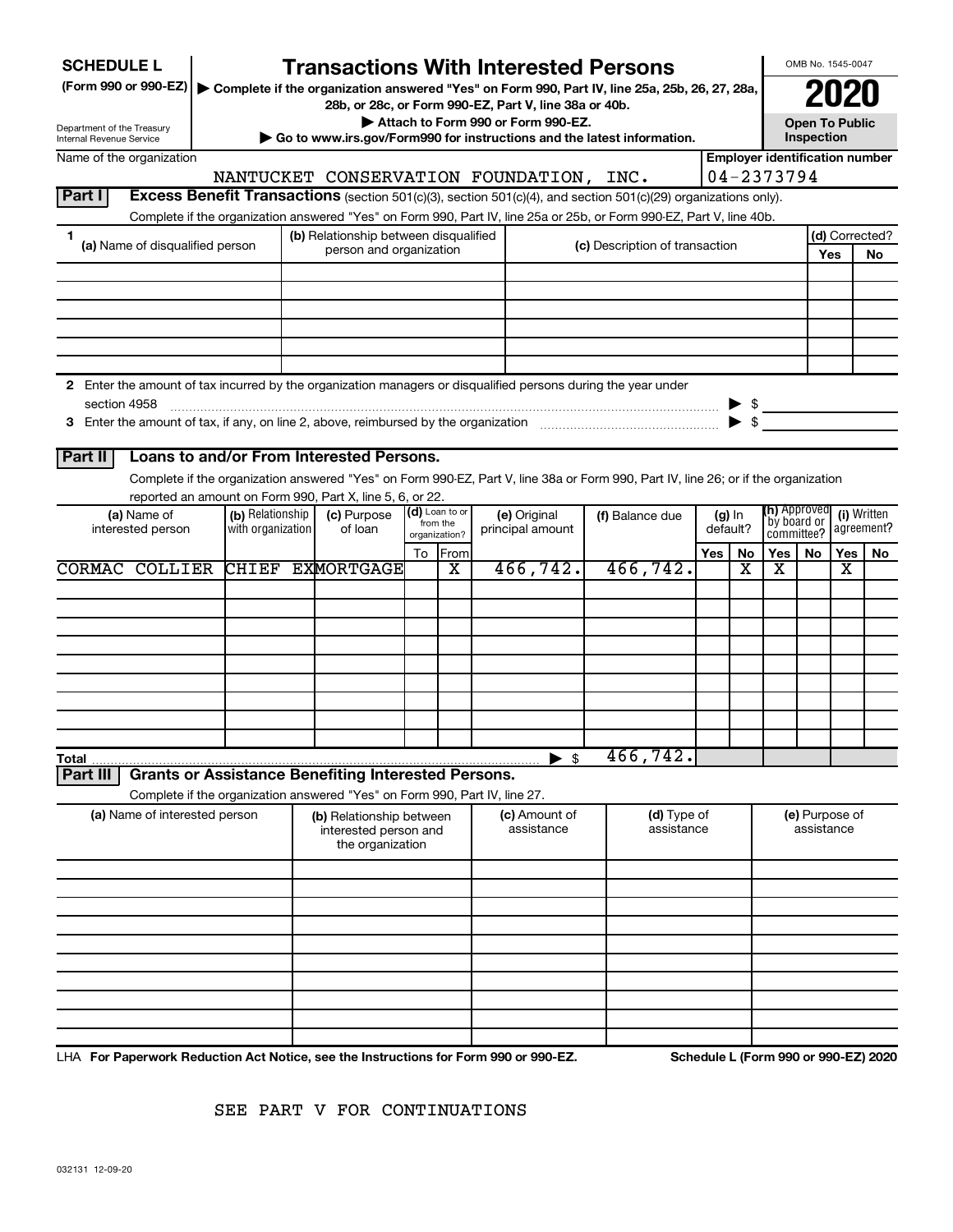| Schedule L (Form 990 or 990-EZ) 2020 NANTUCKET CONSERVATION FOUNDATION, INC. 04-2373794 Page 2<br><b>Business Transactions Involving Interested Persons.</b><br>Part IV |                                                                    |                              |                                   |                                               |    |  |
|-------------------------------------------------------------------------------------------------------------------------------------------------------------------------|--------------------------------------------------------------------|------------------------------|-----------------------------------|-----------------------------------------------|----|--|
| Complete if the organization answered "Yes" on Form 990, Part IV, line 28a, 28b, or 28c.                                                                                |                                                                    |                              |                                   |                                               |    |  |
| (a) Name of interested person                                                                                                                                           | (b) Relationship between interested<br>person and the organization | (c) Amount of<br>transaction | (d) Description of<br>transaction | (e) Sharing of<br>organization's<br>revenues? |    |  |
|                                                                                                                                                                         |                                                                    |                              |                                   |                                               |    |  |
|                                                                                                                                                                         |                                                                    |                              |                                   | Yes                                           | No |  |
|                                                                                                                                                                         |                                                                    |                              |                                   |                                               |    |  |
|                                                                                                                                                                         |                                                                    |                              |                                   |                                               |    |  |
|                                                                                                                                                                         |                                                                    |                              |                                   |                                               |    |  |
|                                                                                                                                                                         |                                                                    |                              |                                   |                                               |    |  |
|                                                                                                                                                                         |                                                                    |                              |                                   |                                               |    |  |
|                                                                                                                                                                         |                                                                    |                              |                                   |                                               |    |  |
|                                                                                                                                                                         |                                                                    |                              |                                   |                                               |    |  |
|                                                                                                                                                                         |                                                                    |                              |                                   |                                               |    |  |
| Part V<br><b>Supplemental Information.</b><br>Provide additional information for responses to questions on Schedule L (see instructions).                               |                                                                    |                              |                                   |                                               |    |  |
|                                                                                                                                                                         |                                                                    |                              |                                   |                                               |    |  |
| SCHEDULE L, PART II, LOANS TO AND FROM INTERESTED PERSONS:                                                                                                              |                                                                    |                              |                                   |                                               |    |  |
| NAME OF PERSON: CORMAC COLLIER<br>(A)                                                                                                                                   |                                                                    |                              |                                   |                                               |    |  |
| RELATIONSHIP WITH ORGANIZATION: CHIEF EXECUTIVE OFFICER<br>(B)                                                                                                          |                                                                    |                              |                                   |                                               |    |  |
| (C)<br>PURPOSE OF LOAN: MORTGAGE TO ACQUIRE HOME                                                                                                                        |                                                                    |                              |                                   |                                               |    |  |
|                                                                                                                                                                         |                                                                    |                              |                                   |                                               |    |  |
|                                                                                                                                                                         |                                                                    |                              |                                   |                                               |    |  |
|                                                                                                                                                                         |                                                                    |                              |                                   |                                               |    |  |
|                                                                                                                                                                         |                                                                    |                              |                                   |                                               |    |  |
|                                                                                                                                                                         |                                                                    |                              |                                   |                                               |    |  |
|                                                                                                                                                                         |                                                                    |                              |                                   |                                               |    |  |
|                                                                                                                                                                         |                                                                    |                              |                                   |                                               |    |  |
|                                                                                                                                                                         |                                                                    |                              |                                   |                                               |    |  |
|                                                                                                                                                                         |                                                                    |                              |                                   |                                               |    |  |
|                                                                                                                                                                         |                                                                    |                              |                                   |                                               |    |  |
|                                                                                                                                                                         |                                                                    |                              |                                   |                                               |    |  |
|                                                                                                                                                                         |                                                                    |                              |                                   |                                               |    |  |
|                                                                                                                                                                         |                                                                    |                              |                                   |                                               |    |  |
|                                                                                                                                                                         |                                                                    |                              |                                   |                                               |    |  |
|                                                                                                                                                                         |                                                                    |                              |                                   |                                               |    |  |
|                                                                                                                                                                         |                                                                    |                              |                                   |                                               |    |  |
|                                                                                                                                                                         |                                                                    |                              |                                   |                                               |    |  |
|                                                                                                                                                                         |                                                                    |                              |                                   |                                               |    |  |
|                                                                                                                                                                         |                                                                    |                              |                                   |                                               |    |  |
|                                                                                                                                                                         |                                                                    |                              |                                   |                                               |    |  |
|                                                                                                                                                                         |                                                                    |                              |                                   |                                               |    |  |
|                                                                                                                                                                         |                                                                    |                              |                                   |                                               |    |  |
|                                                                                                                                                                         |                                                                    |                              |                                   |                                               |    |  |
|                                                                                                                                                                         |                                                                    |                              |                                   |                                               |    |  |
|                                                                                                                                                                         |                                                                    |                              |                                   |                                               |    |  |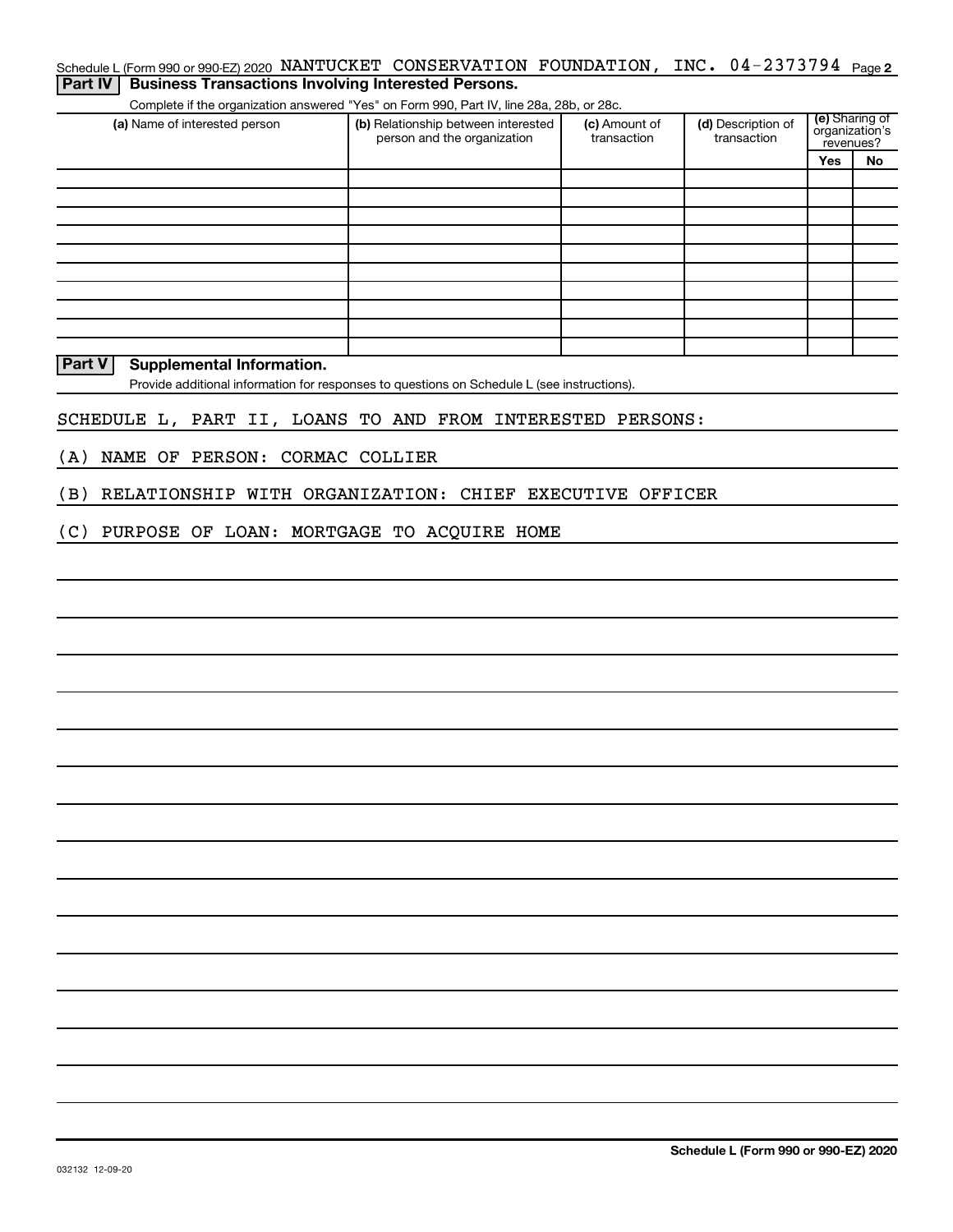**(Form 990 or 990-EZ)**

Department of the Treasury Internal Revenue Service Name of the organization

**Complete to provide information for responses to specific questions on Form 990 or 990-EZ or to provide any additional information. | Attach to Form 990 or 990-EZ. | Go to www.irs.gov/Form990 for the latest information. SCHEDULE O Supplemental Information to Form 990 or 990-EZ 2020**<br>(Form 990 or 990-EZ) Complete to provide information for responses to specific questions on



NANTUCKET CONSERVATION FOUNDATION, INC. 04-2373794

**Employer identification number**

FORM 990, PART VI, SECTION B, LINE 11B:

BEFORE FILING, THE AUDIT COMMITTEE REVIEWS THE FULL FORM 990, WHILE THE

FULL BOARD RECEIVES A COPY OF THE FORM 990 WITHOUT SCHEDULE B, THE DONORS

LIST, FOR THEIR REVIEW.

FORM 990, PART VI, SECTION B, LINE 12C:

EACH TRUSTEE, OFFICER AND ADVISOR IS REQUIRED ANNUALLY TO COMPLETE A

CONFLICT OF INTEREST QUESTIONNAIRE. THE QUESTIONNAIRE IS THEN REVIEWED BY

THE DIRECTOR OF FINANCE OR CEO. ANY ACTIONS THAT COULD BE DEEMED

CONFLICTING, BE IT FINANCIAL, PROPERTY RELATED OR OTHER, WOULD BE BROUGHT

TO THE ATTENTION OF THE EXECUTIVE COMMITTEE.

FORM 990, PART VI, SECTION B, LINE 15:

COMPENSATION IS DETERMINED BY THE PRESIDENT AND CEO WITH THE COMPENSATION COMMITTEE FOR EVERY LEVEL OF STAFF. OFFICERS AND TRUSTEES ARE NOT PAID. WE HAVE ENLISTED OUTSIDE CONSULTANTS TO REVIEW AND COMPARE OUR SALARY STRUCTURE TO OTHER COMPARABLE OFF ISLAND COMPANIES AND ON ISLAND COMPANIES AS A FRAME OF REFERENCE. ANNUALLY, ALL EMPLOYEES HAVE A FORMAL REVIEW WITH THEIR DEPARTMENT HEAD RECOMMENDING MERIT INCREASES.

FORM 990, PART VI, SECTION C, LINE 19:

THE ORGANIZATION'S GOVERNING DOCUMENTS, CONFLICT OF INTEREST POLICY, AND

FINANCIAL STATEMENTS ARE AVAILABLE TO THE PUBLIC UPON REQUEST. THE

FOUNDATION RESPONDS TO ALL REQUESTS BY MAILING A COPY OF THE REQUESTED

DOCUMENT TO THE PARTY MAKING THE REQUEST.